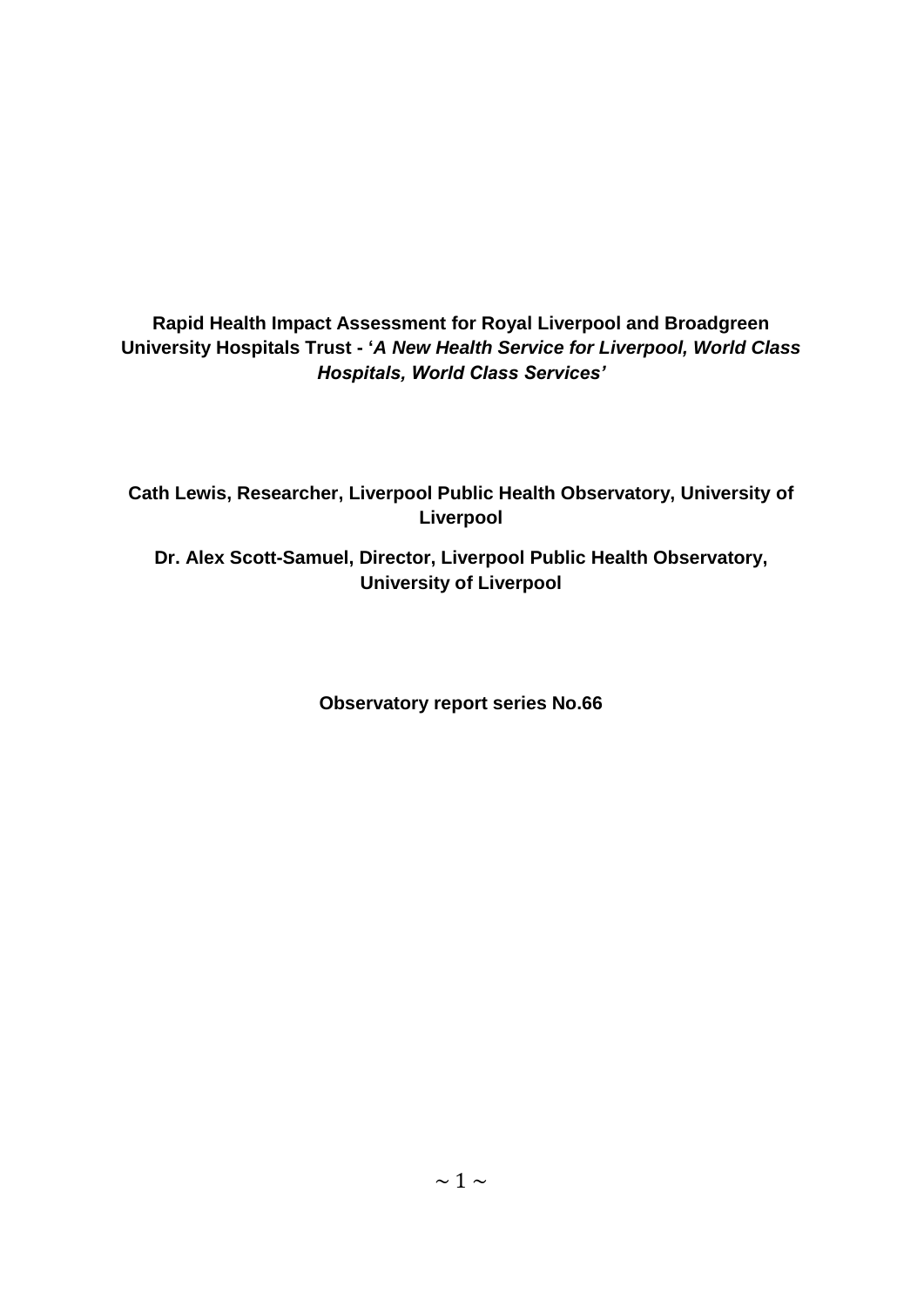## **Acknowledgements**

The authors would like to thank (in alphabetical order) those whose input into this Health Impact was invaluable:

- Ms. Francesca Bailey, Liverpool Public Health Observatory, University of Liverpool
- Ms. Anne Dawson, Liverpool Public Health Observatory, University of Liverpool
- Ms. Hilary Dreaves, IMPACT, University of Liverpool
- Ms.Sophie Grinnell, IMPACT, University of Liverpool
- Mr Andrew Penninngton, IMPACT, University of Liverpool
- Ms.Janet Ubido, Liverpool Public Health Observatory, University of Liverpool
- Ms. Lyn Winters, Liverpool Public Health Observatory, University of Liverpool

The authors would also like to thank all those who participated in the stakeholder workshops, and those who made additional comments following the workshop.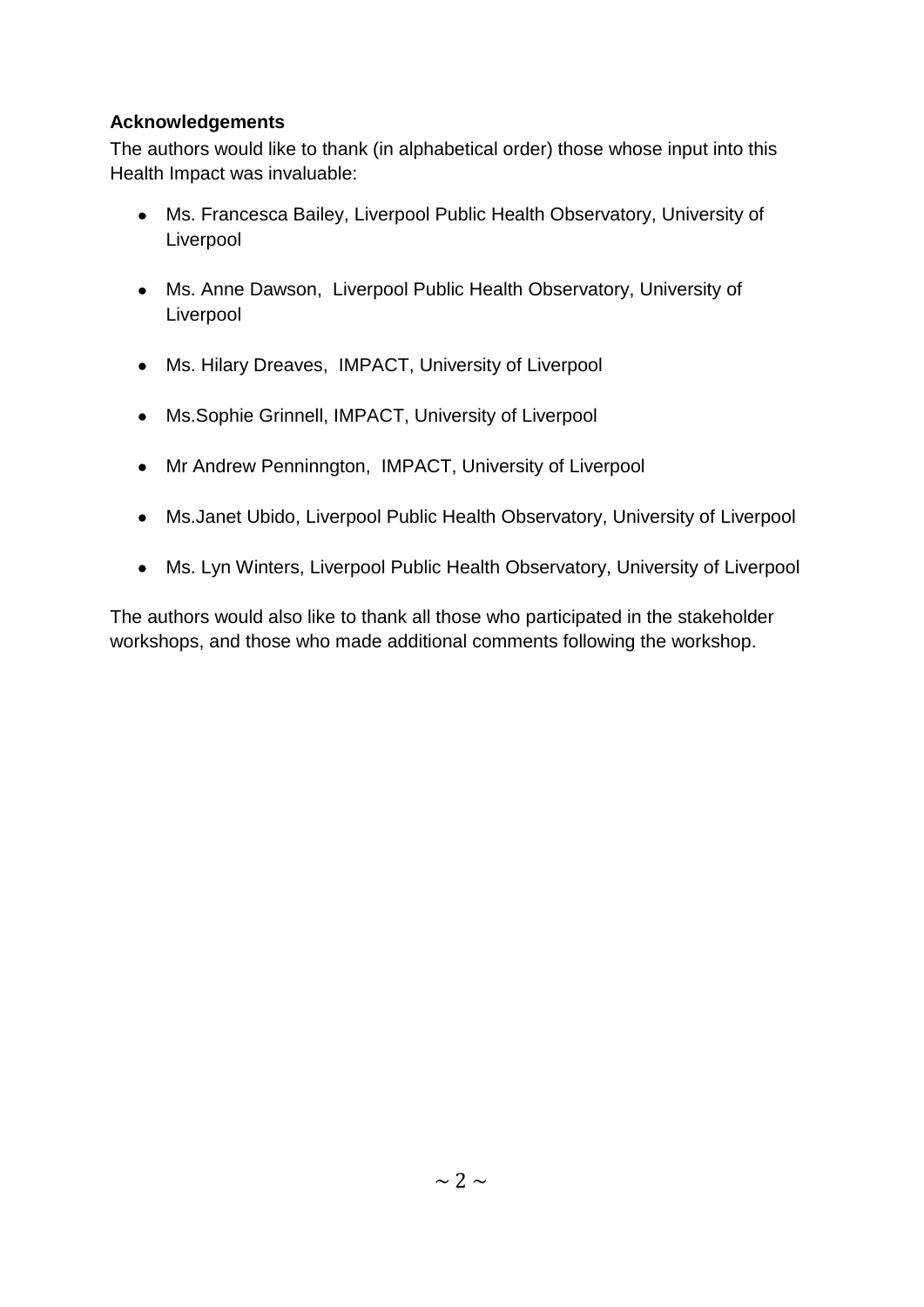## **Contents**

|                                                                                | P <sub>3</sub>  |
|--------------------------------------------------------------------------------|-----------------|
| Proposed changes; 'World Class Hospitals, World Class Services'                | P <sub>8</sub>  |
|                                                                                | P <sub>10</sub> |
|                                                                                | P <sub>12</sub> |
|                                                                                | P <sub>13</sub> |
|                                                                                | <b>P27</b>      |
|                                                                                | P40             |
|                                                                                | P41             |
|                                                                                | P46             |
| Appendix 1: List of people and organisations invited to take part in the Rapid |                 |
|                                                                                |                 |
|                                                                                | P <sub>53</sub> |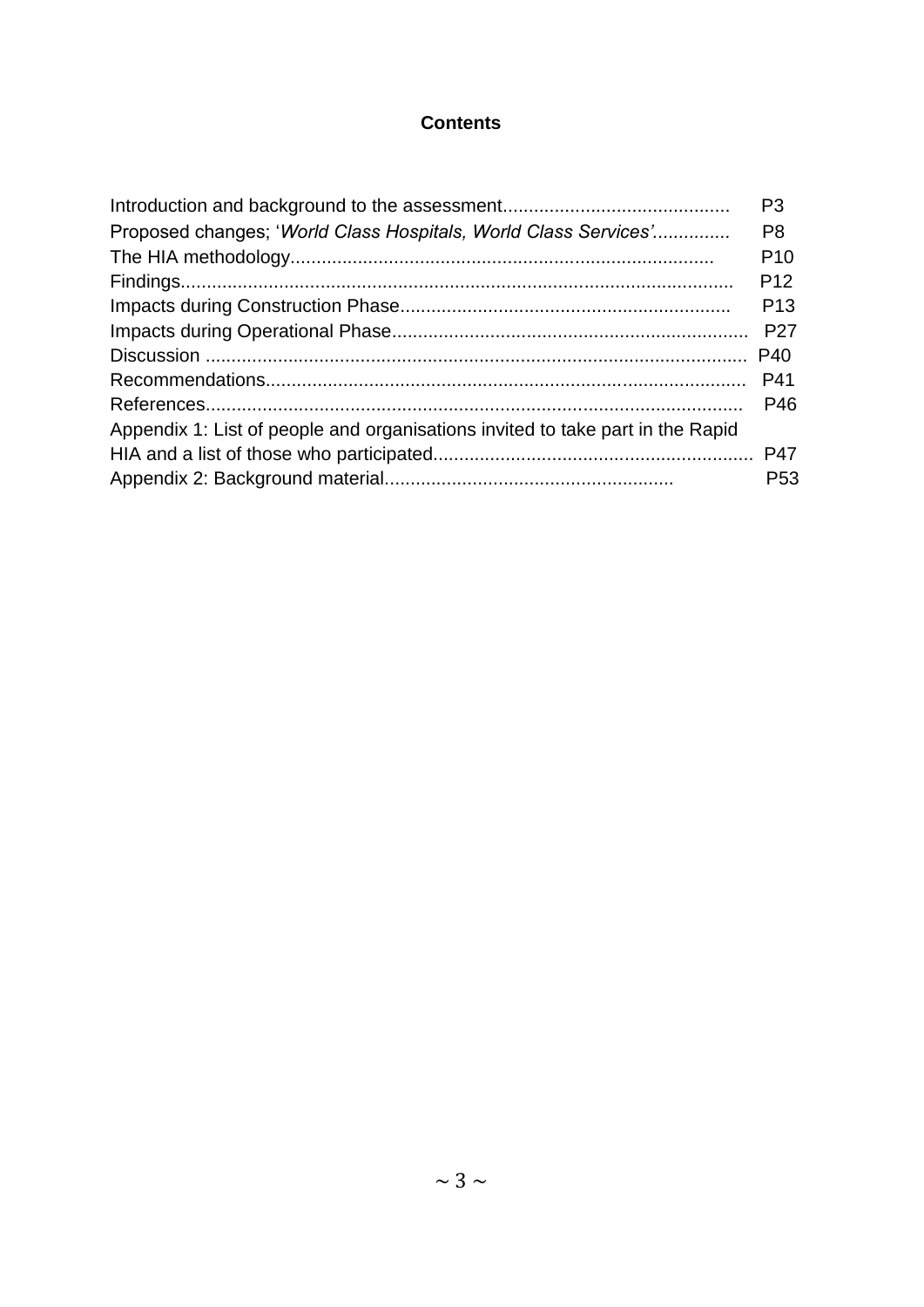#### **Introduction and background to the assessment.**

The Liverpool Public Health Observatory was commissioned to undertake a Health Impact Assessment (HIA) of the North Mersey Future Healthcare Programme (NMFHP) on behalf of the Merseyside Primary Care Trusts" (PCTs) Directors of Public Health.

This HIA is focused on one of the NMFHP"s proposals. It is intended that, once HIAs of all the elements of the NMFHP have been completed, a final report will be produced examining the health impacts of the programme as a whole.

#### **Aims and objectives of this assessment**

The overall aim of this HIA was to maximise the health benefits which could result from implementation of the proposals by the Royal Liverpool and Broadgreen Hospitals to redesign its services, develop a new hospital to replace the Royal Liverpool University Hospital (RLUH) on its exisiting site, and make further investment at Broadgreen Hospital. In order to do this, the following objectives had to be achieved;

- Identify and profile the population groups who will be affected by the proposal.
- Identify the potential positive and negative health impacts of the proposal and set out clearly who will be affected by these impacts.
- Make recommendations for the elimination or mitigation of negative impacts (or compensation for those affected).
- Make recommendations for the maximisation of positive impacts.

#### **What is Health Impact Assessment?**

HIA has been defined as:

"A combination of procedures, methods and tools by which a policy, programme or project may be judged as to its potential effects on the health of a population, and the distribution of those effects within the population" (ECHP, WHO, 1999).

The purpose of HIA is to assess the health consequences of a policy, programme or project and to use this information in the decision-making process. HIA is a multidisciplinary activity that cuts across the traditional boundaries of health, public health, social sciences and environmental science and is seen as a useful tool in assessing the health impacts of key policy decisions.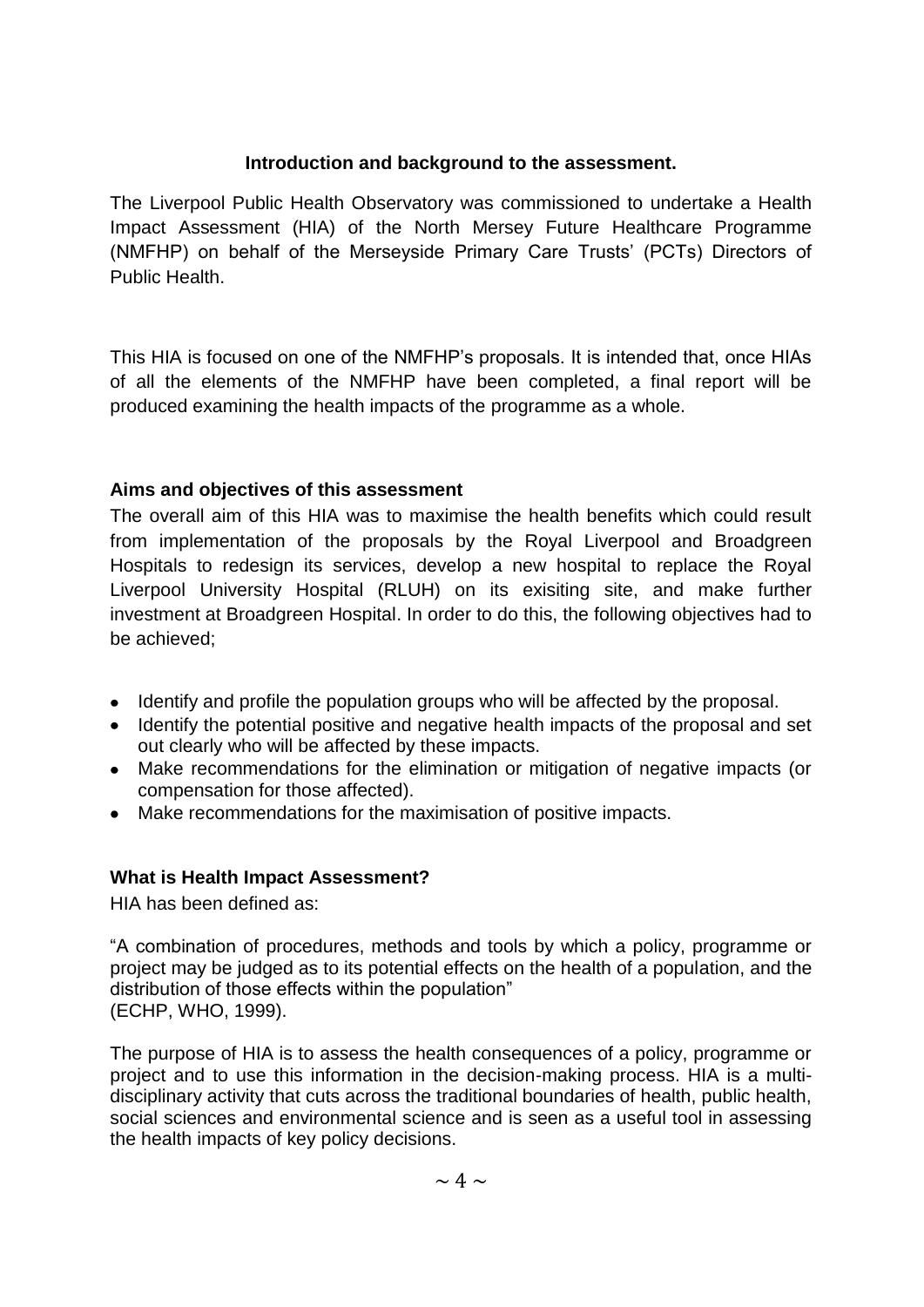HIA considers both positive and negative impacts. The overall aim of the process is to maximise the positive and minimise the negative outcomes for any proposal. The actions of all public and private organisations have direct or indirect impacts on the health of the nation. HIA is one way of ensuring that the overall, long term health and well-being of the population is one of the main criteria which is routinely taken into account during planning and decision making. As a minimum can we ensure that a decision won"t harm people.

The Government"s commitment, stated in *Saving Lives – Our Healthier Nation, is to:*

"… make health impact assessment a part of the routine practice of policymaking in Government ... [to] apply the approach right across Government" (Department of Health, 1999, p55).

The Acheson Report (1998) on inequalities in health, recommended that*:*

"… as part of health impact assessment all policies likely to have a direct or indirect effect on health should be evaluated in terms of their impact on health inequalities". (p30)

HIAs, therefore, need to consider the distribution of both positive and negative impacts within the population. Those groups who are already multiply disadvantaged and have the worst health status are more vulnerable to the effects of any negative impacts which might result from the proposal under consideration (Acheson, 1998).

There is an emphasis on tackling health inequalities and enabling the full participation of those likely to be affected by the policy or project. Qualitative as well as quantitative methods of investigation can be used in HIA.

There are three types of HIA:

#### **Prospective Health Impact Assessment**

Such assessments are carried out during the development of a policy, programme or project to estimate the potential impacts of the proposed activity on the health and well-being of defined human populations. The assessment should contribute to the decision making and planning processes.

#### **Concurrent Health Impact Assessment**

Such assessments are carried out during the implementation of the policy, programme or projects to assess how the unfolding activity is affecting the health and well-being of the defined populations. This would allow changes to be made to the activity to maximise health gain opportunities.

#### **Retrospective Health Impact Assessment**

Such assessments are carried out after the proposals have been carried out to assess the actual impacts on the health and well-being of the defined populations.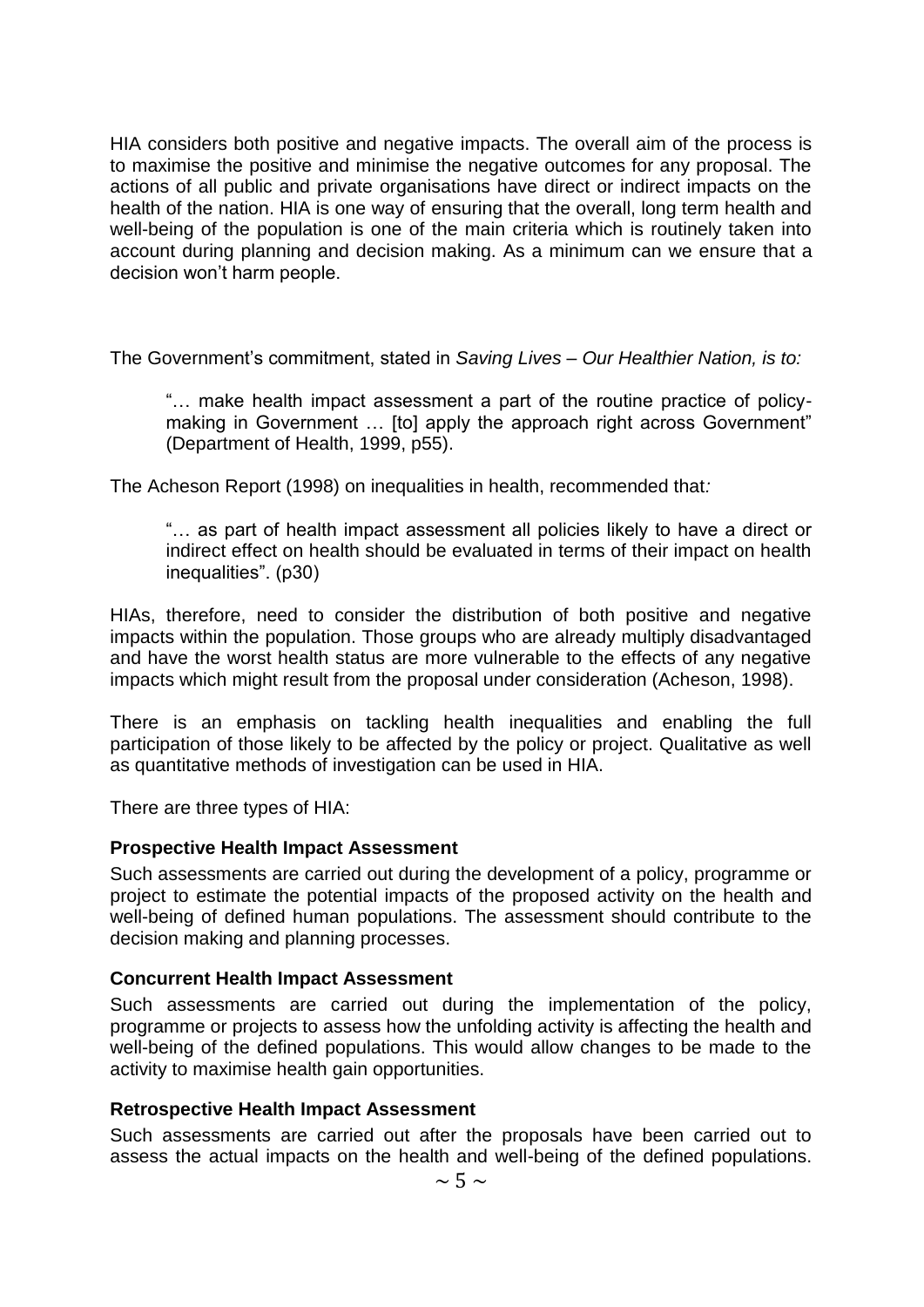The information obtained from such assessments can contribute to the overall body of knowledge about health impacts and, therefore, help to inform future prospective HIAs.

### *The focus of Health Impact Assessment*

HIA is designed to identify aspects of a proposal or activity that could affect or have affected the health and well-being of defined populations. These health impacts are most likely to occur because the proposal or activity affects the key determinants of health rather than because the proposal impacts directly on human health (though this may happen occasionally, e.g. exposure to physical or chemical hazards)*.* 

HIA is therefore focused on the changes to the key determinants of health that are either predicted to occur as a result of the proposed activity or have occurred as a result of the activity (see Box 1). HIA is not concerned with effects that would occur anyway irrespective of the proposal or the activity being assessed. Exceptions to this rule would include the consideration of a "do nothing option" as part of the terms of reference for the HIA, i.e. "how will the health of a defined population be affected if we continue on our present course and take no action?" Another exception would be the consideration of possible cumulative impacts resulting from the implementation of the proposal in an environment that is already affecting the health of a defined population significantly*.*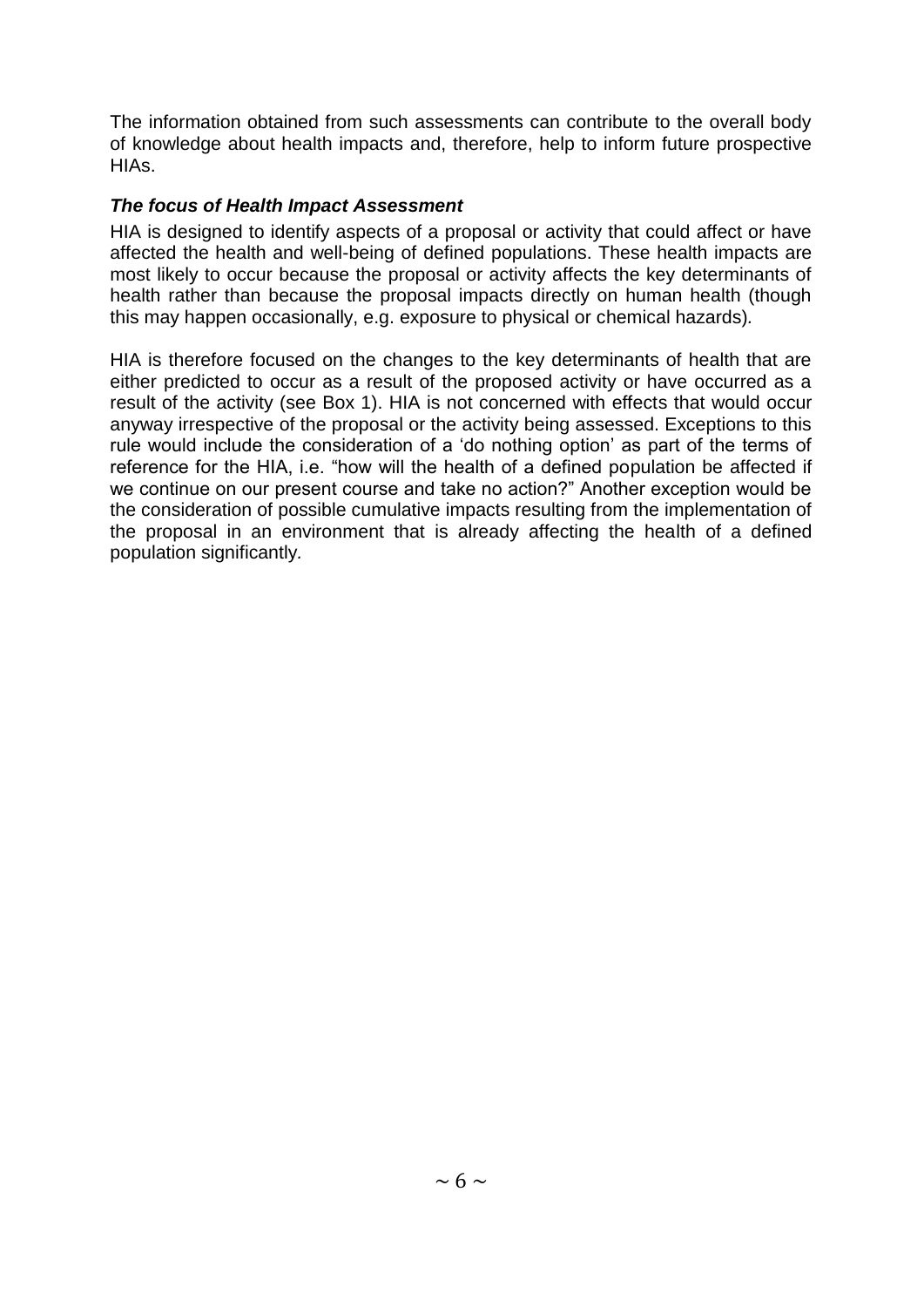## BOX 1: EXAMPLES OF KEY DETERMINANTS OF HEALTH

### Economic

- Wealth creation
- Wealth distribution
- Employment opportunities
- Education and training

## Social

- Family support
- Community networks
- Public participation / social inclusion
- Community safety

## Personal

• Health-related behaviour

### Physical

- Natural environment
- Built environment and open space
- Provision of housing

#### Public service provision

- New health premises and ways of working
- Access
- Transport

All impact assessments, including HIA, are aids to decision-making, not a substitute for political judgement. Indeed, political judgement involves complex considerations that go far beyond the anticipated impacts of a proposal. An impact assessment will not necessarily generate clear-cut conclusions or recommendations. It does, however, provide an important input by informing decision-makers of the consequences of policy choices. Any impact assessment should enable informed political judgements to be made about the proposal and identify trade-offs in achieving competing objectives. The HIA can be seen as an effective and valuable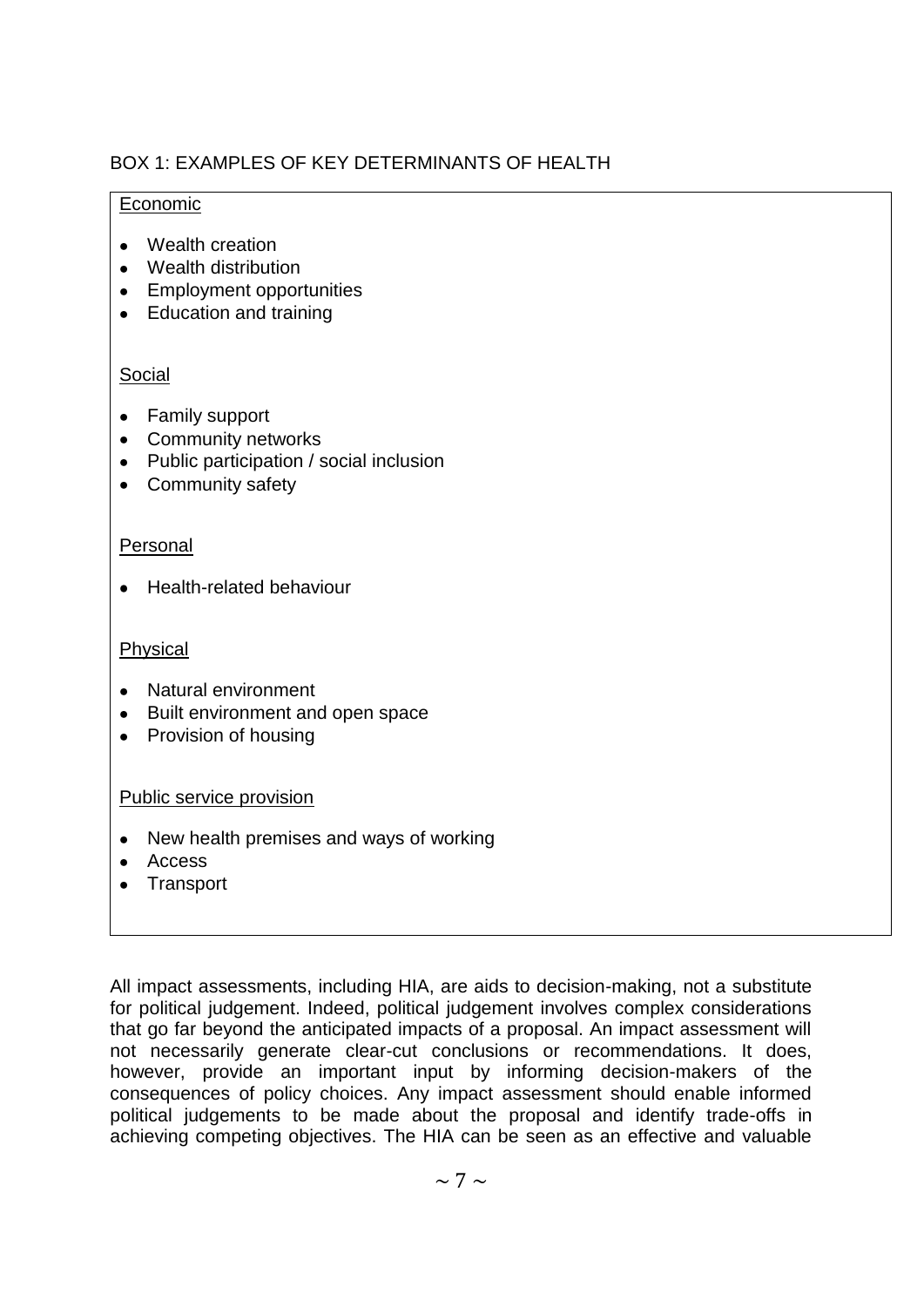communication tool. Consultations with interested parties will generate useful discussion and bring in valuable information and analysis.

## **Proposed changes; '***World Class Hospitals, World Class Services*

*'*This is the last in a 4 part series of HIA, as part of the North Mersey Future Healthcare Programme (NMFCP). The NMFCP came about as a result of a review in 2001 of adult acute hospital services in North Mersey. It aims to redesign the NHS on North Mersey so that services are better able to meet the challenges set out in the NHS Plan and to implement National Service Frameworks.

This HIA focuses specifically on the proposal to rebuild the Royal Liverpool University Hospital (RLUH) on existing site, and to separate planned and emergency services.

Royal Liverpool and Broadgreen University Hospitals Trust has agreed a clinical service delivery model to describe how its services will be provided in the future. This has four key principles:

- 1. Separating emergency care from planned care to remove competing pressures for resources, such as beds, diagnostics and theatre time.
- 2. Emergency and specialist care to be based at the Royal Liverpool University Hospital, where there is the full range of clinical and support services to support complex medical and surgical cases, together with the main base for the associated research.
- 3. A wider range of planned surgery, supported by post operative critical care and with the relevant outpatient clinics, to take place at Broadgreen Hospital to help improve patient experience.
- 4. A range of services to be provided outside hospital where appropriate to help improve access and increase choice for patients on where they can access their care.

The Royal will thus continue to be the centre for emergency and complex medical and surgical care, including accident and emergency, cancer care, and research with the University of Liverpool. Broadgreen Hospital will focus on planned assessments and treatments, including the new surgical treatment centre, plus rehabilitation. The Dental Hospital stays as the regional specialist, research and training centre for dentistry.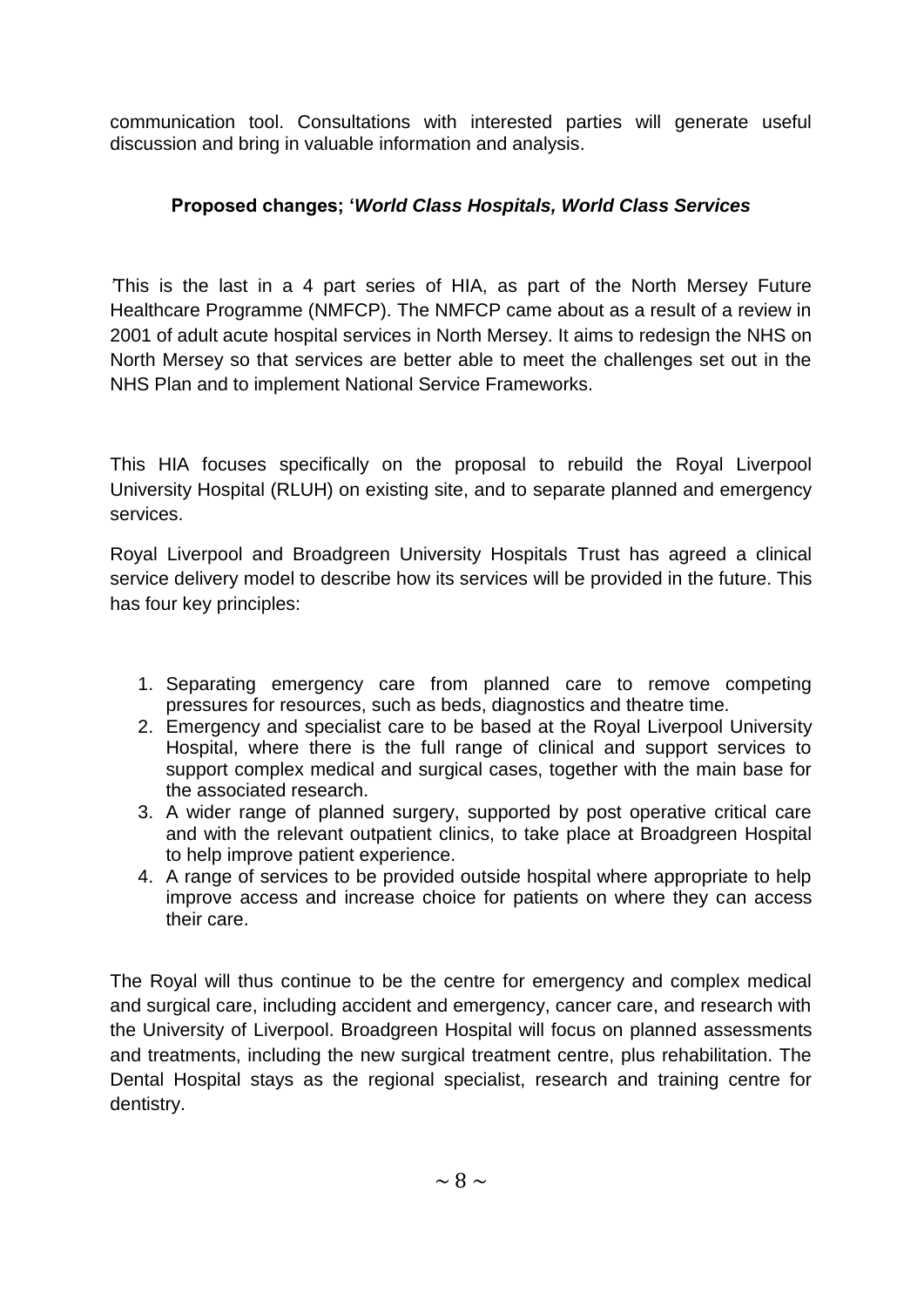New and improved community health care facilities are to be developed in parallel plans by Liverpool PCT. These will enable outpatient, diagnostic and therapies services to be provided closer to patients' homes. In addition, the PCT and Liverpool Social Services are implementing improved prevention, rehabilitation and community services to support people at home. These aim to assist independence, prevent unnecessary hospital admission, deliver more effective rehabilitation services to enable early discharge from hospital and prevent premature or unnecessary admission to long-term residential care.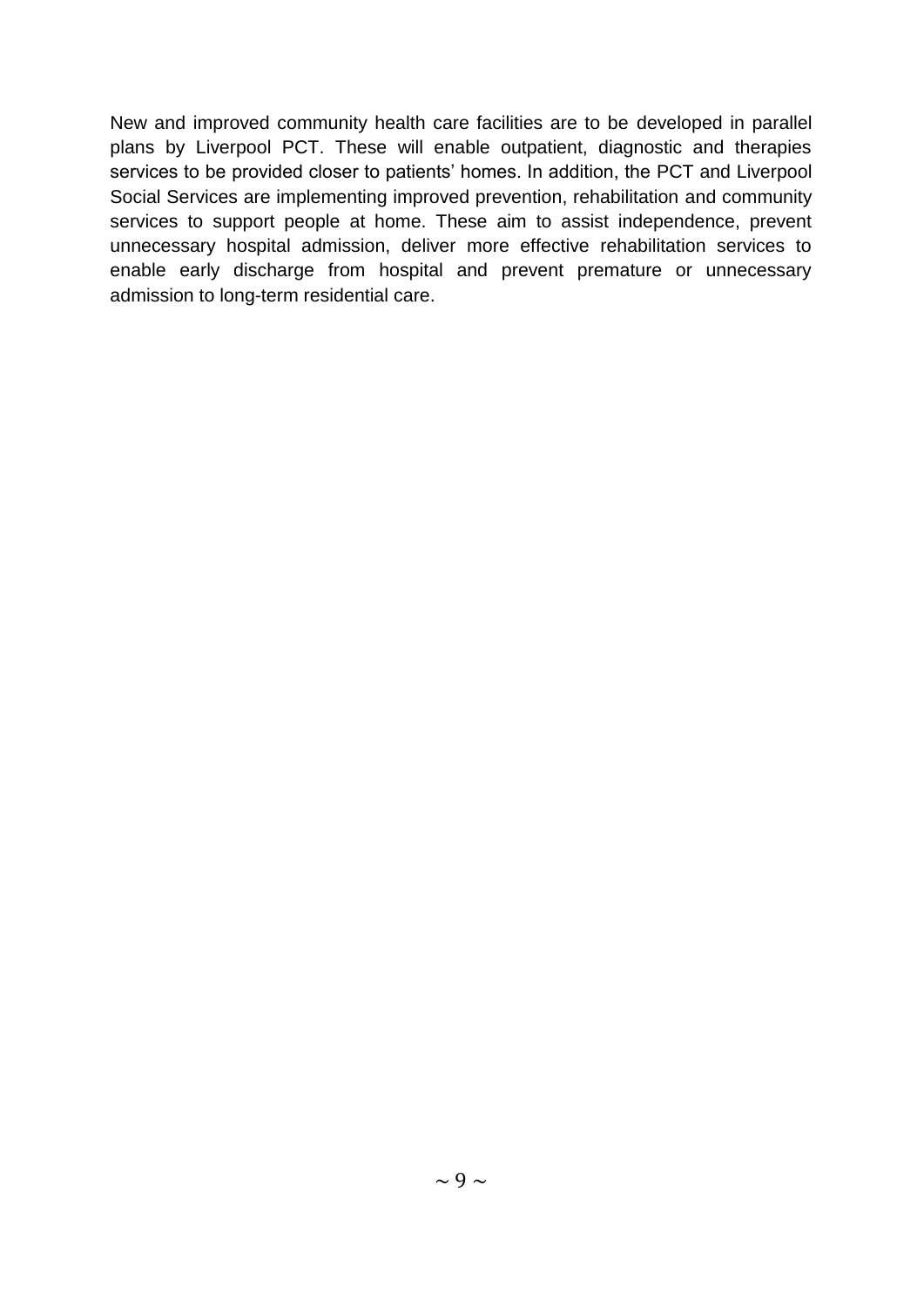# **The HIA methodology**

## **The scope of the HIA**

The scope of the HIA was determined by time and resources constraints.

Although it could be argued that the renewal of the RLUH could have an impact well beyond the immediate area, time and resources dictate that the assessment should identify those geographical areas that are most likely to be affected by the development. The primary focus therefore was The Royal Liverpool hospital, and its immediate surroundings. Secondary focus was Broadgreen Hospital and its immediate surroundings. We also looked at the effect on electoral wards in which The RLUH (Central Ward) and Broadgreen Hospitals (Knotty Ash Ward) are based.

The HIA covered both the construction and operation phase of the development.

Individuals, organisations or departments within organisations were identified as key stakeholders and thus important sources of information in relation to the HIA.

Outputs for the assessment were agreed to be a full report of the HIA, and a summary of findings for participants.

# **Obtaining information on impacts**.

In order to identify the ways in which the proposal could affect the key determinants of health, a half-day stakeholder was held. Representatives from the affected communities were invited to participate. All those who accepted the invitation to participate were sent preparation materials in advance of the workshop. These materials covered aspects of the proposal, a community profile and information about Health Impact Assessment. The background material document is attached as Appendix 2.

During the workshop, participants were taken through a structured process in small facilitated groups, in which they were asked key questions about how the proposal might affect the determinants of health.

Workshops were facilitated by researchers from Liverpool Public Health Observatory and IMPACT (IMPACT being a unit based at the University specialising in HIA). See appendix one for a list of those organisations who were invited to attend, and those who were able to participate.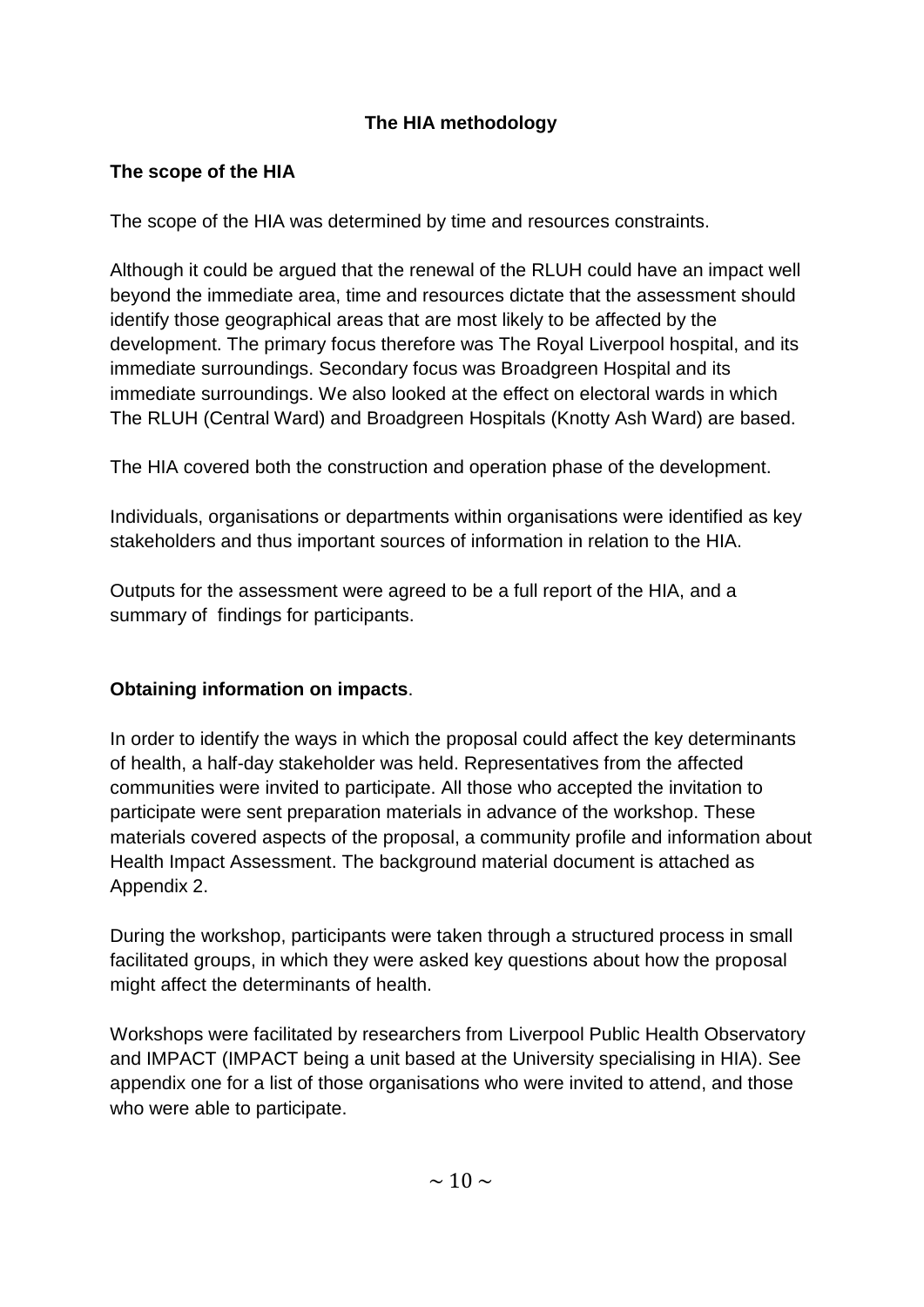All those who were invited, and those who attended, were invited to e-mail the facilitators with additional comments that they were unable to make on the day, to add to the report.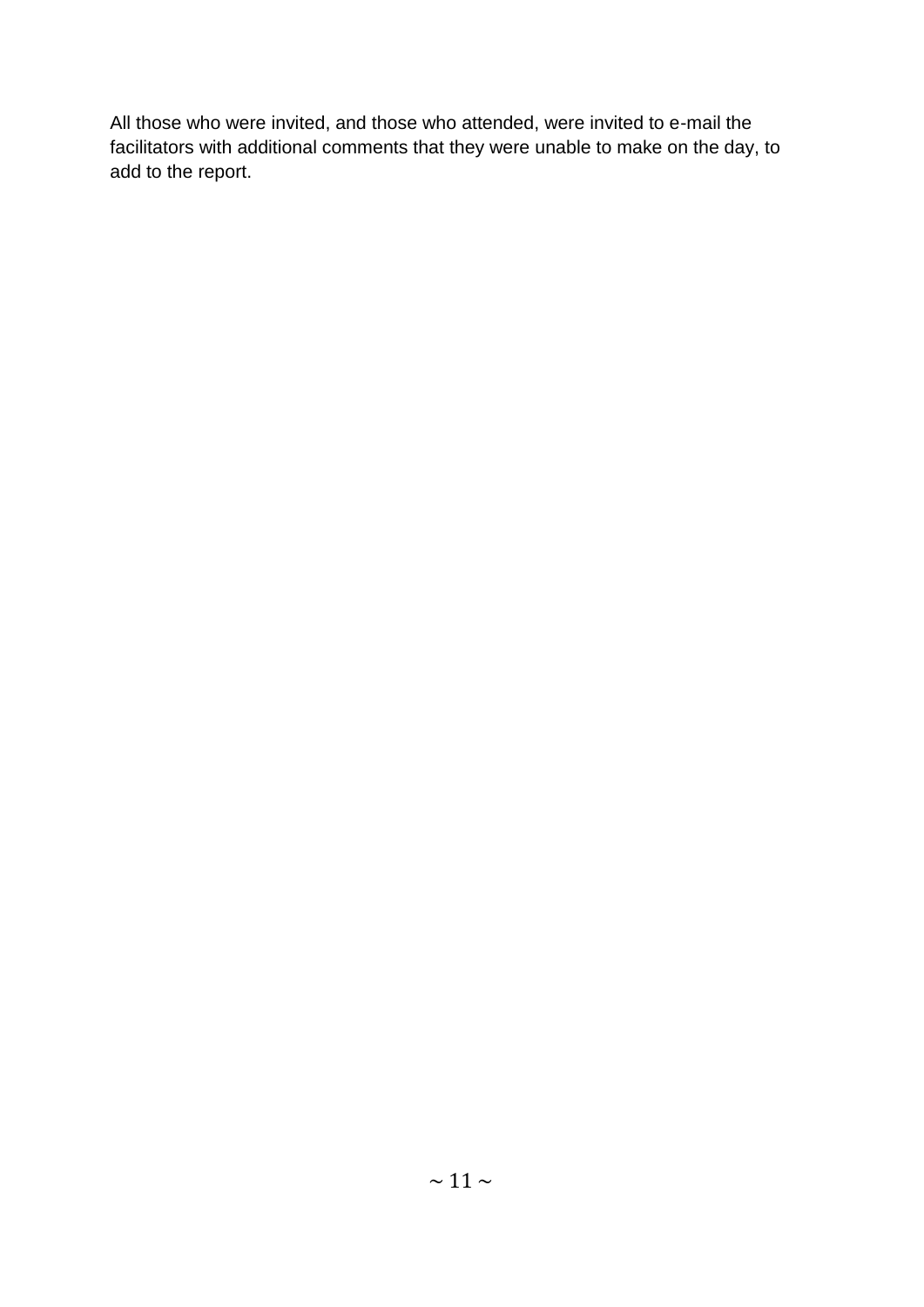## **Findings.**

In total, 40 people participated in the Rapid HIA. Participants were from a wide range of relevant statutory and voluntary sector organisations. RLBUHT staff made up around half of those who attended.

Following analysis of the data provided by stakeholders during the workshops and interviews, a number of positive and negative impacts on the key determinants of health were identified. Impacts were thought likely to occur during construction (including demolition) and operation phases. The following tables set out the positive and negative impacts on the key determinants of health, during the two phases of the project; construction (including demolition) and operational phase.

Criterion used to assess if issues raised in the workshop were included in the matrix below were as follows;

1/ Severity – how much of a positive/ negative effect would an impact have

2/ Probability – how likely is it that the impact will happen

3/ Consensus – the amount of agreement between group members on the likelihood of an impact occurring, and of its severity.

4/ Availability of supporting evidence in relevant HIA literature.

Issues raised by only one group member, which were not likely to be severe in impact, and with no supporting evidence in the literature, were not included in the matrix, for example.

Where the impact is negative, mitigation measures are suggested, where appropriate, and where the impact is positive enhancement measures are suggested.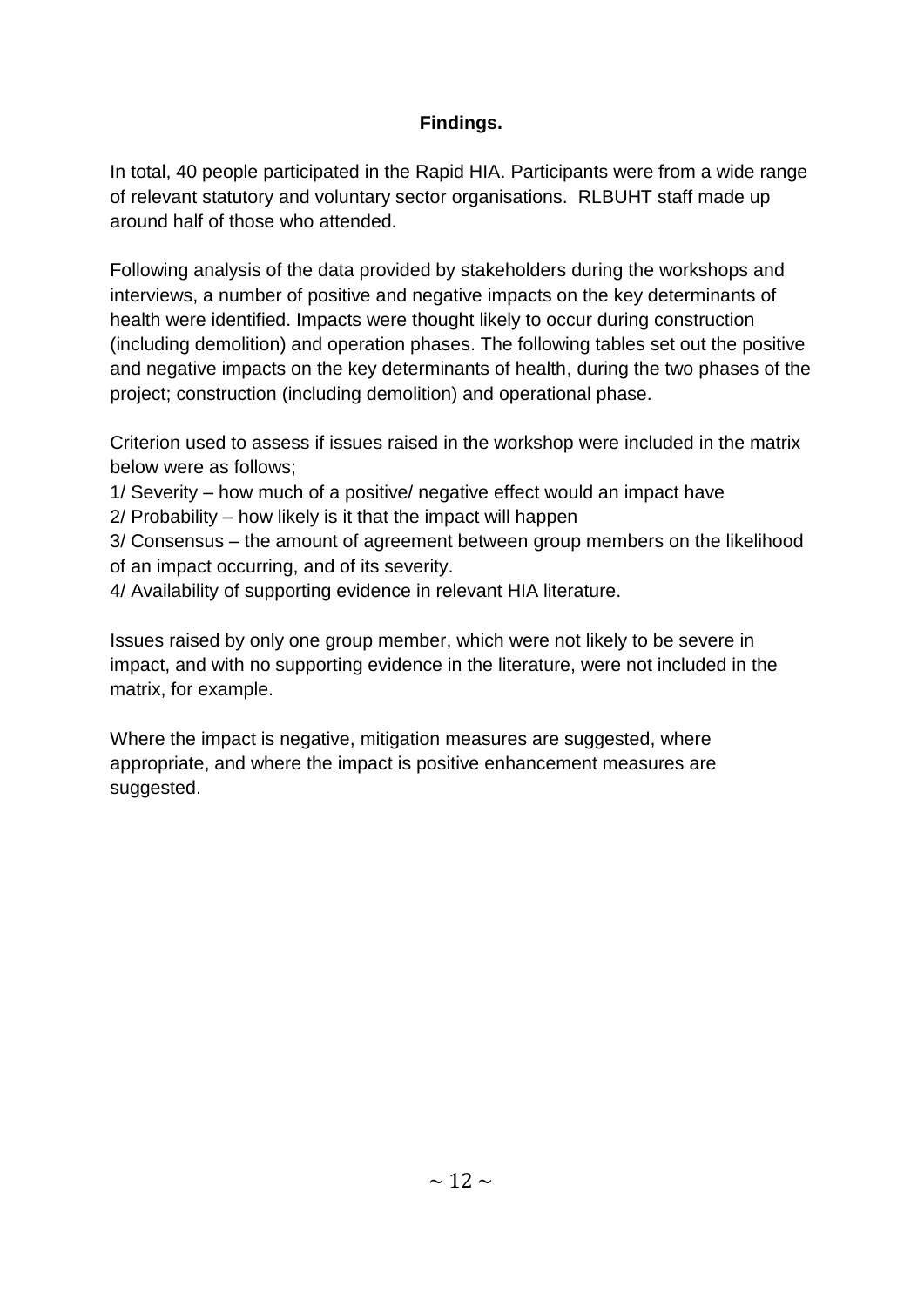## **A new health service for Liverpool**

## **World Class Hospitals, World Class Services'**

**Health Impact Assessment (HIA) Stakeholder Workshop, 18th December 2007, LACE Conference Centre**

**Likelihood of impacts is rated as:**

- **D- Definite: a demonstrated association in the published literature or thorough**
- **P- Probable: likely to have an impact**
- **S- Speculative: the impact is possible**

## **Positive impacts during construction phase (including demolition phase)**

| <b>Description of</b> | <b>Positive or</b> | <b>Determinant</b> | Population    | <b>Enhancement/ Mitigation measures</b>                         |
|-----------------------|--------------------|--------------------|---------------|-----------------------------------------------------------------|
| impact                | negative           | (s) affected       | (s) affected  |                                                                 |
| A large number        | Positive           | Economic -         | Population of | The Trust should take all practical steps to ensure that local  |
| of jobs will be       |                    | Wealth             | Liverpool and | people are involved in carrying out the construction work.      |
| created during        |                    | creation;          | surrounding   | Procurement should include measures to encourage and facilitate |
| the construction      |                    | Wealth             |               | employment of 'local people', e.g. advertising posts in local   |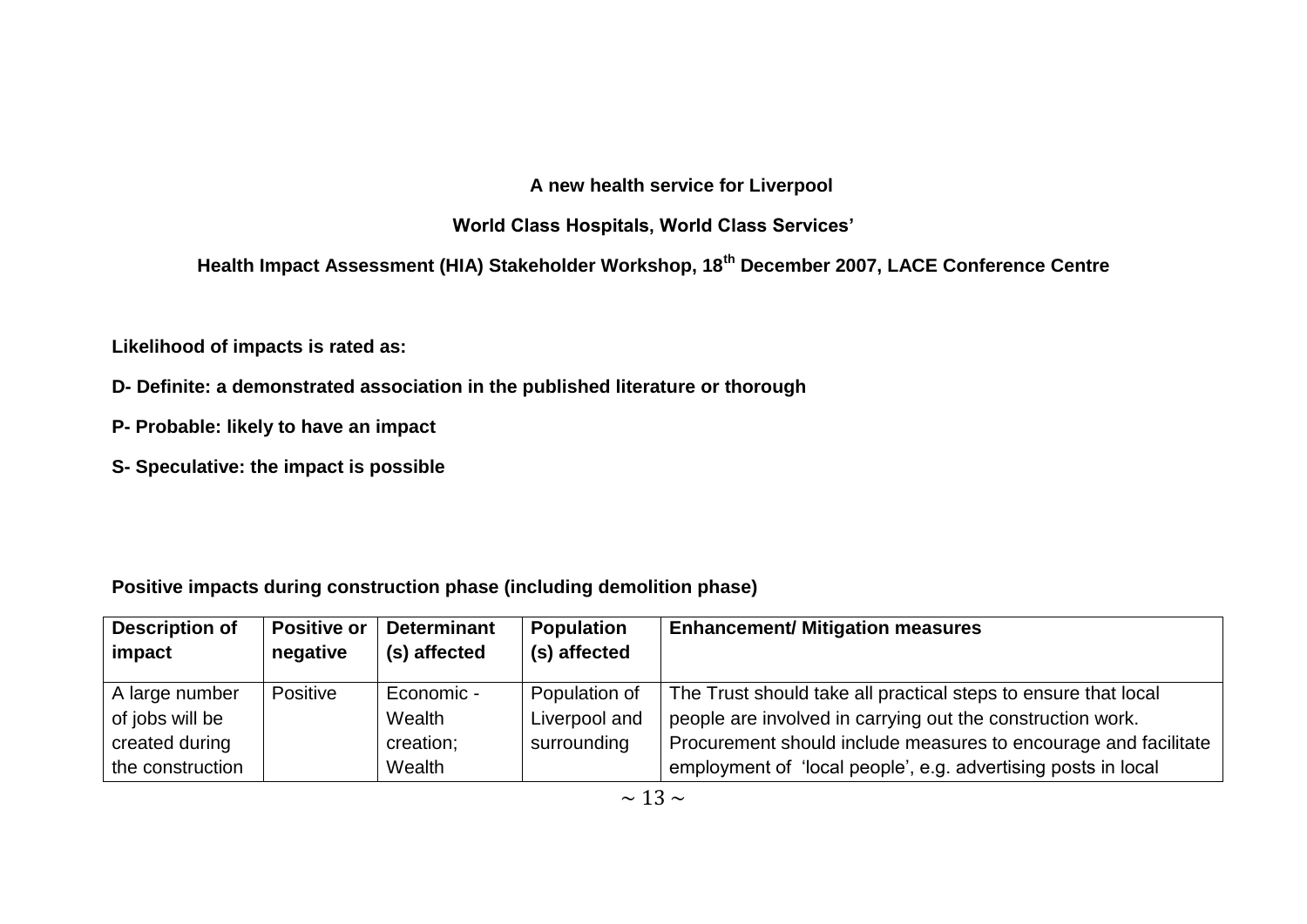| phase. This may<br>create jobs for<br>the local<br>population, as<br>well as possible<br>training<br>opportunities/<br>apprenticeships<br>for local people,<br>to ensure that<br>they are<br>sufficiently<br>skilled to be<br>involved in the<br>construction<br>work. (D) |          | distribution;<br>Employment<br>opportunities;<br>Education and<br>training                   | areas.<br>Unemployed<br>people<br>People living<br>in poverty. | publications, and ensuring that these are followed through.<br>The Trust should help ensure that local people have the<br>necessary skills to carry out these tasks. This may involve the<br>Trust liaising with JETS teams, in the first instance, to involve<br>local schools/colleges/skills council Liverpool1/ Chamber of<br>Commerce, to ensure that the local workforce are sufficiently<br>skilled. Historically, the local workforce has been insufficiently<br>skilled to fill certain roles. It may be possible to create<br>apprenticeships for people to work on this project, but it is also<br>important that jobs are available for people at the end of their<br>apprenticeship. Open days could be held for local companies.<br>The Trust should look review experiences of NHS Trust in Greater<br>Manchester, where there are examples of local people being<br>employed in a similar project. |
|----------------------------------------------------------------------------------------------------------------------------------------------------------------------------------------------------------------------------------------------------------------------------|----------|----------------------------------------------------------------------------------------------|----------------------------------------------------------------|--------------------------------------------------------------------------------------------------------------------------------------------------------------------------------------------------------------------------------------------------------------------------------------------------------------------------------------------------------------------------------------------------------------------------------------------------------------------------------------------------------------------------------------------------------------------------------------------------------------------------------------------------------------------------------------------------------------------------------------------------------------------------------------------------------------------------------------------------------------------------------------------------------------------|
| Opportunities to<br>provide more<br>services at<br>Broadgreen-<br>there is<br>additional<br>capacity. (D)                                                                                                                                                                  | Positive | Public service<br>provision -<br>access; New<br>health<br>premises and<br>ways of<br>working |                                                                |                                                                                                                                                                                                                                                                                                                                                                                                                                                                                                                                                                                                                                                                                                                                                                                                                                                                                                                    |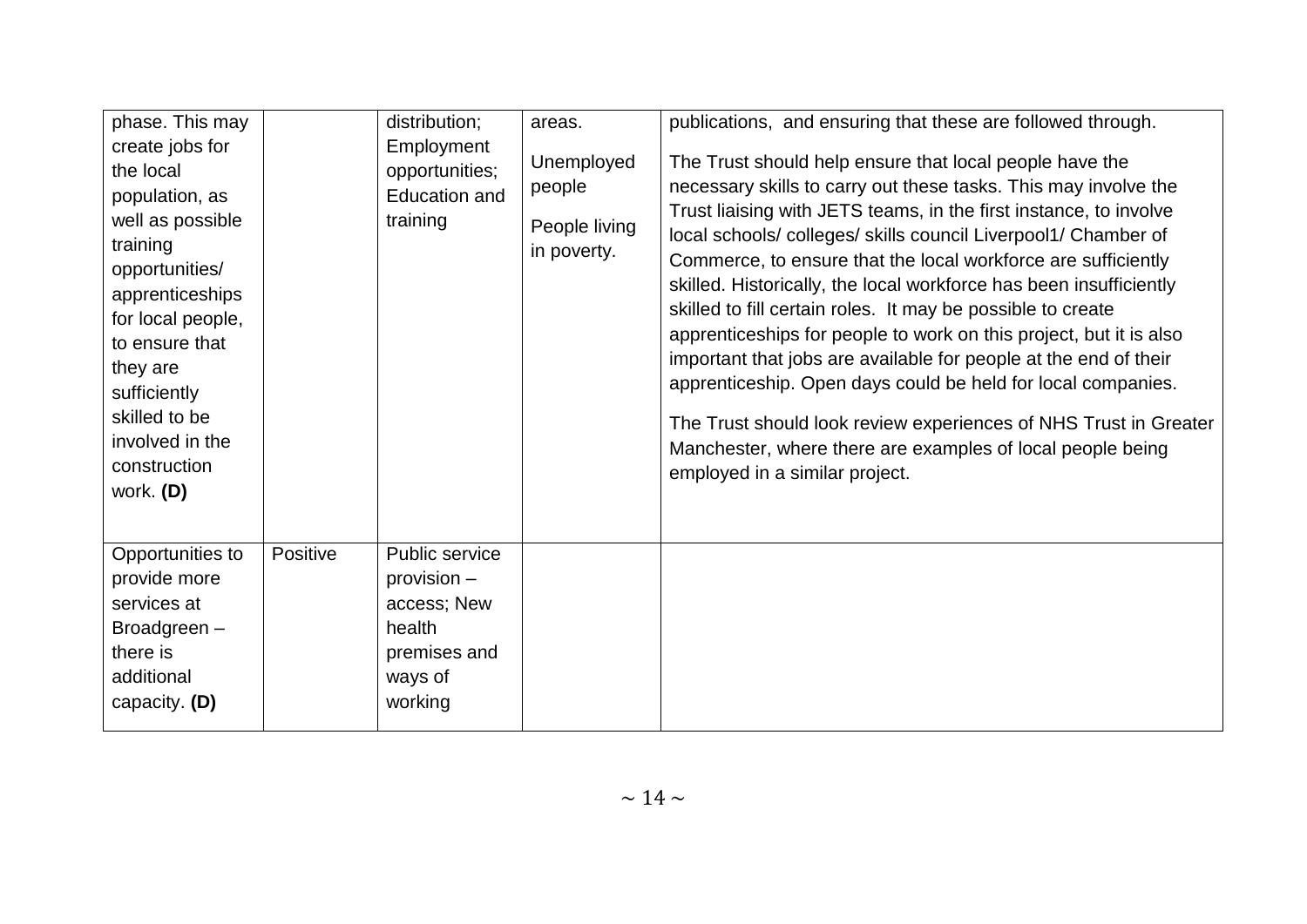| <b>Description of</b>       | <b>Positive</b> | <b>Determinant</b>          | <b>Population</b> | <b>Enhancement/ Mitigation measures</b>                                                                                     |
|-----------------------------|-----------------|-----------------------------|-------------------|-----------------------------------------------------------------------------------------------------------------------------|
| impact                      | <b>or</b>       | (s) affected                | (s) affected      |                                                                                                                             |
|                             | negative        |                             |                   |                                                                                                                             |
| The construction work       | <b>Negative</b> | Public service              | Local             | 1/ The RLBUHT needs to develop a clear transport plan,                                                                      |
| will have an impact         |                 | provision -                 | residents.        | addressing impacts on staff, patients and visitors, as well as the                                                          |
| on access to the site.      |                 | Access;                     | School-           | local population.                                                                                                           |
|                             |                 | Transport;<br>New health    | children.         | The Trust needs to liaise with Mersey Travel encourage people                                                               |
| 1/ Access to the            |                 | premises and                | Patients and      | to use transport other than cars. Greener methods of public<br>transport need to be considered, e.g. electric buses, trams. |
| Royal Liverpool site        |                 | ways of                     | visitors          | Some of the buses currently in use may act as an additional                                                                 |
| and surrounding             |                 | working.                    | <b>RLUH</b>       | pollutant. Bus stops need to be near enough to The Royal, and                                                               |
| areas. $(D)$                |                 | Physical-                   | University $-$    | to the department that people need to get to. Buses/trains also                                                             |
| Links in with transport     |                 | <b>Natural</b>              | staff students    | need to run at times that are convenient – particularly for staff on                                                        |
| (see below)                 |                 | environment;                | and visitors.     | early/late shifts.                                                                                                          |
| <b>Access to University</b> |                 | <b>Built</b><br>environment | Local             | Re-routing of buses may be necessary to co-ordinate with the                                                                |
| of Liverpool will also      |                 | and open                    | businesses.       | most convenient pedestrian routes to the hospital.                                                                          |
| be affected. $(P)$          |                 | space.                      |                   | For RLUH staff, this might also include provision for cyclists, e.g.                                                        |
|                             |                 |                             |                   | showers, secure places to put bikes etc. Roads may need                                                                     |
|                             |                 |                             |                   | improving before people are able to cycle down them. Car                                                                    |

**Negative impacts during construction phase (including demolition phase).**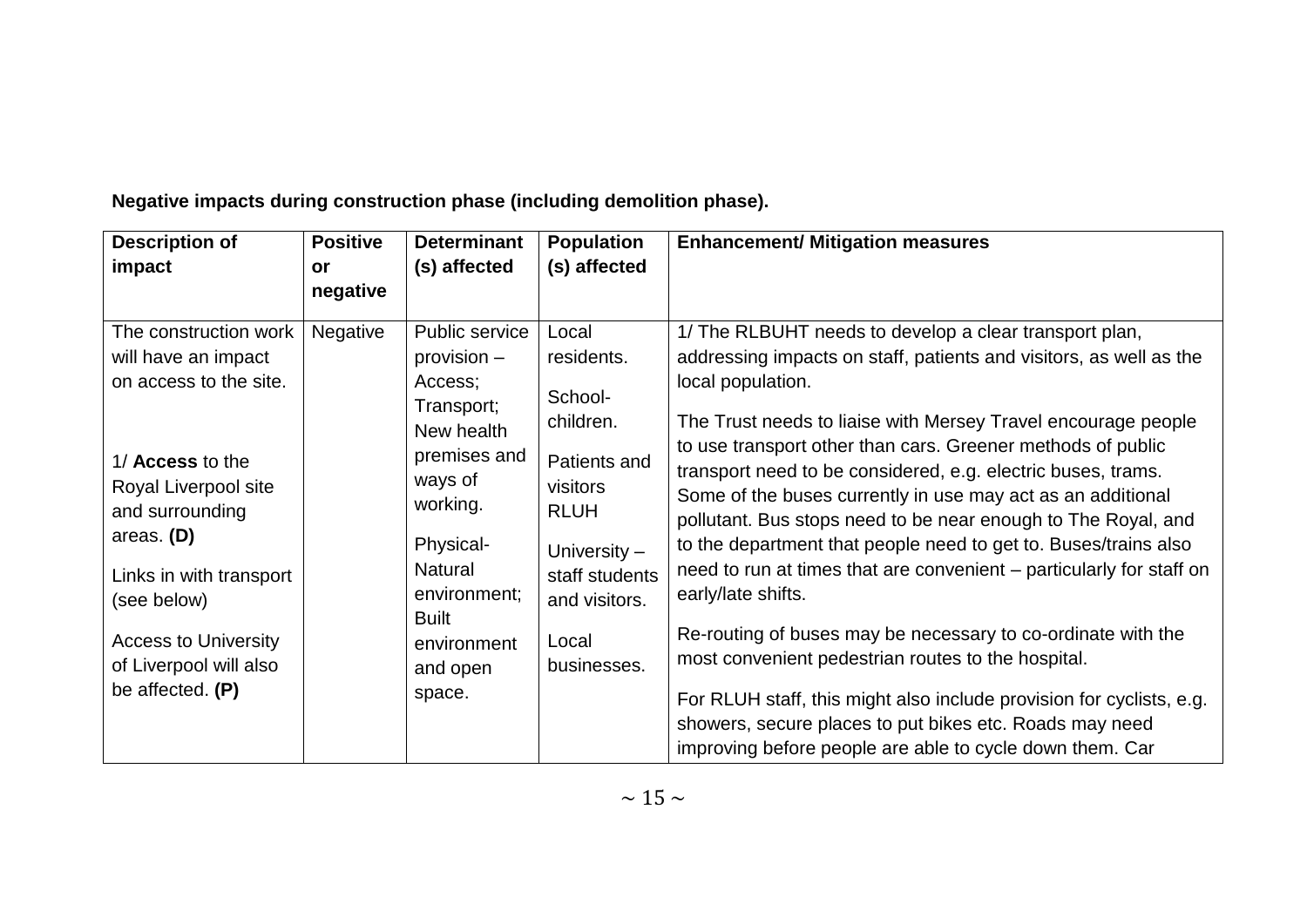| sharing might be another option. Also walk to work schemes,<br>encouraging 12 months staff train/ bus ticket purchases.                                                                                                                     |
|---------------------------------------------------------------------------------------------------------------------------------------------------------------------------------------------------------------------------------------------|
| For residents, this might include the introduction of resident-only<br>parking in the roads around The Royal. Currently patients/<br>visitors park on the surrounding roads to avoid paying parking<br>charges within the hospital grounds. |
| For patients/ staff, this might include Park and Ride scheme-<br>currently being trailed at Broadgreen Hospital.                                                                                                                            |
| These sorts of changes take time to put into place, so it is<br>important that RLBUHT start the process as early as possible.                                                                                                               |
| 2/ To link into this plan, it is important to have regular meetings<br>between key groups e.g. Highways Agency/ Local Police/ Social<br>Services/ Merseytravel/ bus services manager.                                                       |
| 3/ Communication with the local community is vital. There needs<br>to be a communication plan. Communicate through hospital<br>website/ local paper/ local radio etc. Links with the City Council<br>should be built upon.                  |
| 4/ Profiling is important to look at current usage – how many<br>journeys to patients/ relatives/ staff currently make to the Royal,<br>and how?                                                                                            |
|                                                                                                                                                                                                                                             |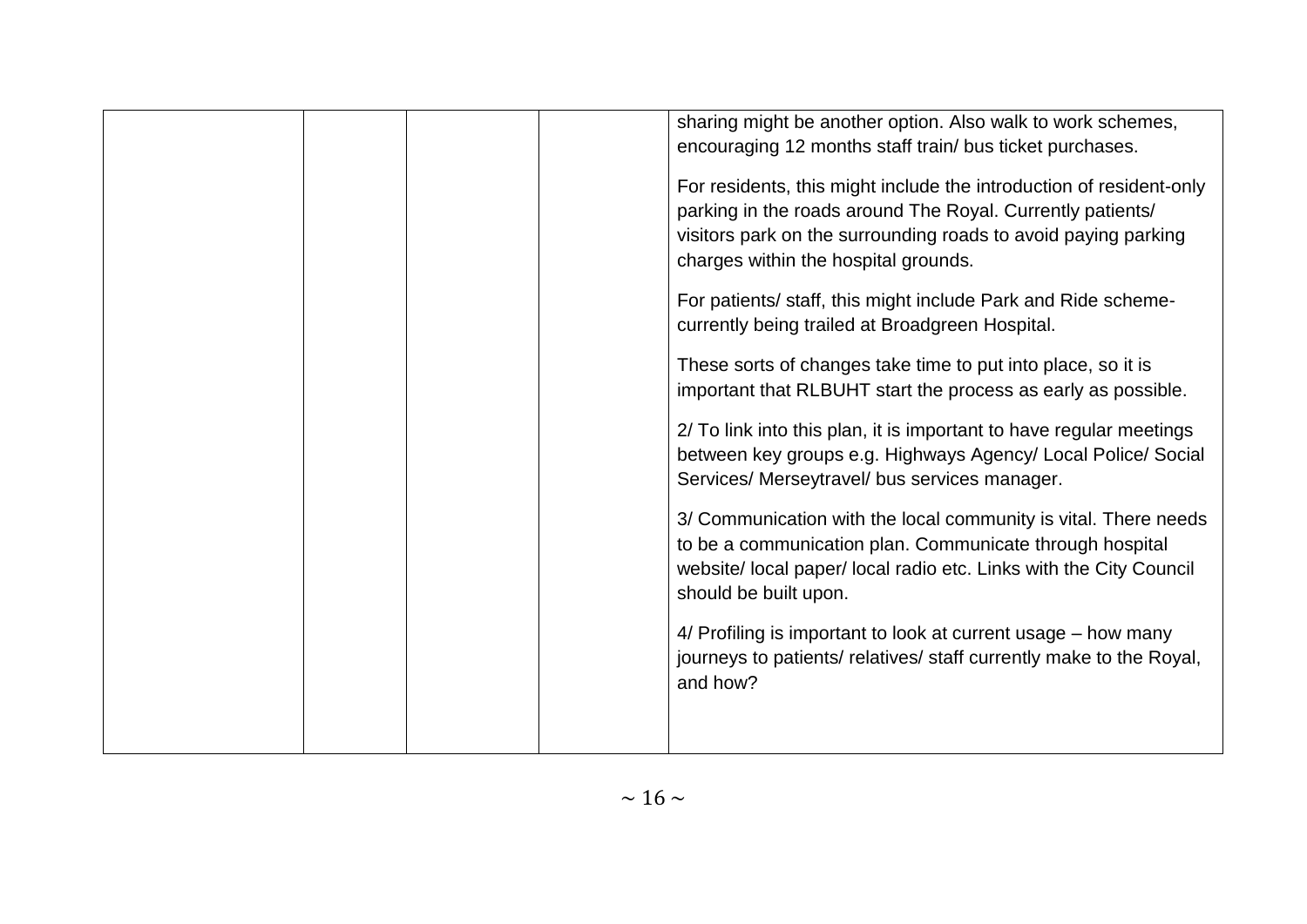| Car park charges in<br>the new multi-storey<br>car park may,<br>depending on their<br>level, lead to<br>concerns about<br>equity, with those<br>least able to afford<br>new charges being<br>hardest hit. (S) |  | Car parking prices should not be prohibitive to patients and<br>visitors on benefits and low incomes. |
|---------------------------------------------------------------------------------------------------------------------------------------------------------------------------------------------------------------|--|-------------------------------------------------------------------------------------------------------|
|                                                                                                                                                                                                               |  |                                                                                                       |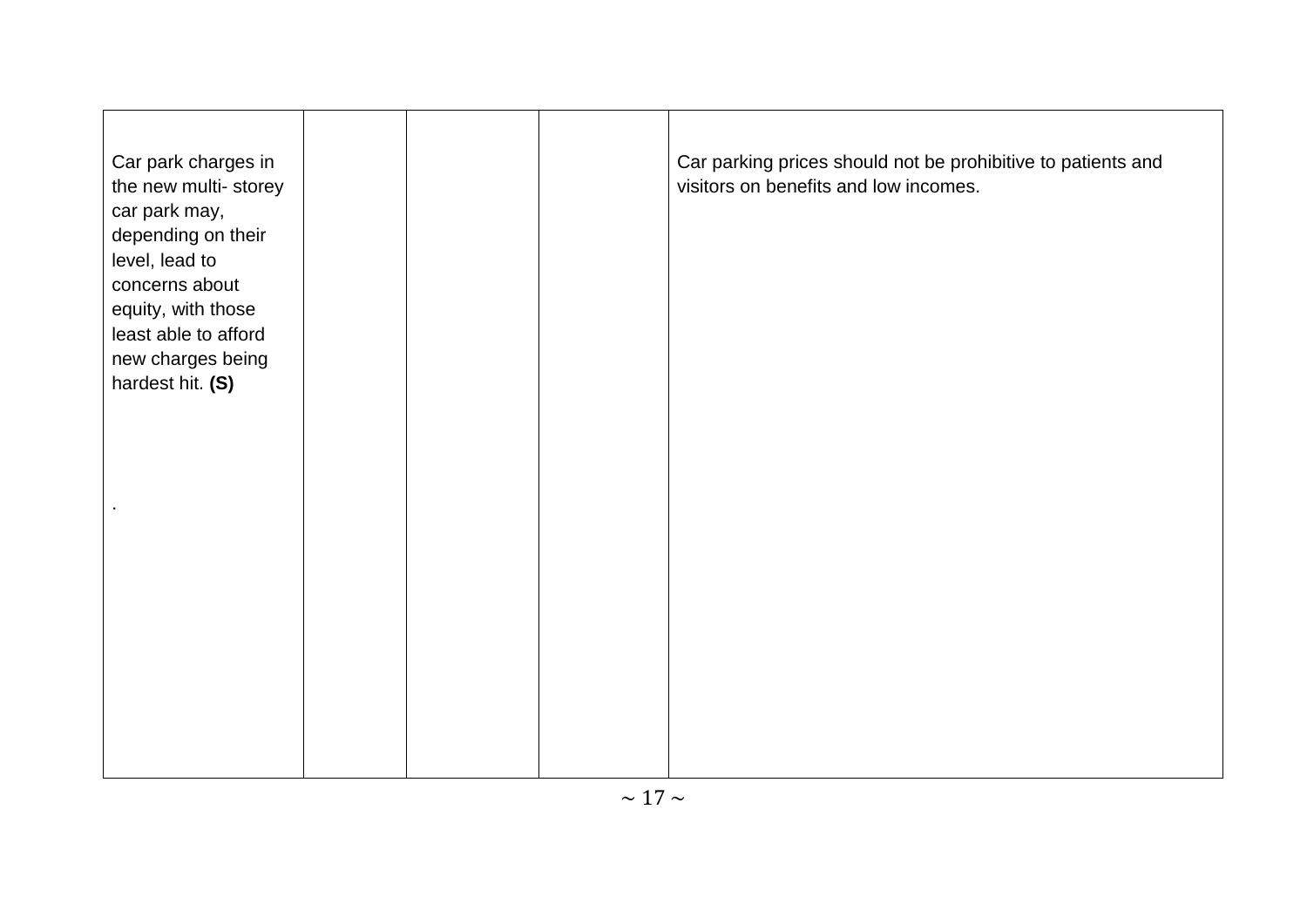| Access for<br>ambulances may be<br>affected due to traffic.<br>(S)                                                                                                     |  | Ambulances could have a separate entrance to the RLUH site.                                                                                                                                |
|------------------------------------------------------------------------------------------------------------------------------------------------------------------------|--|--------------------------------------------------------------------------------------------------------------------------------------------------------------------------------------------|
|                                                                                                                                                                        |  | Disabled drop-off points to be established.                                                                                                                                                |
| The existing disabled<br>car parks will have to<br>be relocated prior to<br>the construction<br>phase. 800 existing<br>on-site staff parking<br>spaces will be also be |  | Clear signage is important, also experience from building work at<br>Whiston Hospital shows that a physical presence is helpful -<br>needs to be someone to direct people around the site. |
| lost to the                                                                                                                                                            |  |                                                                                                                                                                                            |
| construction scheme.                                                                                                                                                   |  |                                                                                                                                                                                            |
| The total number of<br>car parking spaces is                                                                                                                           |  |                                                                                                                                                                                            |
| planned to reduce in<br>the long term. $(D)$                                                                                                                           |  |                                                                                                                                                                                            |
| <b>Existing public</b>                                                                                                                                                 |  |                                                                                                                                                                                            |
| transport may be                                                                                                                                                       |  |                                                                                                                                                                                            |
| disrupted by the                                                                                                                                                       |  |                                                                                                                                                                                            |
| construction e.g.                                                                                                                                                      |  |                                                                                                                                                                                            |
| buses caught up in                                                                                                                                                     |  |                                                                                                                                                                                            |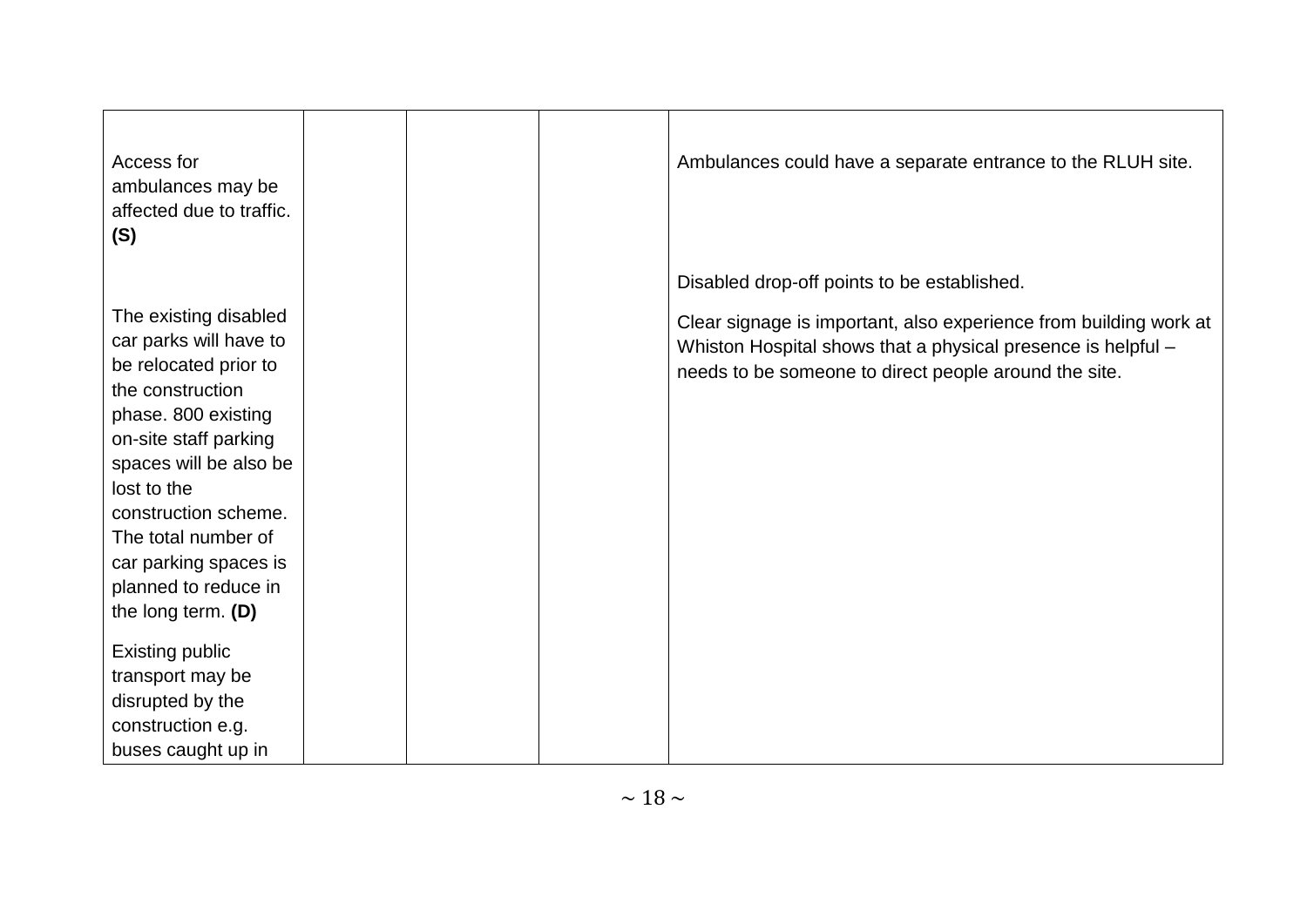| heavier traffic. (S)   |  |                                                             |
|------------------------|--|-------------------------------------------------------------|
|                        |  |                                                             |
| Access to bus stops    |  |                                                             |
| may be affected by     |  |                                                             |
| the construction,      |  |                                                             |
| meaning people have    |  |                                                             |
| further to walk and    |  |                                                             |
| may be deterred from   |  |                                                             |
| using public transport |  |                                                             |
| Ongoing transport      |  |                                                             |
| problems include       |  |                                                             |
|                        |  |                                                             |
| The relatively         |  |                                                             |
| long walk uphill       |  |                                                             |
| from Lime              |  |                                                             |
| <b>Street Station</b>  |  |                                                             |
| to the RLH, for        |  |                                                             |
| those travelling       |  | See further information re: relocation of certain services/ |
| by train               |  | operations to Broadgreen Hospital, under 'negative impacts  |
|                        |  | of Operational phase'                                       |
| The entrance           |  |                                                             |
| to Broadgreen          |  |                                                             |
| Hospital is a          |  |                                                             |
| problem, with          |  |                                                             |
| cars queuing           |  |                                                             |
| right down the         |  |                                                             |
| road in the            |  |                                                             |
| morning                |  |                                                             |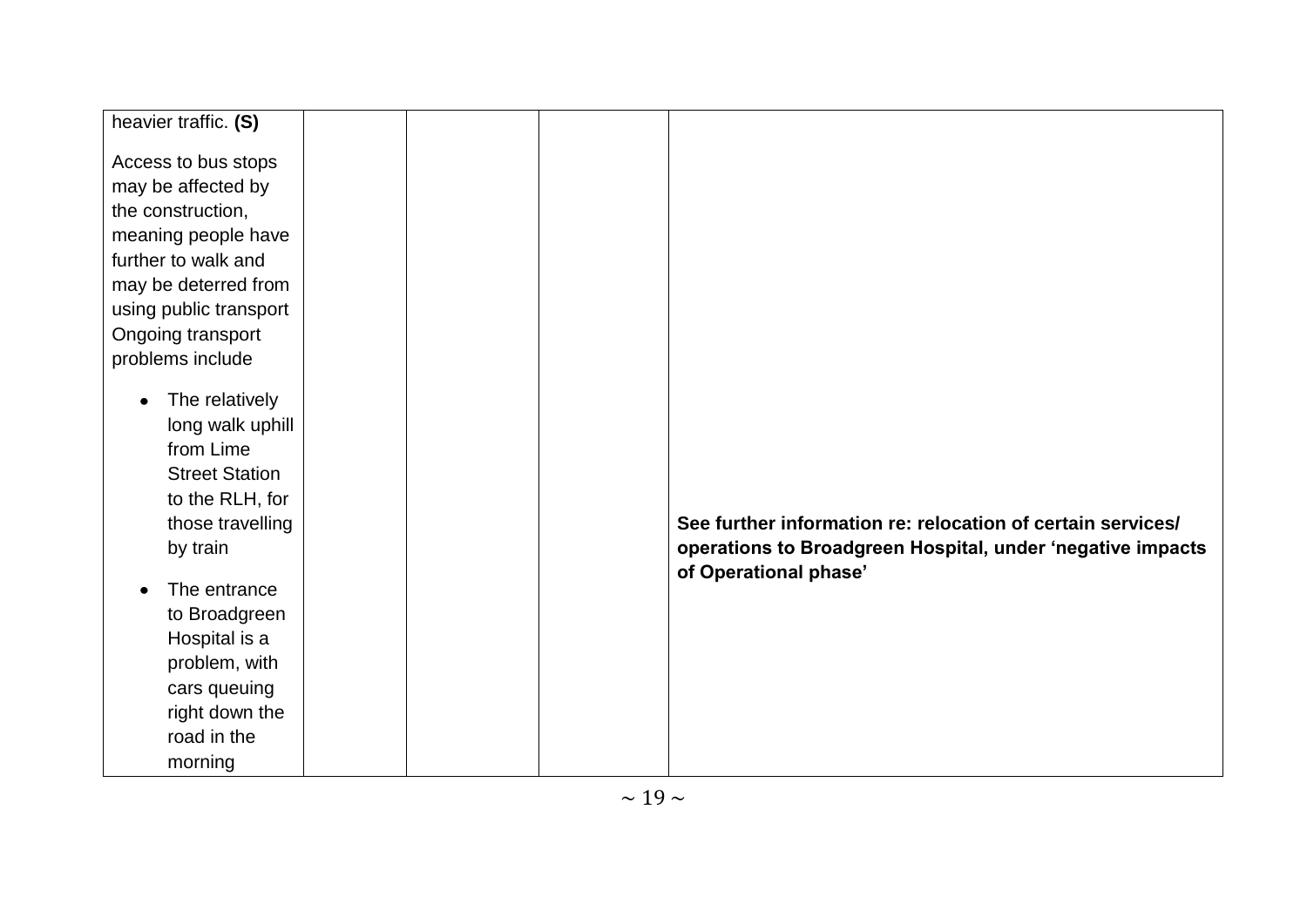| waiting to get<br>$in - the$<br>situation was<br>reported to be<br>quite<br>dangerous at<br>times<br>Broadgreen<br>$\bullet$<br>Hospital is<br>difficult to get<br>to on public<br>$transport - the$<br>bus service is<br>limited.<br>However,<br>services are<br>more likely to<br>be provided in<br>the community<br>closer to where<br>patients live,<br>reducing the<br>need for travel.<br>(P) | Uncertain<br>$-$ there<br>are both<br>positive<br>and<br>negative<br>elements. |  |  |  |
|-----------------------------------------------------------------------------------------------------------------------------------------------------------------------------------------------------------------------------------------------------------------------------------------------------------------------------------------------------------------------------------------------------|--------------------------------------------------------------------------------|--|--|--|
|                                                                                                                                                                                                                                                                                                                                                                                                     |                                                                                |  |  |  |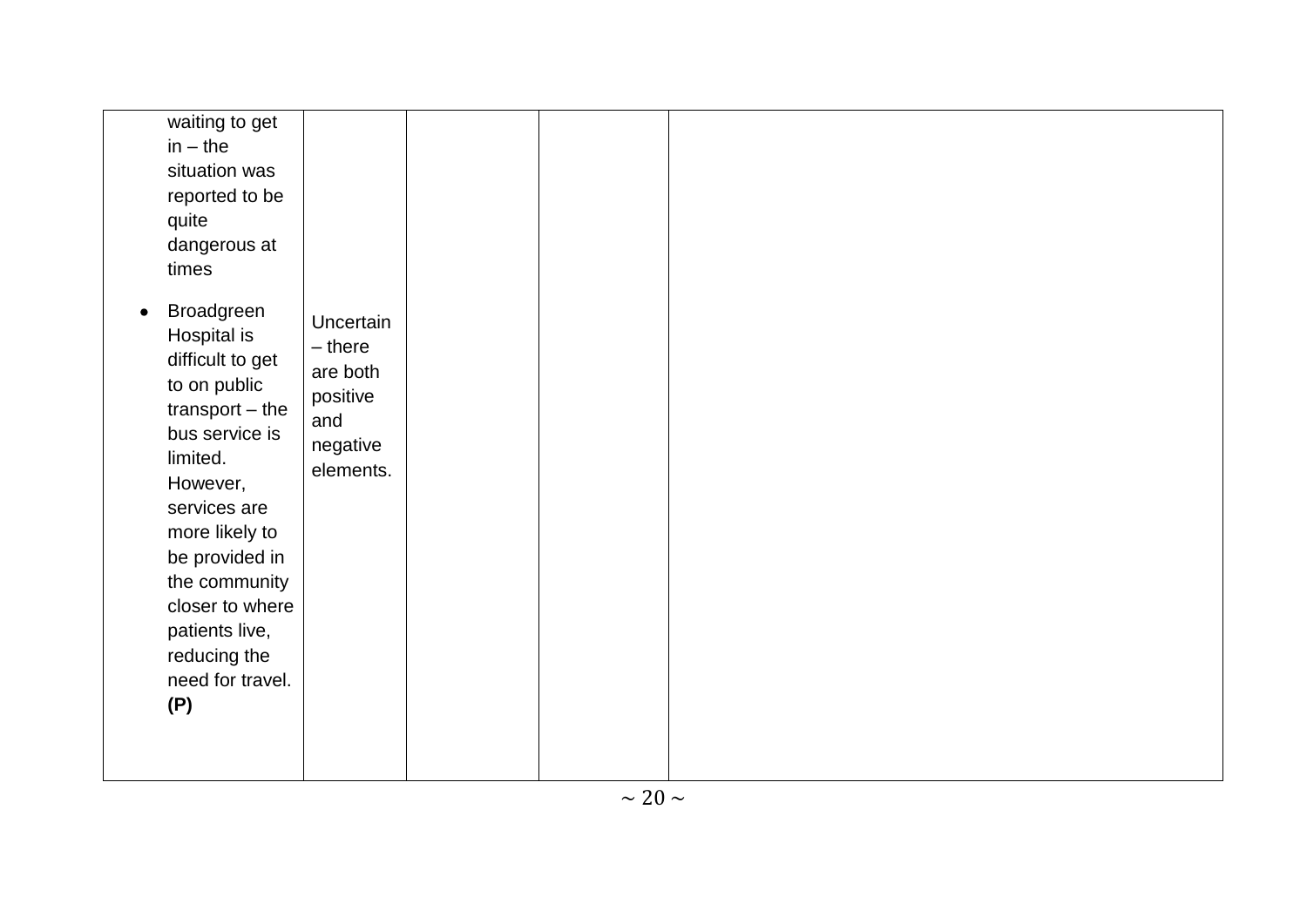| Communication - it<br>was feared that the<br>construction phase<br>could feature one-<br>way information<br>bulletins from The<br>Royal, followed by<br>unfavourable<br>reactions from the<br>public via the local<br>press/ media. (S) | Negative | Physical-<br>natural<br>environment<br>Social-<br>public<br>participation/<br>social<br>inclusion | Local<br>residents<br>RLUH staff/<br>patients/<br>visitors                                            | A two-way communication process needs to be in place, for staff/<br>patients/ relatives to feed in their comments on the negative and<br>positive impacts, and their suggestions for how these can be<br>mitigated/enhanced. This should be an ongoing process, as the<br>construction/ demolition phase proceeds.      |
|-----------------------------------------------------------------------------------------------------------------------------------------------------------------------------------------------------------------------------------------|----------|---------------------------------------------------------------------------------------------------|-------------------------------------------------------------------------------------------------------|-------------------------------------------------------------------------------------------------------------------------------------------------------------------------------------------------------------------------------------------------------------------------------------------------------------------------|
| Effect on air quality<br>from construction -<br>dust etc. This is also<br>going to be<br>particularly relevant in<br>the demolition phase.<br>(P)                                                                                       | Negative | Physical-<br>natural<br>environment                                                               | Local<br>residents.<br>School-<br>children<br>Patients and<br>visitors<br><b>RLUH</b><br>University - | These potential impacts have been covered in depth in the<br>Environmental Impact Assessment submitted with the Trust's<br>outline planning application. Impact on air quality was assessed<br>as possible, but not significant. Arrangements for dust control etc<br>will be agreed as part of the scheme development. |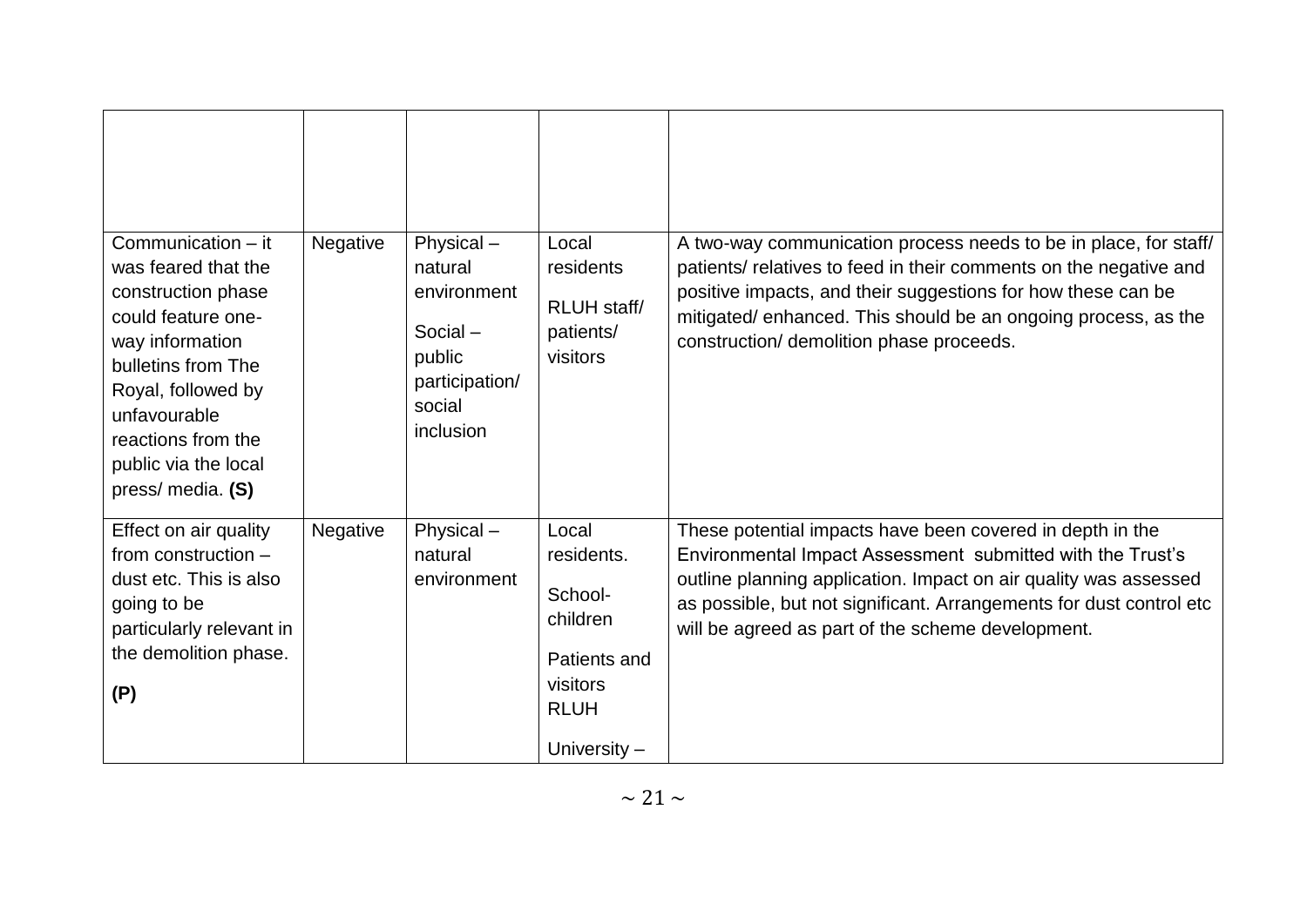|                                                                                                                                                                                                                               |          |                                     | staff students<br>and visitors<br>Local<br>businesses                                   |                                                                                                                                                                                                             |
|-------------------------------------------------------------------------------------------------------------------------------------------------------------------------------------------------------------------------------|----------|-------------------------------------|-----------------------------------------------------------------------------------------|-------------------------------------------------------------------------------------------------------------------------------------------------------------------------------------------------------------|
| Noise from<br>construction of the<br>new building, and<br>from the additional<br>traffic, will affect the<br>health of the<br>population. This is<br>relevant in both the<br>construction and the<br>demolition phase.<br>(S) | Negative | Physical-<br>natural<br>environment | Local<br>residents<br>Patients and<br>visitors<br>Local<br>businesses                   | These potential impacts have been covered in depth in the<br>Environmental Impact Assessment submitted with the Trust's<br>outline planning application. Noise impacts were assessed as not<br>significant. |
| Danger from removal<br>of asbestos during<br>the demolition phase.<br>(S)                                                                                                                                                     | Negative | Physical-<br>natural<br>environment | Local<br>residents<br>Patients and<br>visitors<br>Contractors<br>working on<br>the site | Legislative requirements will be followed. Adverse health impacts<br>are extremely unlikely.                                                                                                                |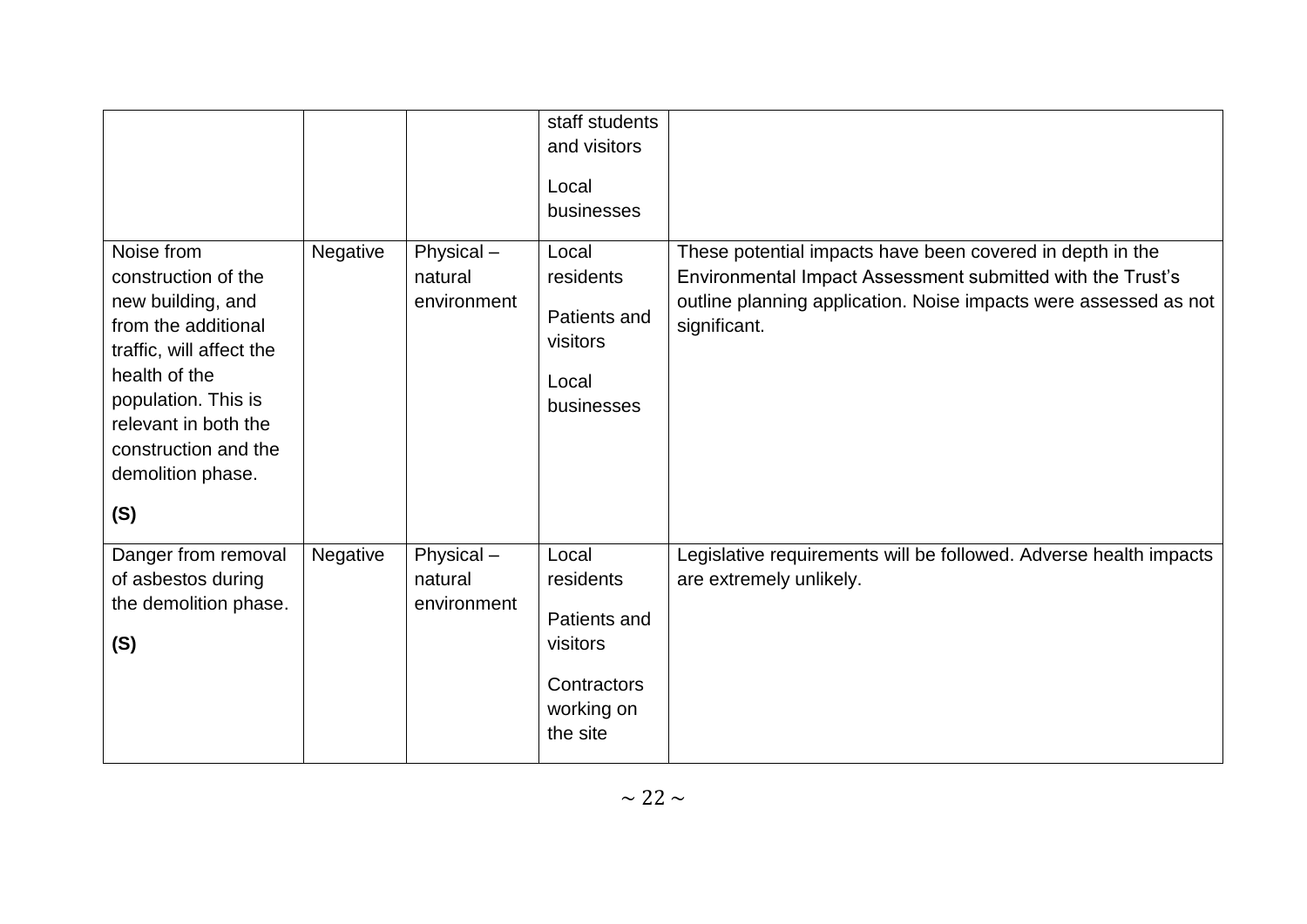| Dust and dirt             | Negative | Physical-   | Patients/  | Ensure all pedestrian routes are kept free from mud and puddles. |
|---------------------------|----------|-------------|------------|------------------------------------------------------------------|
|                           |          | natural     | relatives/ |                                                                  |
| Lorries associated        |          | environment | staff RLH  |                                                                  |
| with the construction     |          |             |            |                                                                  |
| work going on and off     |          |             | Local      |                                                                  |
| the site will create      |          |             | residents  |                                                                  |
| mud (in wet weather)      |          |             |            |                                                                  |
| and dust (in dry          |          |             |            |                                                                  |
| weather) in               |          |             |            |                                                                  |
| surrounding areas.        |          |             |            |                                                                  |
| Despite the               |          |             |            |                                                                  |
| demolition area being     |          |             |            |                                                                  |
| blocked off and           |          |             |            |                                                                  |
| having a separate         |          |             |            |                                                                  |
| entrance, there will      |          |             |            |                                                                  |
| still be dust and dirt    |          |             |            |                                                                  |
| on surrounding            |          |             |            |                                                                  |
| pavements. This will      |          |             |            |                                                                  |
| be carried in by          |          |             |            |                                                                  |
| people entering the       |          |             |            |                                                                  |
| hospital on foot. It will |          |             |            |                                                                  |
| also be a problem for     |          |             |            |                                                                  |
| local residents and       |          |             |            |                                                                  |
| people leaving local      |          |             |            |                                                                  |
| schools, with small       |          |             |            |                                                                  |
| children in buggies       |          |             |            |                                                                  |
| etc. (P)                  |          |             |            |                                                                  |
|                           |          |             |            |                                                                  |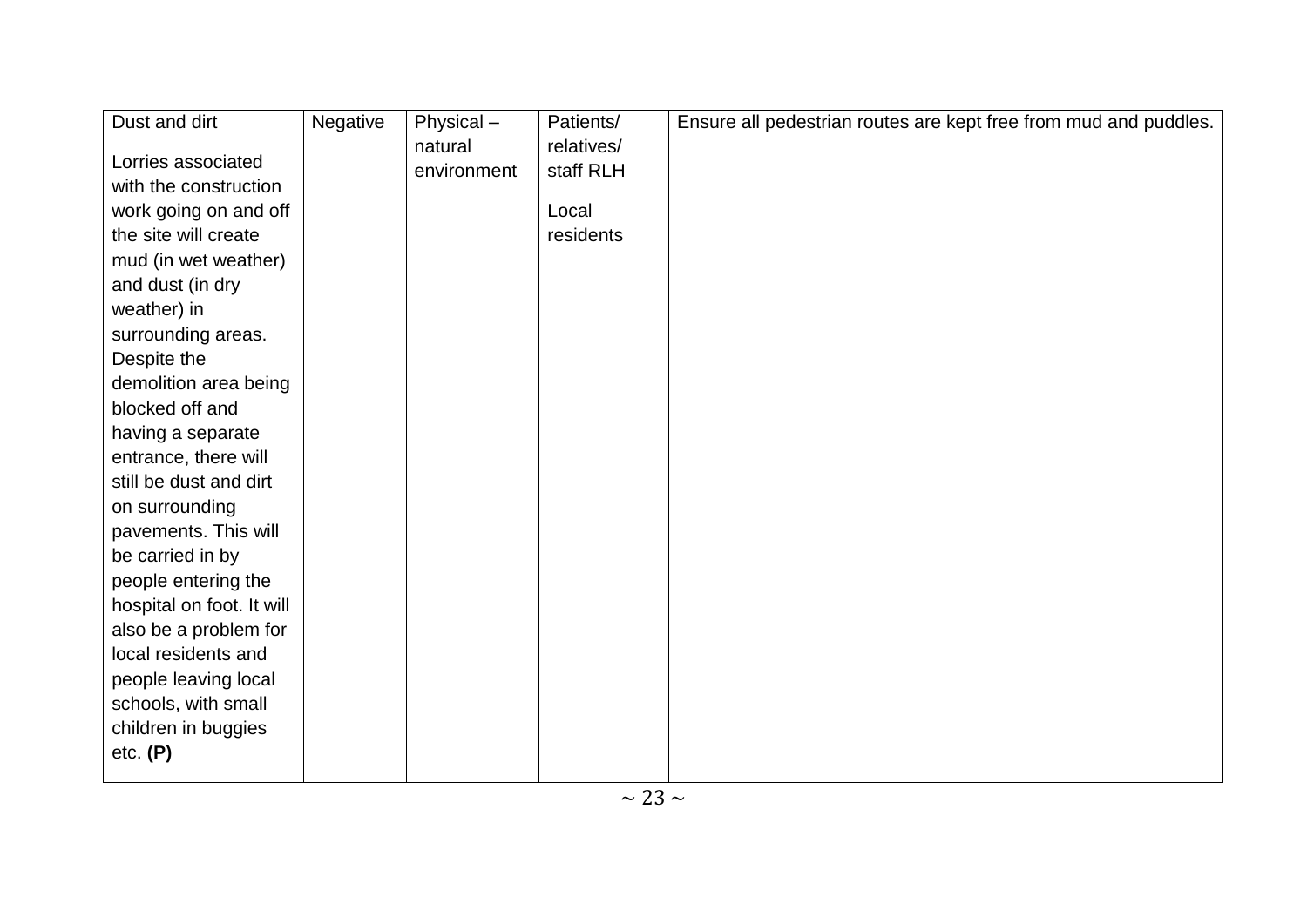| Security on the site<br>needs to be<br>considered during the<br>construction and<br>demolition phase.<br>There is a potential<br>danger of local<br>people accessing the<br>site and sustaining<br>injury. There may<br>also be problems with<br>vandalism on the site,<br>and homeless people<br>using it as a place to<br>sleep. (S) | <b>Negative</b> | Social-<br>Community<br>safety    | Local<br>population<br><b>Homeless</b><br>people<br>Staff,<br>patients and<br>visitors to the<br>site | Site needs to be fenced and have adequate security.<br>Importance of communicating with the local community what is<br>going on. A whole systems approach would maximise the<br>involvement of the local community, and it is important to work<br>with them to find alternative activities/ pastimes. |
|----------------------------------------------------------------------------------------------------------------------------------------------------------------------------------------------------------------------------------------------------------------------------------------------------------------------------------------|-----------------|-----------------------------------|-------------------------------------------------------------------------------------------------------|--------------------------------------------------------------------------------------------------------------------------------------------------------------------------------------------------------------------------------------------------------------------------------------------------------|
| It may be difficult to<br>maintain security on<br>the site as<br>construction workers<br>will be coming in and<br>out of the hospital. (S)                                                                                                                                                                                             | Negative        | Social $-$<br>Community<br>Safety | Local<br>residents<br>Staff,<br>patients and<br>visitors to the<br>site.                              | Construction/ demolition sites will have totally separate<br>entrances, with separate facilities for their workforce.                                                                                                                                                                                  |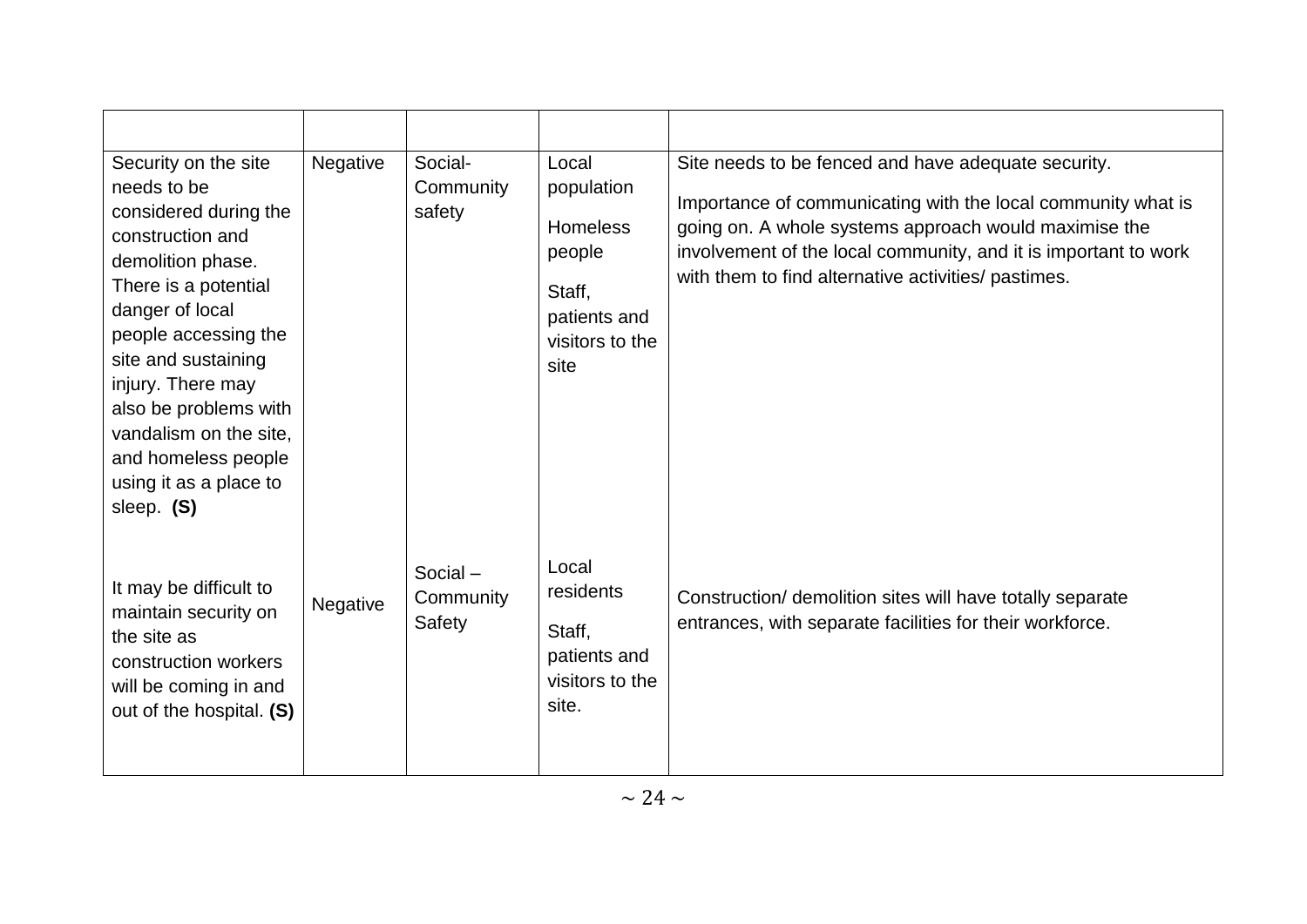| Relationship between     | Negative | Economic-      | <b>University</b> | The Trust should work with the University to ensure that effective |
|--------------------------|----------|----------------|-------------------|--------------------------------------------------------------------|
| the University and       |          | Education      | and hospital      | operational links are maintained.                                  |
| RLH needs to be          |          | and training.  | staff.            |                                                                    |
| considered, as this      |          |                |                   |                                                                    |
|                          |          | Social-        | Health care       |                                                                    |
| could be adversely       |          | Community      | staff in          |                                                                    |
| affected by the          |          | networks.      | training          |                                                                    |
| renewal, with the        |          |                |                   |                                                                    |
| demolition of the        |          |                |                   |                                                                    |
| Duncan building etc.     |          |                |                   |                                                                    |
| (S)                      |          |                |                   |                                                                    |
| Building height – the    | Negative | Physical-      | Patients/         | The building will have a grid design with large courtyards to      |
| new hospital will be 7   |          | <b>Built</b>   | visitors/ staff   | assist with daylight.                                              |
| storeys high - much      |          | environment    | <b>RLH</b>        |                                                                    |
| of the ground floor will |          | and open       |                   |                                                                    |
| be in shadow. (S)        |          | space.         |                   |                                                                    |
|                          |          |                |                   |                                                                    |
| Disruption caused by     | Negative | Public service | Patients/         | Such disruption should be avoided through careful operational      |
| the building work may    |          | provision -    | visitors/ staff   | planning.                                                          |
| affect patient care -    |          | Access         | <b>RLH</b>        |                                                                    |
| there is the possibility |          |                |                   |                                                                    |
| that operations may      |          | Physical-      |                   |                                                                    |
| be cancelled etc.        |          | <b>Natural</b> |                   |                                                                    |
| Patients may also be     |          | environment;   |                   |                                                                    |
| reluctant to attend      |          | <b>Built</b>   |                   |                                                                    |
| appointments due to      |          | environment    |                   |                                                                    |
| the inconvenience of     |          | and open       |                   |                                                                    |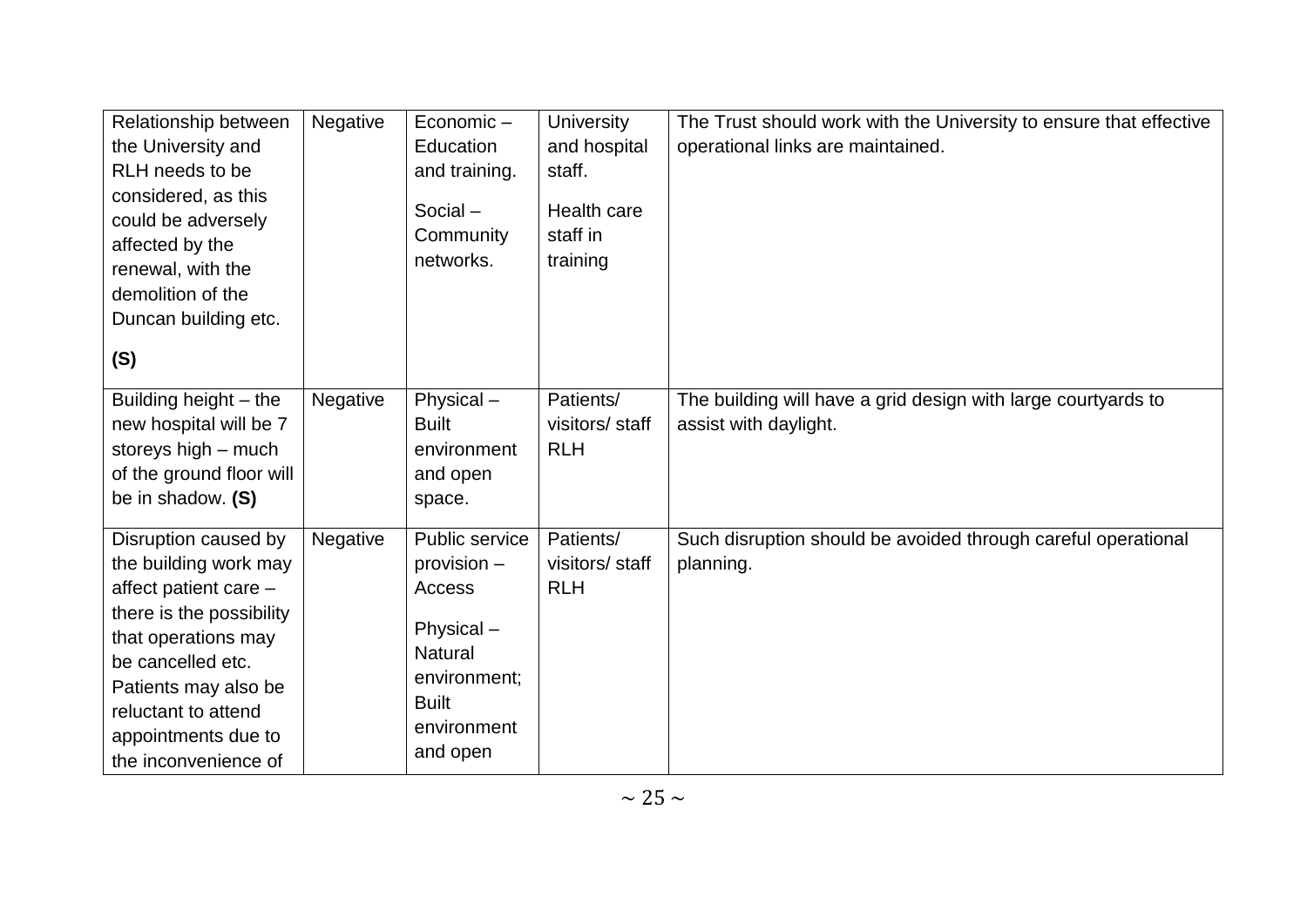| having to attend                                                                                                                                                                                                                                                                                                                           |                 | space.                                                                                          |                                                  |                                                                                                                                                                                                               |
|--------------------------------------------------------------------------------------------------------------------------------------------------------------------------------------------------------------------------------------------------------------------------------------------------------------------------------------------|-----------------|-------------------------------------------------------------------------------------------------|--------------------------------------------------|---------------------------------------------------------------------------------------------------------------------------------------------------------------------------------------------------------------|
| during building work.                                                                                                                                                                                                                                                                                                                      |                 |                                                                                                 |                                                  |                                                                                                                                                                                                               |
| (S)                                                                                                                                                                                                                                                                                                                                        |                 |                                                                                                 |                                                  |                                                                                                                                                                                                               |
| There are currently<br>no definitive plans to<br>include a cancer<br>centre within the new<br>Royal, although the<br>trust has made<br>proposals. If the<br>centre was not<br>provided, this is likely<br>to have a negative<br>impact on the image<br>of the city, as<br>Liverpool is the only<br>UK city without such<br>a centre. $(S)$ | <b>Negative</b> | Public<br>Service<br>Provision -<br>Access; New<br>health<br>premises and<br>ways of<br>working | Patients and<br>relatives<br>Local<br>population | It was felt that this would be a good opportunity to include a<br>cancer centre, as part of the plans for the new Royal Liverpool<br>Hospital. This would have a positive effect on the image of the<br>City. |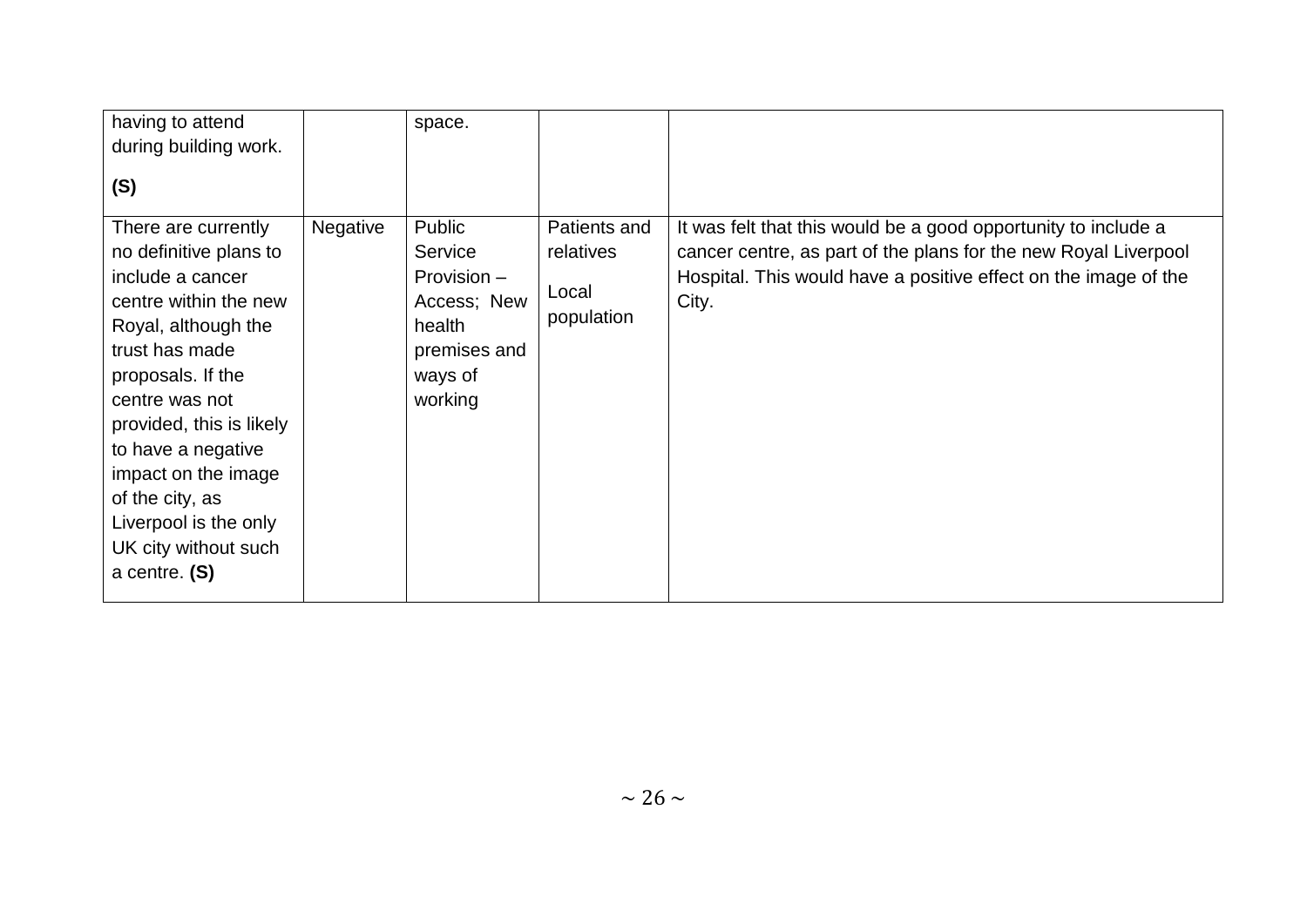# **Impacts during operational phase.**

# **Positive impacts during operational phase.**

| <b>Description of impact</b>                                                                                                                                                                                               | Positive or negative | <b>Determinants affected</b>                                                                                                                     | <b>Population(s) affected</b>                                                       | Enhancement/<br>mitigation measures                                                                                                                                                                                                                                                                                                                                   |
|----------------------------------------------------------------------------------------------------------------------------------------------------------------------------------------------------------------------------|----------------------|--------------------------------------------------------------------------------------------------------------------------------------------------|-------------------------------------------------------------------------------------|-----------------------------------------------------------------------------------------------------------------------------------------------------------------------------------------------------------------------------------------------------------------------------------------------------------------------------------------------------------------------|
| There will be green<br>space created as part of<br>the new hospital $-$<br>important that this is<br>protected as is<br>beneficial to the well-<br>being of patients in the<br>hospital, staff and local<br>residents. (D) | Positive             | Physical - built<br>environment and open<br>space.<br><b>Public Service Provision</b><br>- Access; New health<br>premises and ways of<br>working | <b>Patients RLH</b><br><b>Relatives RLH</b><br><b>Staff RLH</b><br>Local population | It was felt that it is<br>important to protect the<br>'green space' that will<br>be created as part of the<br>new hospital. This<br>space adds to feelings<br>of well-being in patients<br>and aids their recovery.<br>It is also beneficial to<br>relatives, staff and local<br>residents.<br>The Trust should ensure<br>that adequate green<br>space is maintained. |
| There are opportunities<br>to consider which                                                                                                                                                                               | <b>Positive</b>      | Public service provision<br>- access; New health                                                                                                 | Local population                                                                    | Review which services<br>need to be provided as                                                                                                                                                                                                                                                                                                                       |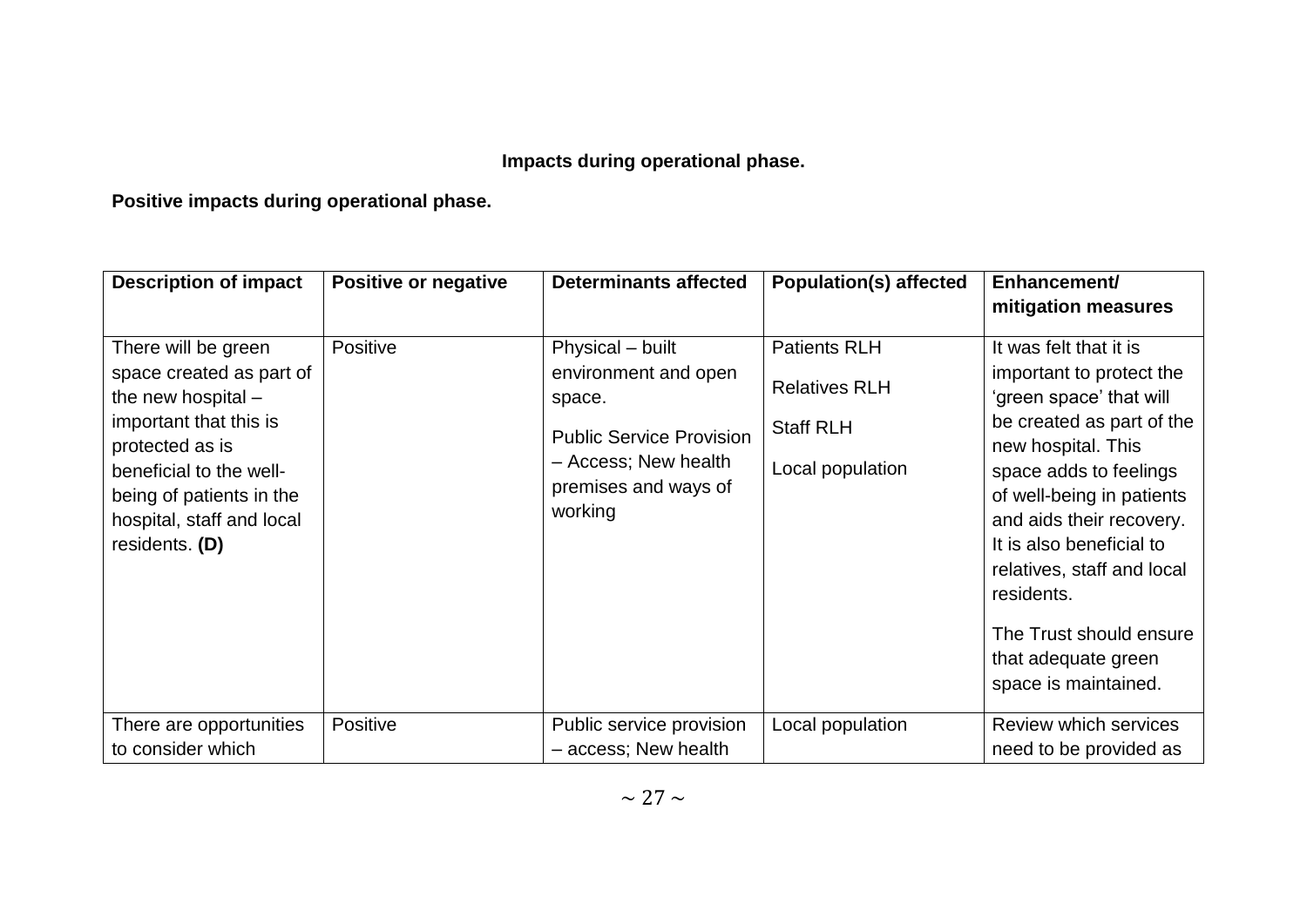| services need to be<br>provided as part of the<br>acute hospital e.g.<br>audiology. (D).                                                                                                                                 |          | premises and ways of<br>working.                                                                                |                                                                   | part of the acute<br>hospital. If services can<br>be provided in the<br>community, it has the<br>additional benefit that<br>patients do not have to<br>access the RLUH site<br>during the construction<br>phase.                                                                 |
|--------------------------------------------------------------------------------------------------------------------------------------------------------------------------------------------------------------------------|----------|-----------------------------------------------------------------------------------------------------------------|-------------------------------------------------------------------|----------------------------------------------------------------------------------------------------------------------------------------------------------------------------------------------------------------------------------------------------------------------------------|
| More single rooms are<br>going to be available as<br>part of the new build, in<br>order to help maintain<br>patient privacy and<br>dignity. This will also<br>allow patients easier<br>interaction with visitors.<br>(D) | Positive | Public service provision<br>- access; New health<br>premises and ways of<br>working.<br>Social - family support | <b>Patients RLUH</b><br><b>Visitors RLUH</b><br><b>Staff RLUH</b> | This will have to be<br>carefully managed as<br>patients can feel<br>isolated when being<br>nursed in single rooms.<br>Nurses may not be able<br>to manage patients as<br>effectively, which may<br>lead to increased stress<br>for them, and this will<br>need to be monitored. |
| There are opportunities<br>to make the new<br>hospital easy to<br>navigate - difficulty<br>finding the way around<br>has been a commonly                                                                                 | Positive | Public service provision<br>- Access; New health<br>premises and ways of<br>working<br><b>Physical - Built</b>  | Patients/ visitors/ staff<br><b>RLH</b>                           | The layout of the new<br>hospital should be<br>designed for easy<br>wayfinding. Colour<br>coding different<br>departments/ services                                                                                                                                              |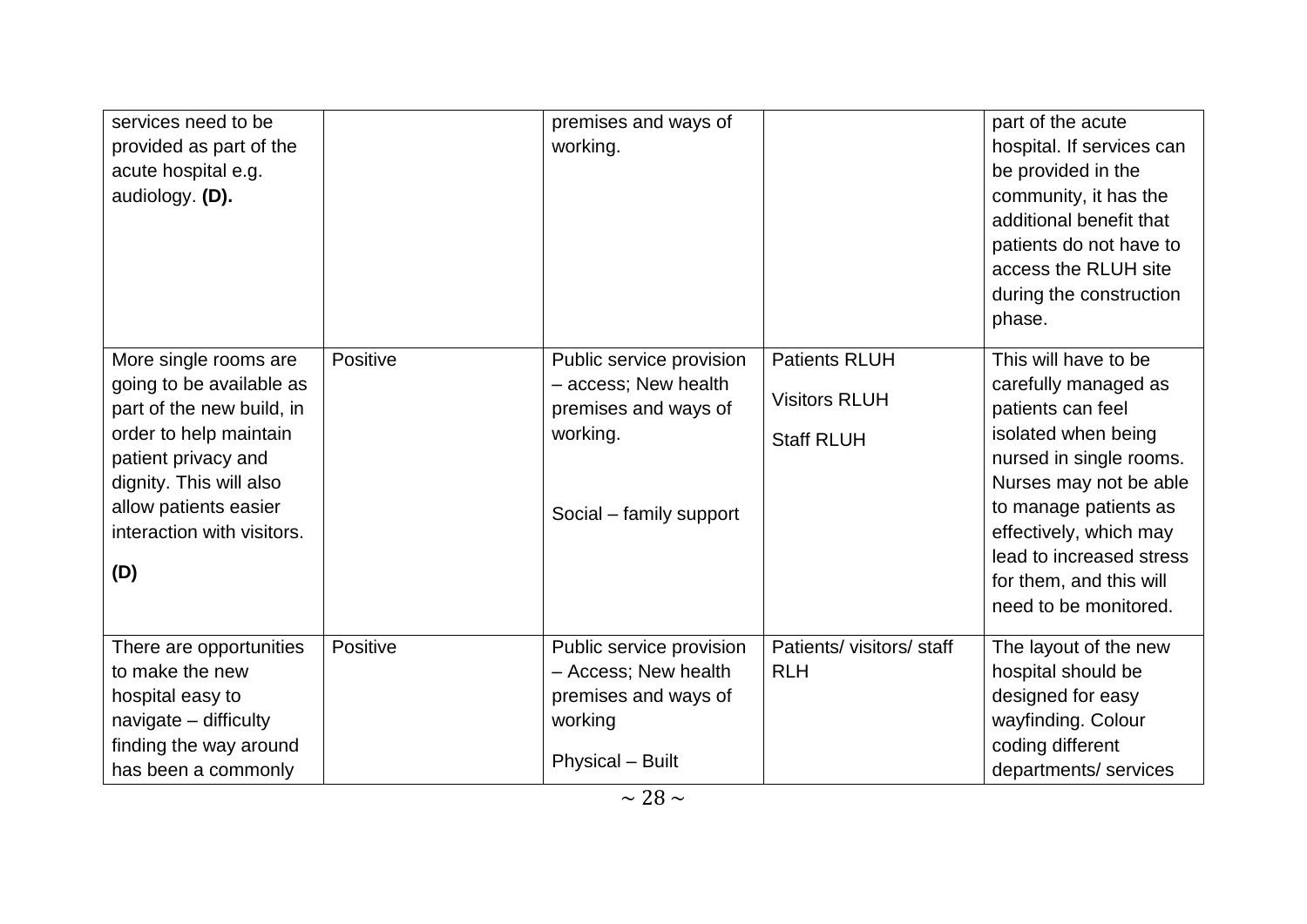| voiced problem at the<br>current RLUH.<br>(D)                                                             |          | environment and open<br>space                                                                                                                                                                                                |                                       | within the hospital was<br>suggested. The same<br>colours could be used in<br>both hospitals so they<br>become more familiar to<br>patients/ visitors,<br>particularly those who<br>need to attend more<br>than one hospital.                                                                                                                                                                                                    |
|-----------------------------------------------------------------------------------------------------------|----------|------------------------------------------------------------------------------------------------------------------------------------------------------------------------------------------------------------------------------|---------------------------------------|----------------------------------------------------------------------------------------------------------------------------------------------------------------------------------------------------------------------------------------------------------------------------------------------------------------------------------------------------------------------------------------------------------------------------------|
| The new hospital could<br>aim to be a model of<br>best practice of a health<br>promoting hospital.<br>(P) | Positive | Public service provision<br>- Access, New health<br>premises and ways of<br>working<br>Physical - Natural<br>environment; Built<br>environment and open<br>space<br>Social - Public<br>participation and social<br>inclusion | Patients/visitors/staff<br><b>RLH</b> | Ensure the new hospital<br>functions according to<br>the 'Top tips for healthy<br>hospitals' (LPHO<br>Report, 2006). This<br>would include using the<br>new building as an<br>opportunity for<br>introducing pleasant,<br>light, airy wards, all with<br>views of well-maintained<br>greenery – research<br>shows that the latter is a<br>factor in helping to<br>facilitate recovery<br>(Ulrich, 1984).<br>Incorporate artwork, |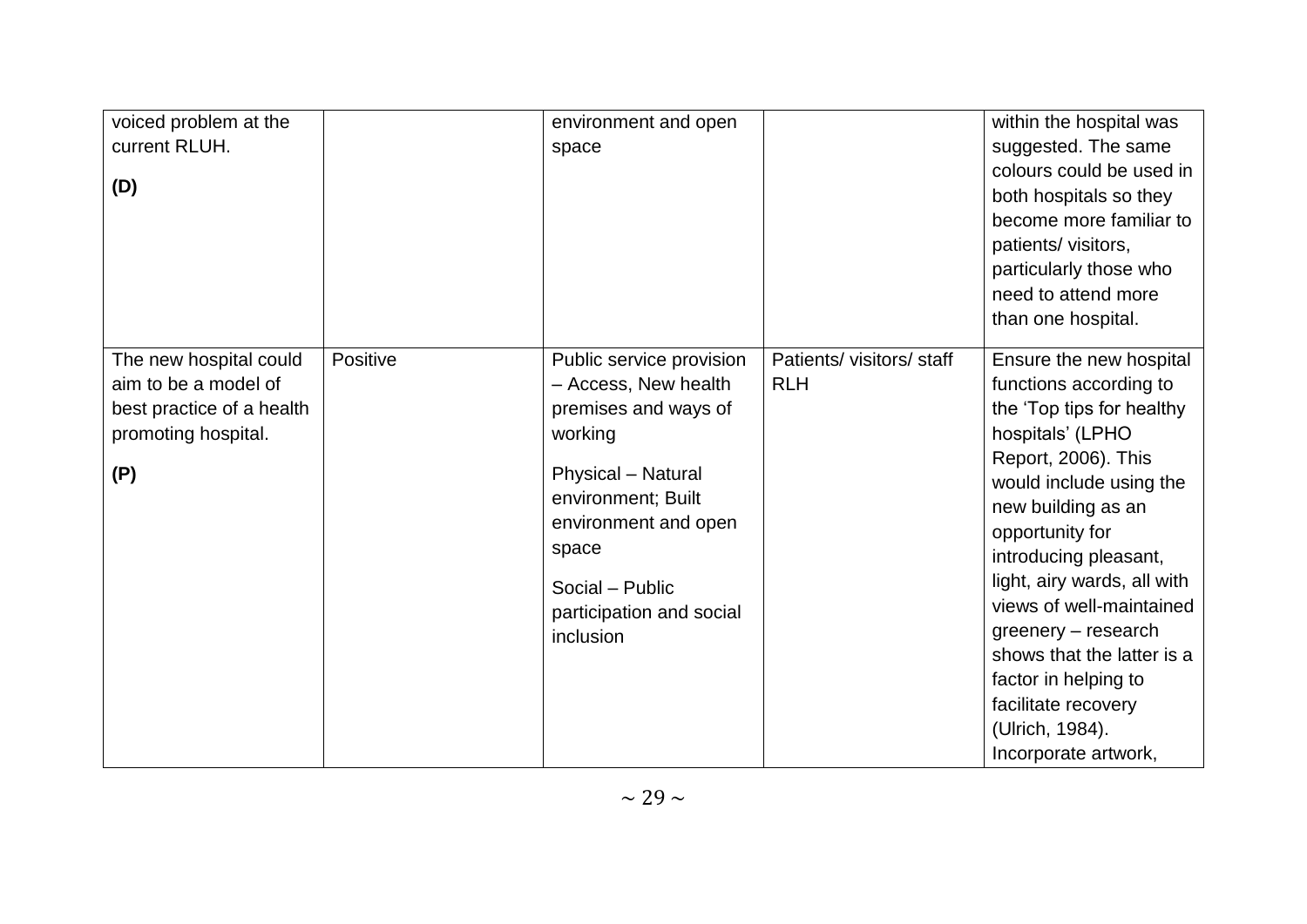|                          |          |                      |                            | preferably produced<br>locally, reflecting the<br>cultural diversity of the<br>city. The addition of an<br>artist to the hospital<br>design team would help.<br>Artwork has the added<br>advantage of being<br>useful as a landmark,<br>helping people find their<br>way around a building. It<br>is also important that<br>provision is available for<br>members of religious<br>faiths to be able to<br>express this e.g.<br>provision of a chapel<br>etc, to reflect religious<br>and cultural diversity in<br>the city. |
|--------------------------|----------|----------------------|----------------------------|-----------------------------------------------------------------------------------------------------------------------------------------------------------------------------------------------------------------------------------------------------------------------------------------------------------------------------------------------------------------------------------------------------------------------------------------------------------------------------------------------------------------------------|
| A happy workforce is a   | Positive | Personal - Health-   | <b>RLH Staff/patients/</b> | The new hospital                                                                                                                                                                                                                                                                                                                                                                                                                                                                                                            |
| more effective workforce |          | related behaviour    | visitors                   | provides an opportunity<br>to improve the health of                                                                                                                                                                                                                                                                                                                                                                                                                                                                         |
| (P)                      |          | Physical - Natural   |                            | the workplace - also                                                                                                                                                                                                                                                                                                                                                                                                                                                                                                        |
|                          |          | environment; Built   |                            | covered in the 'top tips                                                                                                                                                                                                                                                                                                                                                                                                                                                                                                    |
|                          |          | environment and open |                            | for healthy hospitals'                                                                                                                                                                                                                                                                                                                                                                                                                                                                                                      |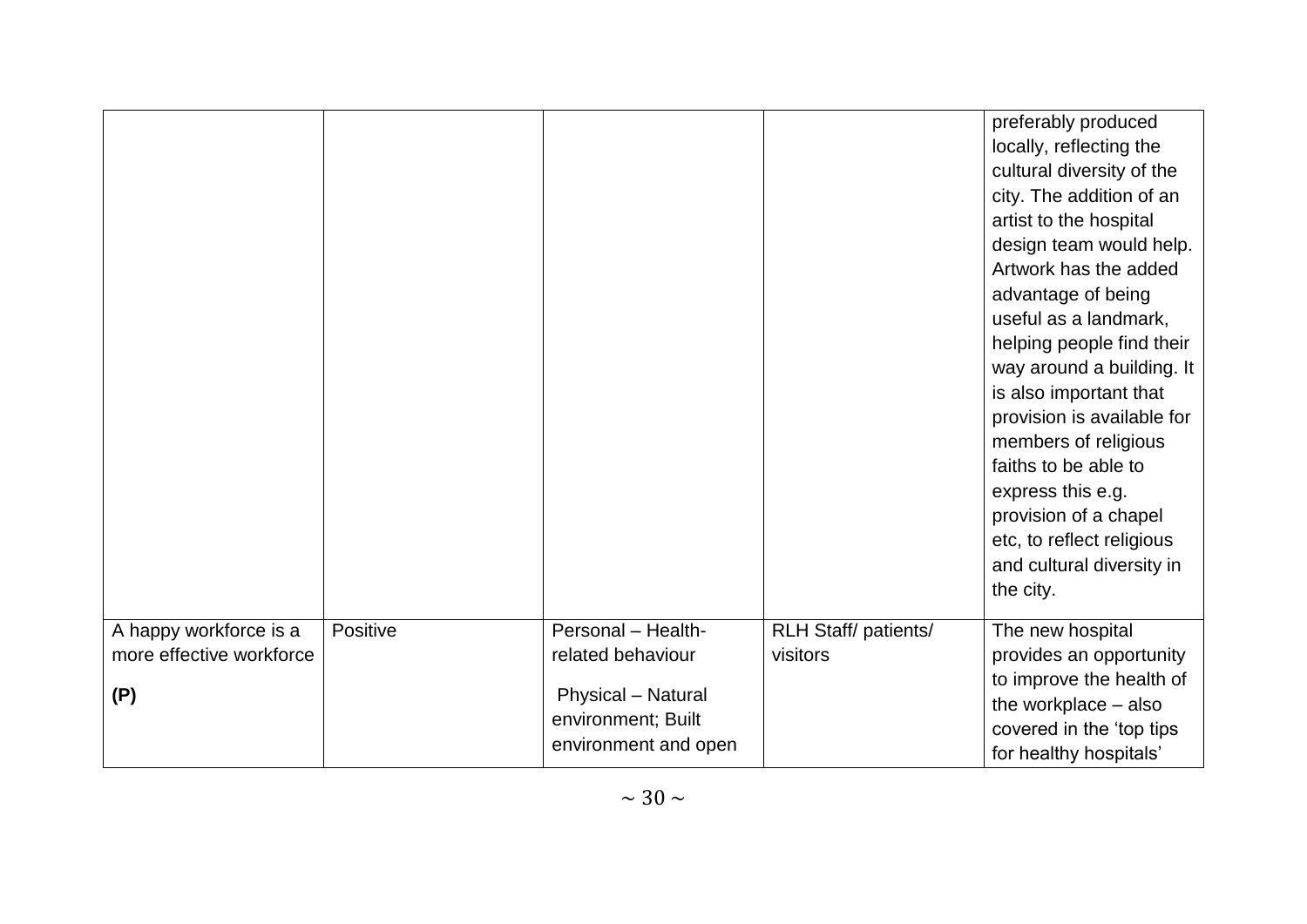|                                                                                                     |          | space                                                                                                                                                                                                              |                                  | report (LPHO, 2006).<br>This could include<br>consideration of<br>providing a staff gym<br>that could also be used<br>by members of the<br>public                                                                                                                                                                                                                                |
|-----------------------------------------------------------------------------------------------------|----------|--------------------------------------------------------------------------------------------------------------------------------------------------------------------------------------------------------------------|----------------------------------|----------------------------------------------------------------------------------------------------------------------------------------------------------------------------------------------------------------------------------------------------------------------------------------------------------------------------------------------------------------------------------|
| Patient access to<br>telephones and TV's<br>can be enhanced as<br>part of the renewal (P)           | Positive | Personal - Health-<br>related behaviour<br>Social- Family support;<br>Community networks;<br>Public participation/<br>social inclusion<br>Public service provision<br>- New health premises<br>and ways of working | RLH patients/ visitors/<br>staff | Use the new hospital to<br>introduce a simpler<br>system, at much<br>reduced cost to the<br>patient, of access to<br>telephones, TV's and<br>other audio-visual<br>facilities. Consider<br>mobile phone use apart<br>from where these would<br>obviously interfere with<br>electrical equipment<br>being used in the area -<br>possibly more research<br>is needed in this area. |
| New technology will be<br>available in the new<br>hospital, which will have<br>a positive impact on | Positive | Public service provision-<br>Access; New health<br>premises and ways of                                                                                                                                            |                                  | There is a need for<br>training of staff in new<br>technology, for staff who<br>may not be familiar with                                                                                                                                                                                                                                                                         |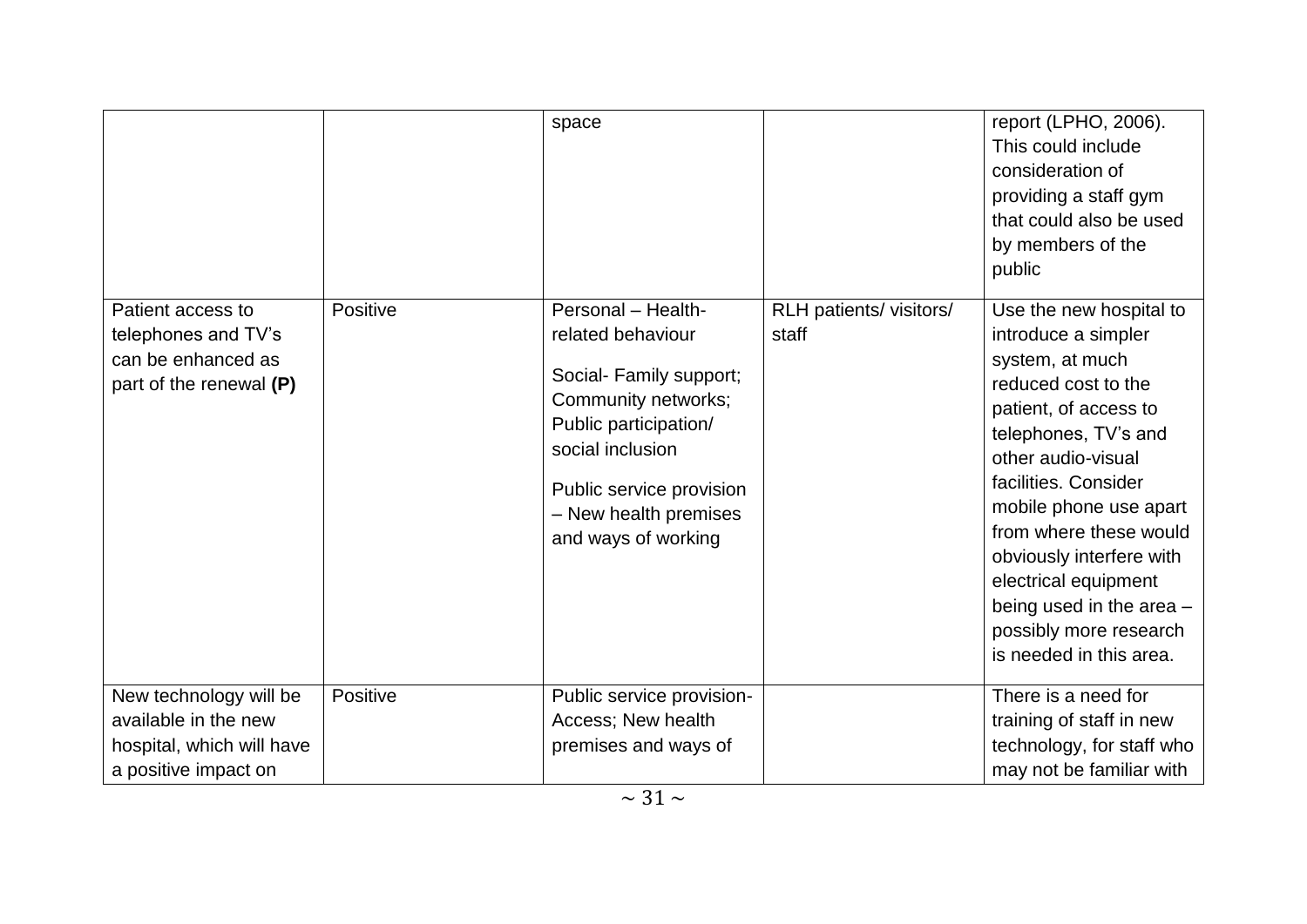| patient care e.g. earlier<br>diagnosis of cancer etc.<br>(P)                                                                                                                                                                                                      |          | working                                                                             | them. It is also<br>necessary to consider<br>the possibility that some<br>members of staff $-$ e.g.<br>admin staff- may leave<br>posts because they do<br>not wish to use new<br>technology.                                                              |
|-------------------------------------------------------------------------------------------------------------------------------------------------------------------------------------------------------------------------------------------------------------------|----------|-------------------------------------------------------------------------------------|-----------------------------------------------------------------------------------------------------------------------------------------------------------------------------------------------------------------------------------------------------------|
| There are opportunities<br>to implement new<br>models of care in the<br>new hospital. With one<br>overall model of care,<br>health care providers<br>across the city can work<br>together. (D)                                                                    | Positive | Public service provision<br>- Access; New health<br>premises and ways of<br>working |                                                                                                                                                                                                                                                           |
| There are opportunities<br>for increasing the<br>flexibility of services<br>available as part of the<br>changes. Services such<br>as operations could be<br>provided 7 days a week<br>- there has been good<br>feedback from patients<br>for providing operations | Positive | Public service provision<br>- access; New health<br>premises and ways of<br>working | There may be a<br>potential negative effect<br>on staff who potentially<br>may have to start<br>working weekends. Staff<br>may have issue with<br>childcare, or travel to<br>work at the weekends,<br>for example – the trust<br>needs to look at ways to |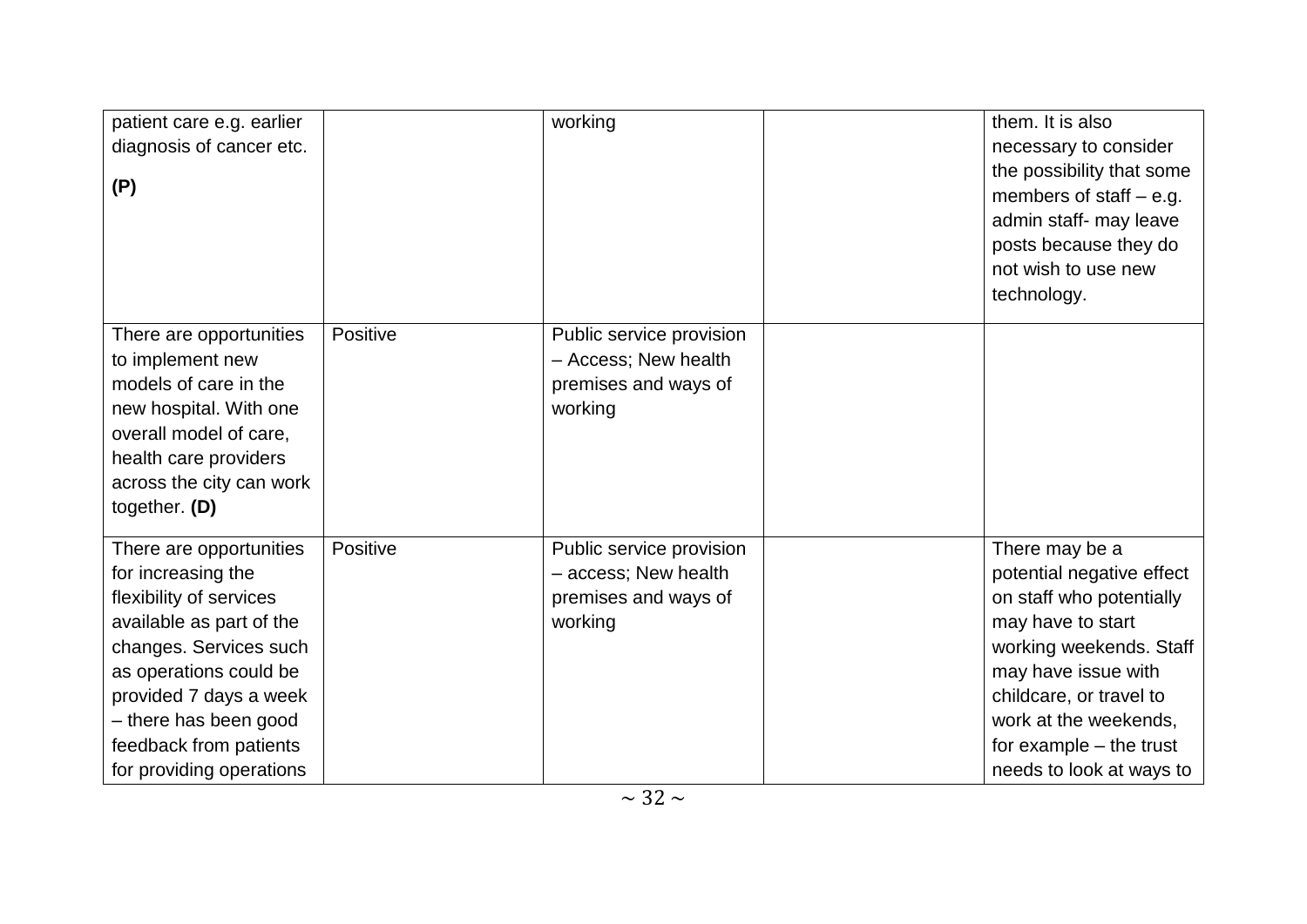| at weekends. (D)                                                                                                                                   |          |                                                                                                                     | alleviate these issues.<br>Consultation with staff<br>about these changes is<br>vital. |
|----------------------------------------------------------------------------------------------------------------------------------------------------|----------|---------------------------------------------------------------------------------------------------------------------|----------------------------------------------------------------------------------------|
| Security will be<br>improved as part of the<br>new hospital. Increased<br>security has been<br>requested by staff and<br>patients in the past. (D) | Positive | Public service provision<br>- access; New health<br>premises and ways of<br>working<br>Social - Community<br>safety | The new hospital will be<br>designed for safety and<br>security, including<br>CCTV.    |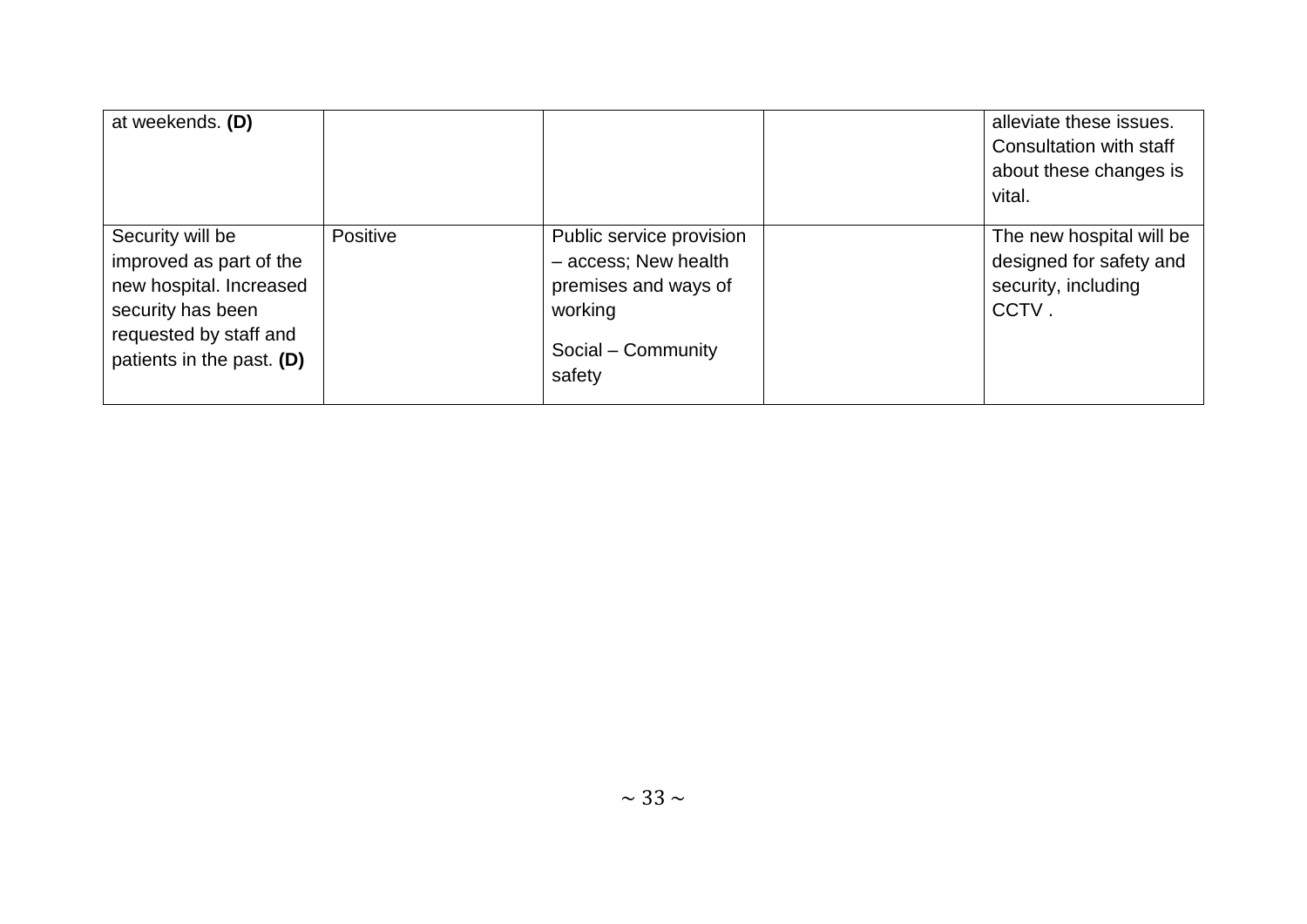**Negative impacts during operational phase.**

| <b>Description of impact</b> | Positive or negative | Determinant (s)          | <b>Population(s) affected</b> | Enhancement/               |
|------------------------------|----------------------|--------------------------|-------------------------------|----------------------------|
|                              |                      | affected                 |                               | mitigation measures        |
|                              |                      |                          |                               |                            |
| There are going to be        | Negative             | Public service provision | Population of Liverpool       | There are plans for        |
| about 150 fewer beds in      |                      | - Access; New health     | and the North West            | some of the space to be    |
| the new proposed             |                      | premises and ways of     |                               | flexible as part of the    |
| hospital. This could         |                      | working                  |                               | new hospital – so office   |
| mean a shortfall of          |                      |                          |                               | space could be             |
| hospital provision for       |                      |                          |                               | converted into bed         |
| patients - and increase      |                      |                          |                               | space if necessary.        |
| pressure on community        |                      |                          |                               | However, there is a        |
| services. Length of          |                      |                          |                               | need to look at how        |
| hospital stay is             |                      |                          |                               | quickly and how easily     |
| decreasing, which may        |                      |                          |                               | this could be done.        |
| reduce need for beds,        |                      |                          |                               |                            |
| but conversely the           |                      |                          |                               | It is likely that this     |
| range of services            |                      |                          |                               | decrease will increase     |
| available has increased,     |                      |                          |                               | pressure on community      |
| which may increase           |                      |                          |                               | care, so this will need to |
| need for beds. (S)           |                      |                          |                               | be resourced               |
|                              |                      |                          |                               | appropriately.             |
| Changing culture for         |                      |                          |                               |                            |
| patients – they need to      |                      |                          |                               | There is a need for        |
| know which out of            |                      |                          |                               | better shared              |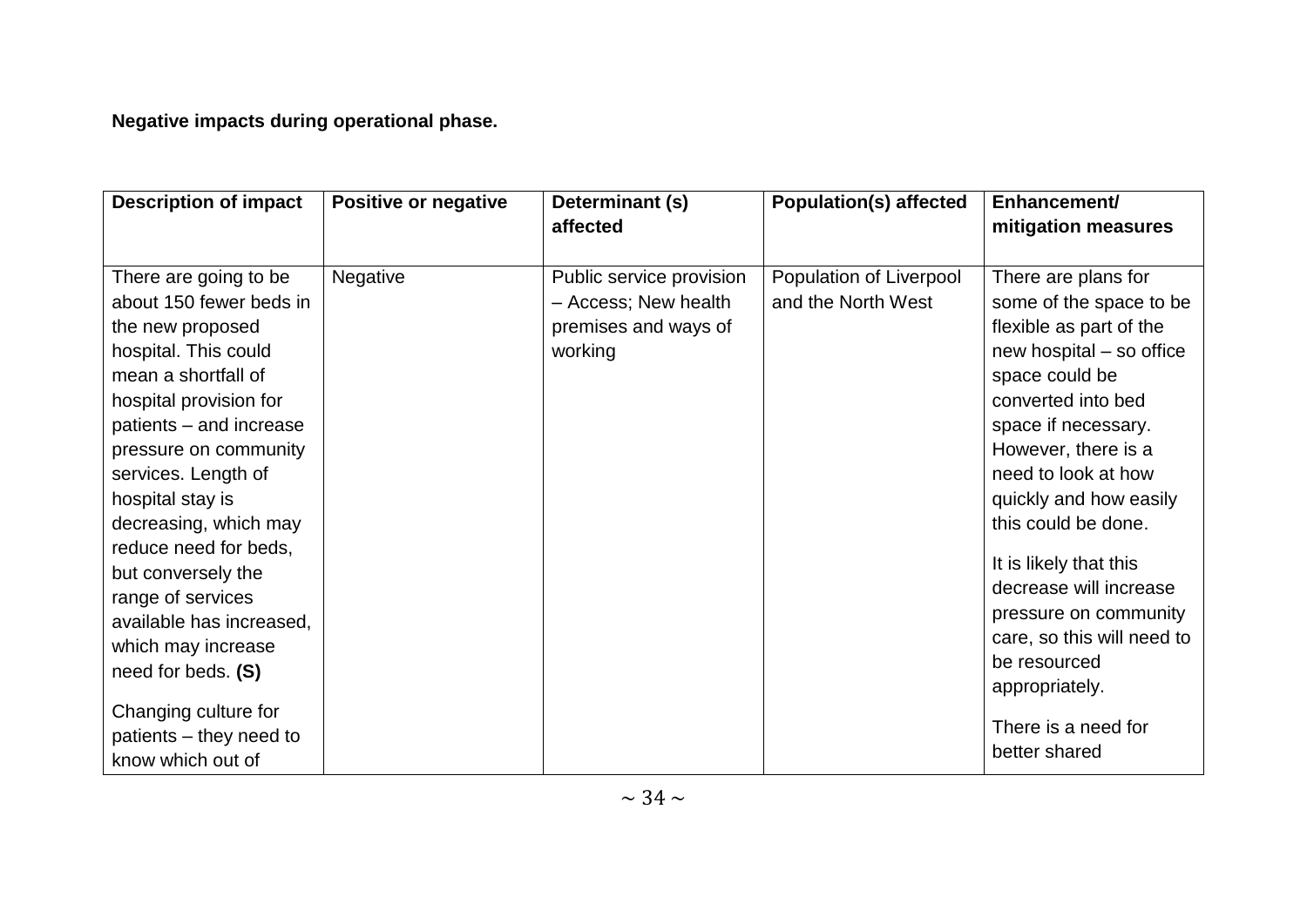| hospital services to use                                                           |  | communication between                                          |
|------------------------------------------------------------------------------------|--|----------------------------------------------------------------|
| when. (D). Ambulance                                                               |  | PCT, LA Social                                                 |
| service has to redirect                                                            |  | Services, Acute Trust                                          |
| very sick children from                                                            |  | Board, NW Ambulance                                            |
| walk-in centres                                                                    |  | Service e.g. Dialogue on                                       |
| Also the culture of nurse<br>training is changing, as<br>this will be increasingly |  | resources<br>The hospital needs to<br>run more efficiently, in |
| ward based. Nursing                                                                |  | order to save on nights                                        |
| staff at the Royal will                                                            |  | spent in hospital.                                             |
| also be managing more                                                              |  |                                                                |
| acute patients, which is                                                           |  | Workforce planning<br>skills are needed for a                  |
| potentially a more                                                                 |  |                                                                |
| stressful role.                                                                    |  | range of staff to move<br>across a range of                    |
|                                                                                    |  | settings.                                                      |
| The pressure to get                                                                |  | Although contact time                                          |
| patients out of hospital                                                           |  | with patients will be                                          |
| more quickly will reduce                                                           |  | reduced, the caring role                                       |
| the opportunities for                                                              |  | will still need to be                                          |
| hospital staff to consider                                                         |  | emphasised.                                                    |
| their caring, supporting                                                           |  |                                                                |
| role. It will also mean                                                            |  |                                                                |
| less opportunity for the                                                           |  |                                                                |
| hospital therapists to                                                             |  |                                                                |
| become involved with                                                               |  |                                                                |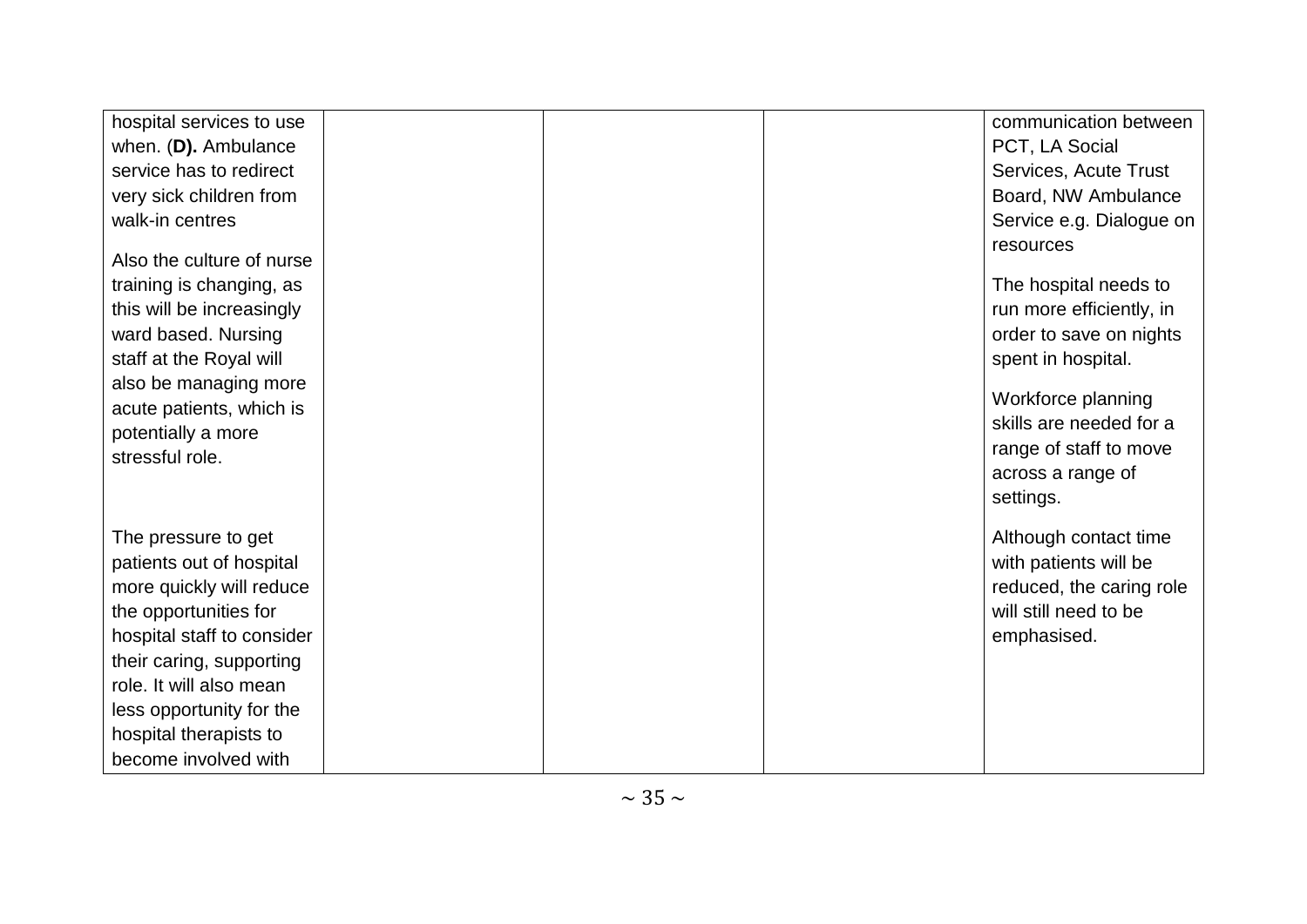| patients. (S)             |                       |                          |                    |                            |
|---------------------------|-----------------------|--------------------------|--------------------|----------------------------|
| Threat of loss of data as | Negative              | Public service provision | Patients at Royal  |                            |
| dependent on              |                       | - New health premises    | Liverpool Hospital |                            |
| information technology    |                       | and ways of working      |                    |                            |
| to run. Competition with  |                       |                          |                    |                            |
| other hospitals. (S)      |                       |                          |                    |                            |
| It is also important to   | Uncertain - there are | Public service provision |                    | See also 'access'          |
| consider access to the    | both positive and     | - Access; New health     |                    | section, under             |
| Broadgreen site, as the   | negative elements.    | premises and ways of     |                    | 'negative impacts          |
| service provision there   |                       | working                  |                    | during construction        |
| changes. If the Royal is  |                       |                          |                    | phase', for further        |
| to concentrate on more    |                       |                          |                    | suggestions on ways        |
| serious operations and    |                       |                          |                    | of improving transport     |
| emergencies, and          |                       |                          |                    | services. There is an      |
| Broadgreen on routine     |                       |                          |                    | argument that the health   |
| operations and            |                       |                          |                    | sector should be           |
| rehabilitation, and other |                       |                          |                    | working to provide more    |
| activities are moved to   |                       |                          |                    | financial or transport     |
| GP surgeries and the      |                       |                          |                    | support to help patient    |
| community, this           |                       |                          |                    | access these health        |
| changing way of           |                       |                          |                    | service, in order to avoid |
| delivering health care    |                       |                          |                    | increasing inequalities in |
| will have impacts on      |                       |                          |                    | health. Mainstream core    |
| transport for patients,   |                       |                          |                    | bus routes may not be      |
| visitors and staff. The   |                       |                          |                    | suitable for those         |
| Royal is well located in  |                       |                          |                    | patients trying to access  |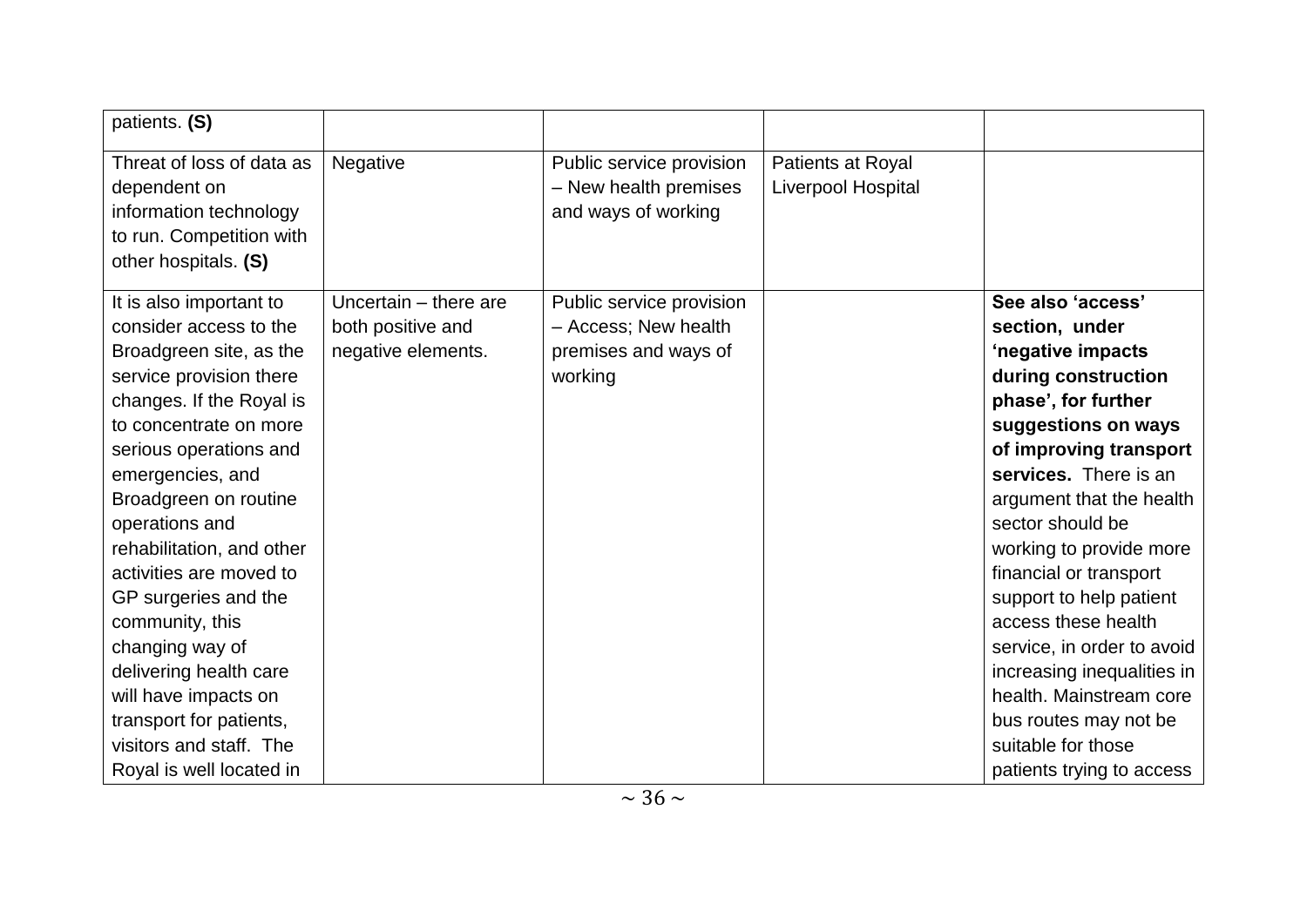| the city centre with good                            |  | Broadgreen Hospital.       |
|------------------------------------------------------|--|----------------------------|
| public transport access,                             |  | There may be a greater     |
| but Broadgreen and                                   |  | role for Non-Emergency     |
| community health                                     |  | <b>Patient Transport</b>   |
| centres may be less well                             |  | Services. This will have   |
| served by public                                     |  | financial costs. Capacity  |
| transport. There is a risk                           |  | will need to be built up   |
| that increasing number                               |  | to deliver transport in    |
| of users will need to                                |  | this new demand            |
| travel to Broadgreen by                              |  | responsive way. There      |
| car, unless transport                                |  | may be opportunities to    |
| systems are improved.                                |  | integrate non-             |
|                                                      |  | emergency patient          |
| Conversely, if more                                  |  | transport, council social  |
| services are provided in                             |  | services transport,        |
| the community, closer to                             |  | council education          |
| where patients live, with<br>an increase in services |  | transport, community       |
|                                                      |  | services transport, taxis  |
| such as one-stop clinics,                            |  | and services like          |
| transport costs are likely                           |  | Merseytravel's             |
| to decrease for certain                              |  | Merseylink so that a       |
| groups. (P)                                          |  | holistic transport service |
|                                                      |  | is provided, involving     |
|                                                      |  | both demand                |
|                                                      |  | responsive transport       |
|                                                      |  | and traditional            |
|                                                      |  | mainstream public          |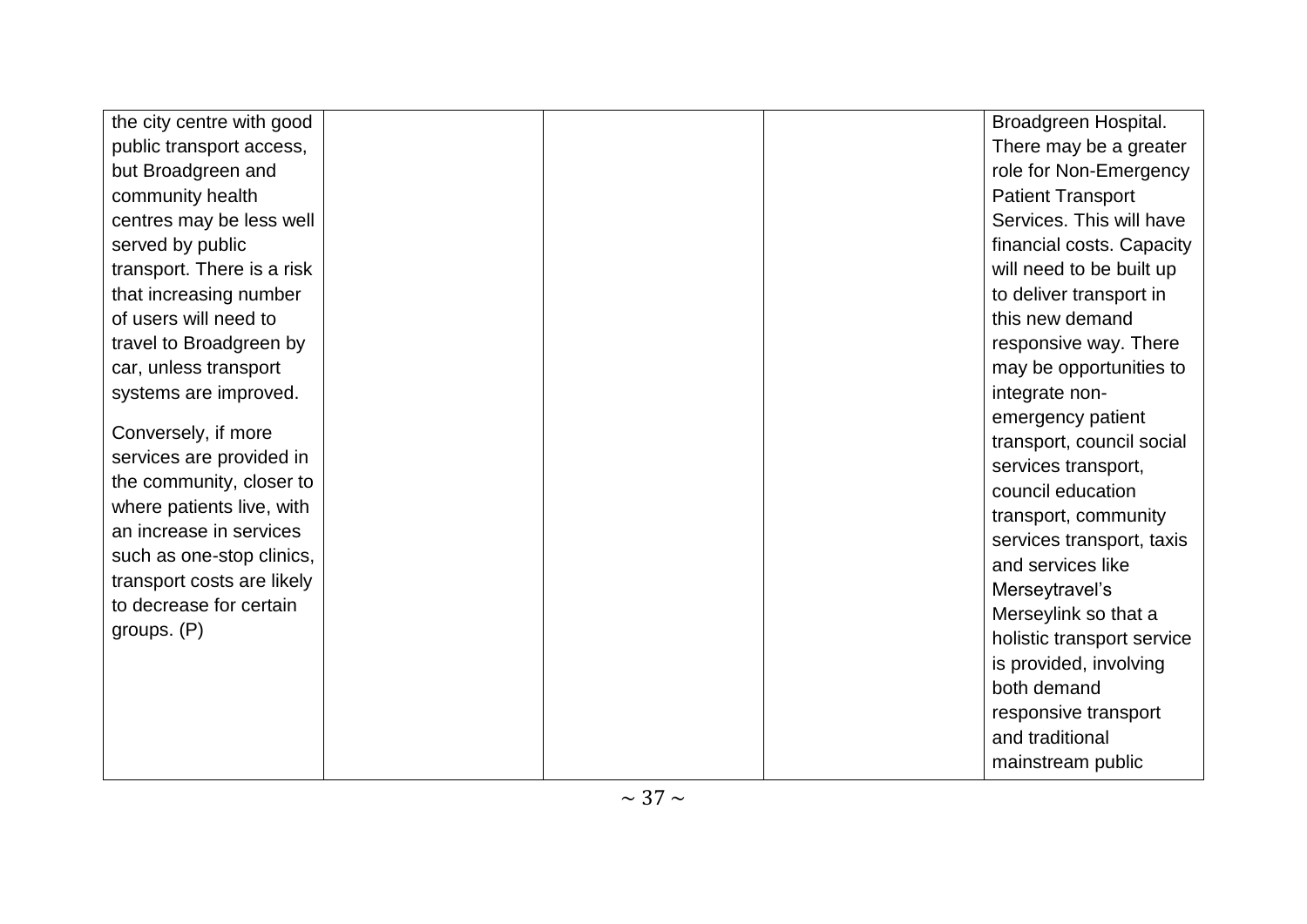|                                                                                                                                                                                                                                                                                               |  | transport. At the<br>moment patients from<br>the same areas travel<br>separately to hospitals<br>by Merseylink, taxis etc<br>- resources could be<br>used more effectively if<br>patients were to travel<br>together, and<br>organisations worked |
|-----------------------------------------------------------------------------------------------------------------------------------------------------------------------------------------------------------------------------------------------------------------------------------------------|--|---------------------------------------------------------------------------------------------------------------------------------------------------------------------------------------------------------------------------------------------------|
| The new model of care,<br>involving early<br>supported discharges,<br>will result in changes in<br>car parking<br>requirements for some<br>staff. Broadgreen<br>Hospital staff going to<br>and from the community<br>throughout the day will<br>have problems parking<br>at the hospital. (P) |  | more closely together.<br>Consider having<br>designated peripatetic<br>parking bays at<br>Broadgreen.                                                                                                                                             |
|                                                                                                                                                                                                                                                                                               |  |                                                                                                                                                                                                                                                   |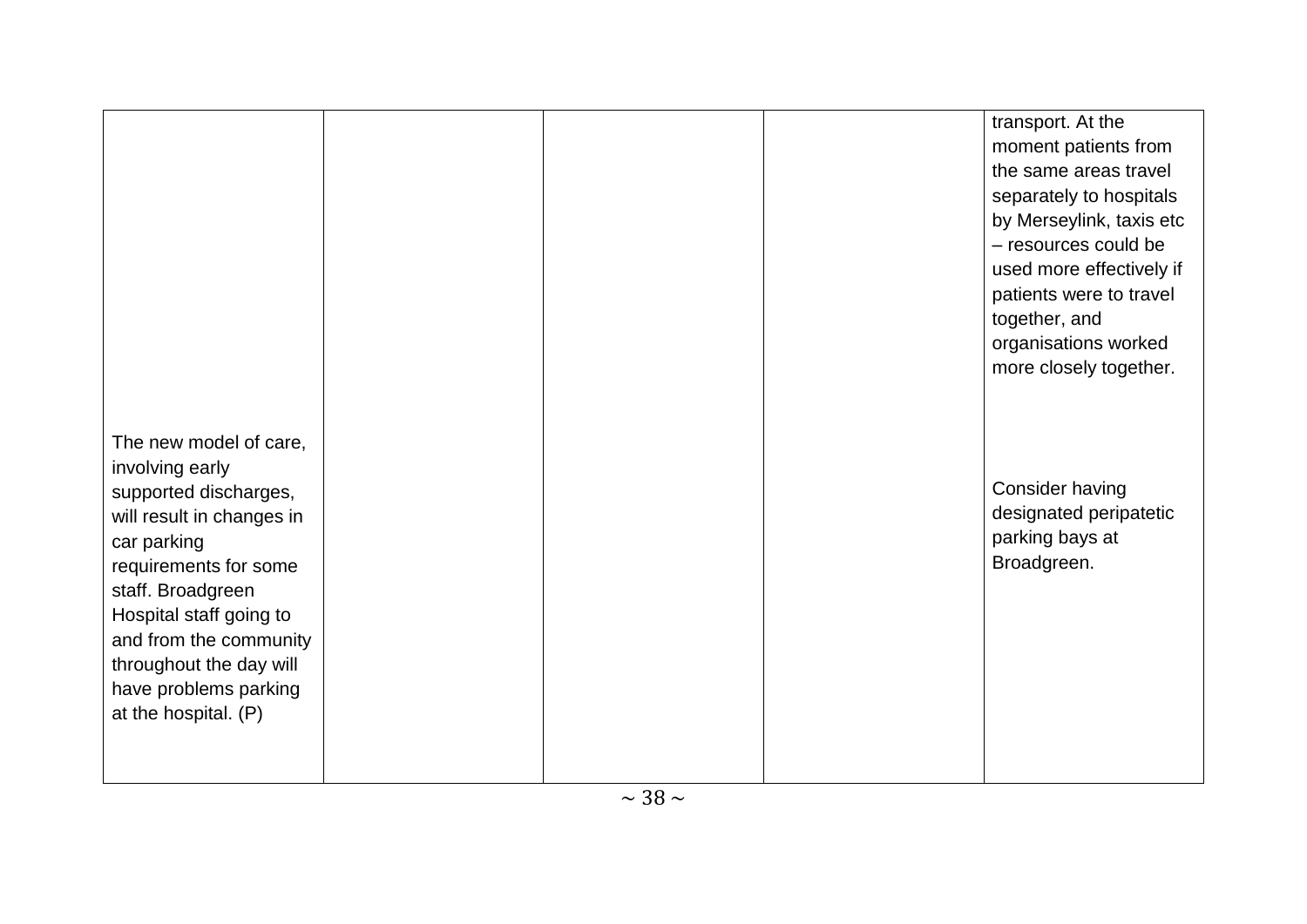| Some services are         | Negative | Economic-                | It is important to of  |
|---------------------------|----------|--------------------------|------------------------|
| moving from the Royal     |          | Employment               | communicate about the  |
| to Broadgreen, which      |          | opportunities            | changes with staff $-$ |
| will involve staff moving |          |                          | there should be a two- |
| there too. Whilst some    |          | Social - Community       | way communication      |
| staff will welcome the    |          | networks                 | process. Operational   |
| move, others prefer to    |          | Public service provision | managers need to be    |
| work at the Royal - due   |          | - Access; Transport;     | giving staff the same  |
| to home commitments,      |          | New health premises      | messages.              |
| proximity to home/        |          | and ways of working      |                        |
| transport links/city      |          |                          |                        |
| centre etc. Some          |          |                          |                        |
| members of staff may      |          |                          |                        |
| be moving from the        |          |                          |                        |
| royal after many years    |          |                          |                        |
| service. Stressors        |          |                          |                        |
| associated with change    |          |                          |                        |
| of employer etc. Staff    |          |                          |                        |
| moving to Broadgreen      |          |                          |                        |
| may go through the        |          |                          |                        |
| inconvenience of the      |          |                          |                        |
| construction work, but    |          |                          |                        |
| not have the benefit of   |          |                          |                        |
| moving into the new       |          |                          |                        |
| building. (S)             |          |                          |                        |
|                           |          |                          |                        |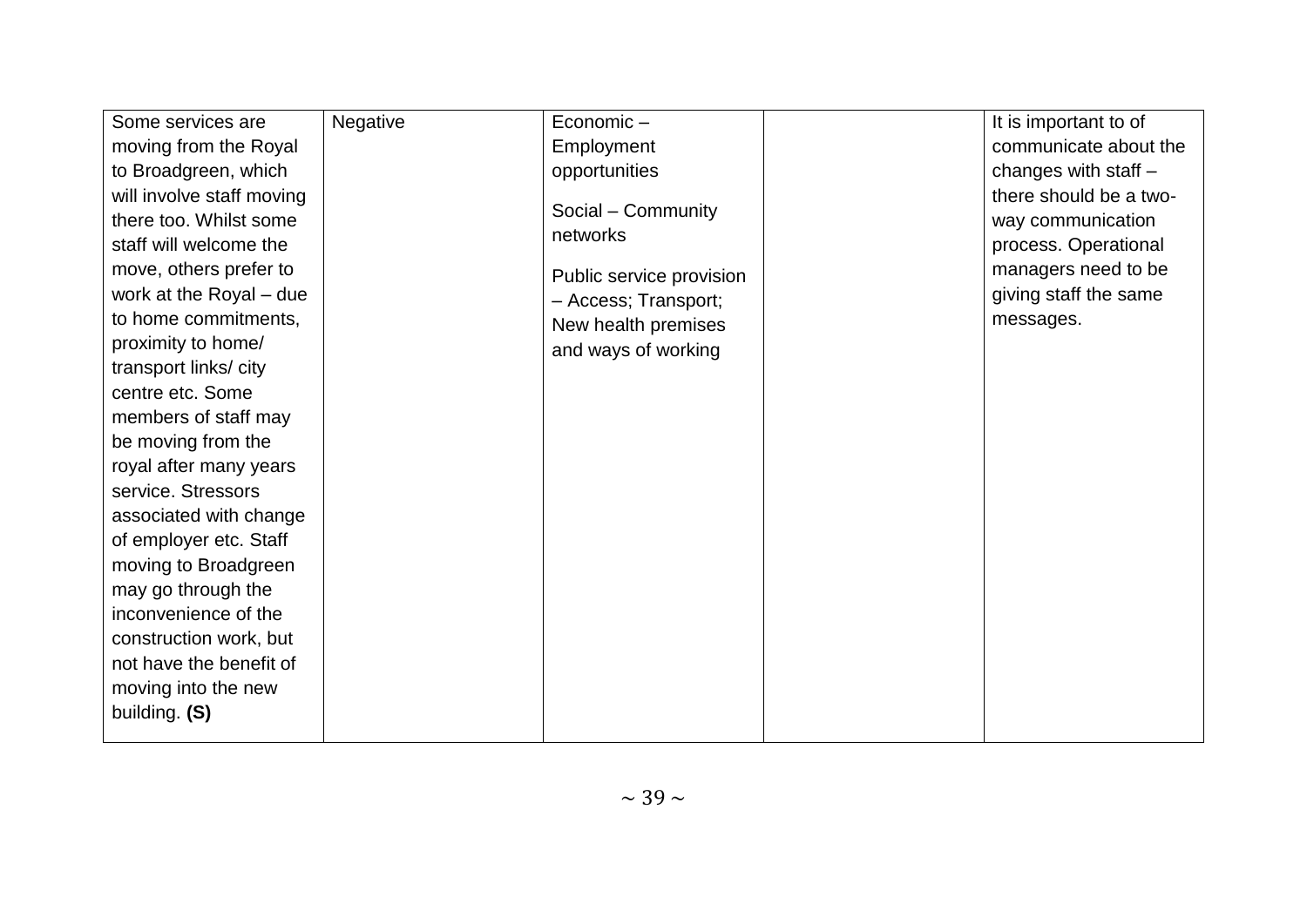### **Discussion.**

The greatest potential for negative impacts relates to access to the Royal Liverpool site and surrounding areas, particularly during the construction phase. There are also potential negative impacts relating to access to the Broadgreen site, as different services move to this less central site. A clear transport plan, for staff, patients, and visitors, we well as joint working with relevant agencies such as the Highways and Merseytravel, are felt to be important mitigating factors, as is two-way communication with the local community. Negative impacts during the construction phase also include largely unavoidable impacts, such as increases in dust and dirt, although steps can be taken to mitigate these such as creating a separate entrance for construction staff, keeping walkways free of dirt etc.

Positive impacts during the construction phase relate mainly to economic and social benefits that will accrue if the local businesses and workers are employed to carry out this work. There is a need for planning in conjunction with local schools, colleges, etc, to ensure that the local workforce has the necessary skills and capabilities to complete this construction work. Positive impacts during the operational phase relate to the benefits of working, being cared for in and visiting a new, well-designed hospital, and opportunities to create a health promoting hospital and a healthy workforce.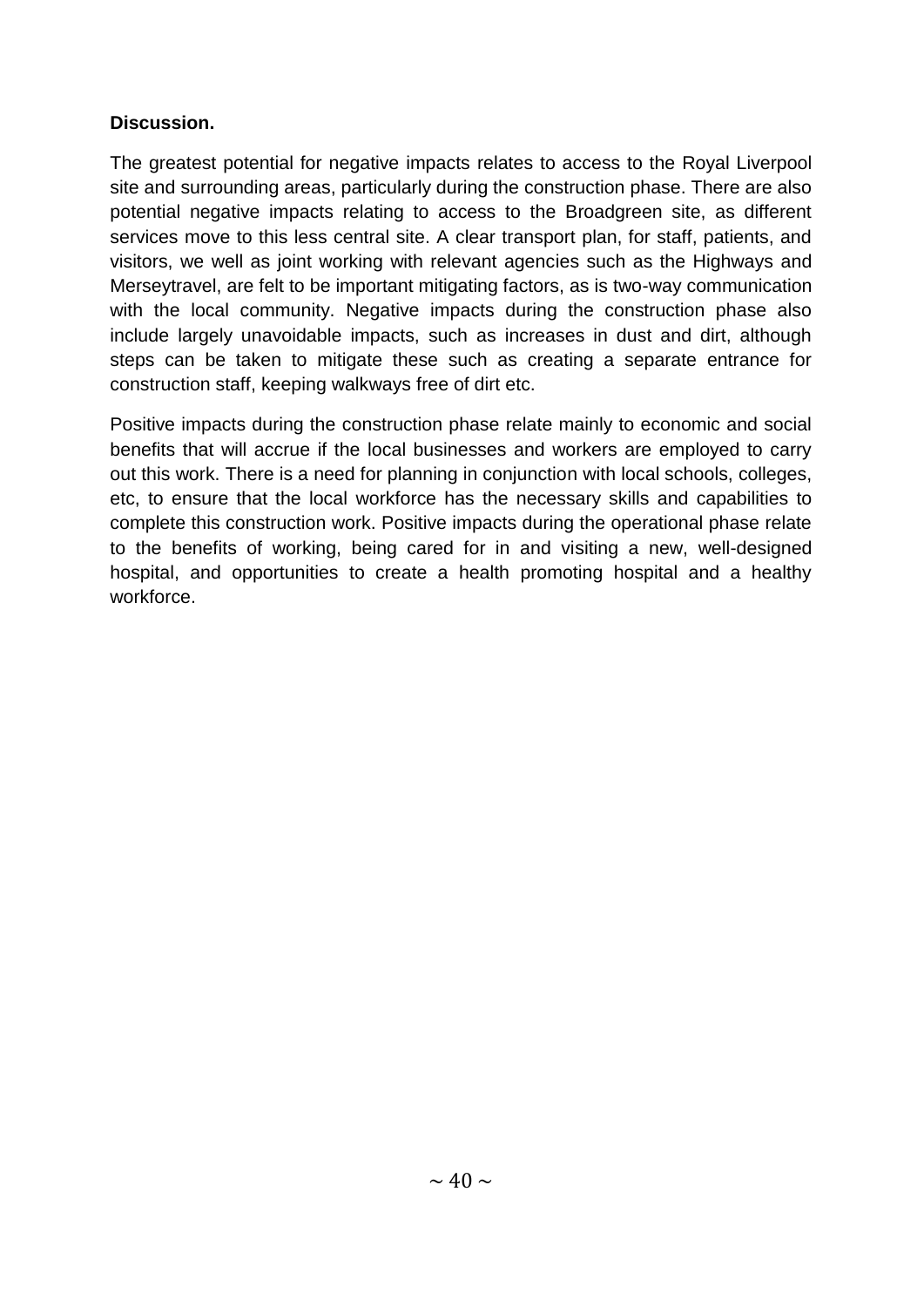### **Recommendations.**

### **Construction/ demolition phase.**

### **Economic.**

- **1.** A large number of jobs will be created during the construction and demolition phase. The RLBUHT, along with local authorities and other relevant agencies need to take positive action to ensure that local people are employed/ local firms utilised in this phase.
- **2.** Local people should be suitably trained to take advantage of potential employment opportunities. The Trust needs to liaise with JET (Jobs, Education and Training) teams, needs to begin as soon as possible, to involve local schools, colleges, universities, Chamber of Commerce, as well as organisations such as Liverpool One (a large scale regeneration project) and other relevant organisations.
- **3.** In awarding construction contracts, the Trust should ensure that employment of local people is a key consideration. Procurement should include measures to encourage and facilitate employment of "local" people (to be clearly defined) and ensure that this are followed through. Open days could be held for local companies, to give them more information about the project.
- **3.1**As far as is practically or legally possible, the Trust should ensure firms carrying out construction work offer skills training opportunities, e.g. apprenticeships for local people.

### **Social.**

- **1.** See recommendations 1-3 above.
- **2.** The Contractor(s) and Trust must ensure that current statutory health and safety standards are adhered to.
- **3.** There is a need for adequate security to be provided on the site, including CCTV. This could be provided by adequately trained people living locally.
- **4.** The Contractor and Trust must ensure that construction site traffic is kept away from other traffic wherever possible, and that movement of such traffic occurs at specified times- ideally avoiding peak times and when children are travelling to school.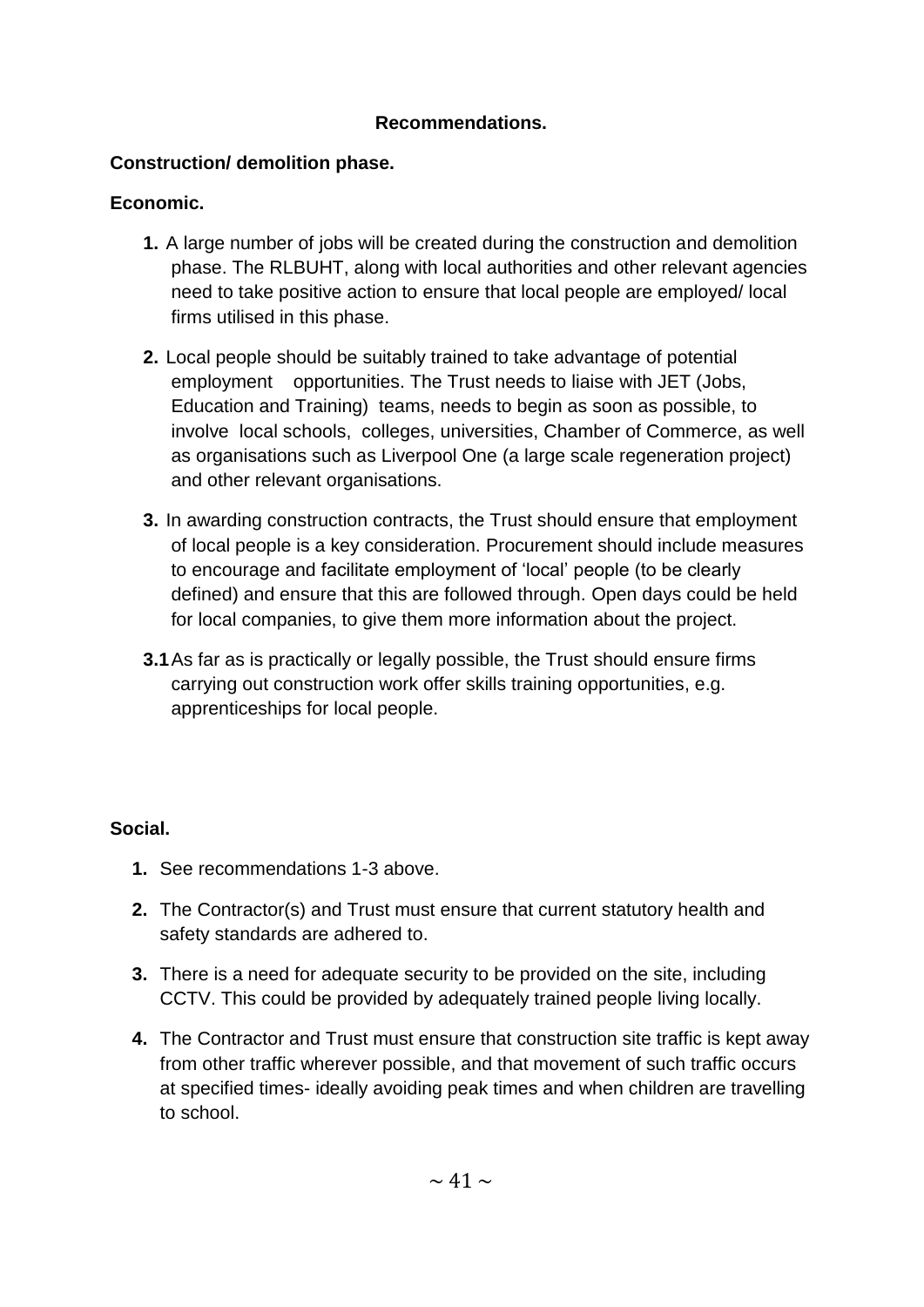- **4.1**Separate entrances for construction, other traffic and pedestrians to the Royal Liverpool hospital are recommended.
- **4.2** A separate entrance for ambulances is recommended.
- **4.3** Pedestrian routes must be kept free from mud and dust.

### **Physical.**

- **1.** Strict hours for when work and deliveries are permissible should be enforced to minimise noise levels.
- **2.** As some doctors work night shifts, the Trust could look at ensuring that doctors" residencies are as soundproof as possible. Are there no places for Doctors to sleep on the site?

### **Public service provision.**

**1.** The Trust needs to develop comprehensive transport plan for staff, patients, and visitors to the Royal Liverpool and Broadgreen University Hospitals sites. They should also develop a plan to minimise negative impacts of the renewal on local residents. Ongoing transport problems also need to be re-examined as part of the plan.

1.1The plans will need to be agreed by the Trust in collaboration with other key groups, including the Highways Agency (unsure why agency crossed out?), local police, social services, Merseytravel, bus companies. There needs to be two way communication with the local community about this planning.

1.2Profiling is necessary to look at how many journeys are currently made to each hospital, and for what purpose. Resources could potentially be used more effectively if patients from similar areas travelled together. Public transport may not always be appropriate for those with health problems, so alternative means of transport may need to be agreed.

1.3Car sharing schemes should be built upon, and Park and Ride schemes encouraged. The trust should ensure that car parking prices are not prohibitive for patients on low incomes.

1.4Designated parking bays may be needed for staff undertaking work in both hospital and community sites, particularly for staff at Broadgreen Hospital. Establishing clearly signposted drop off points, particularly for disabled users, is also a priority.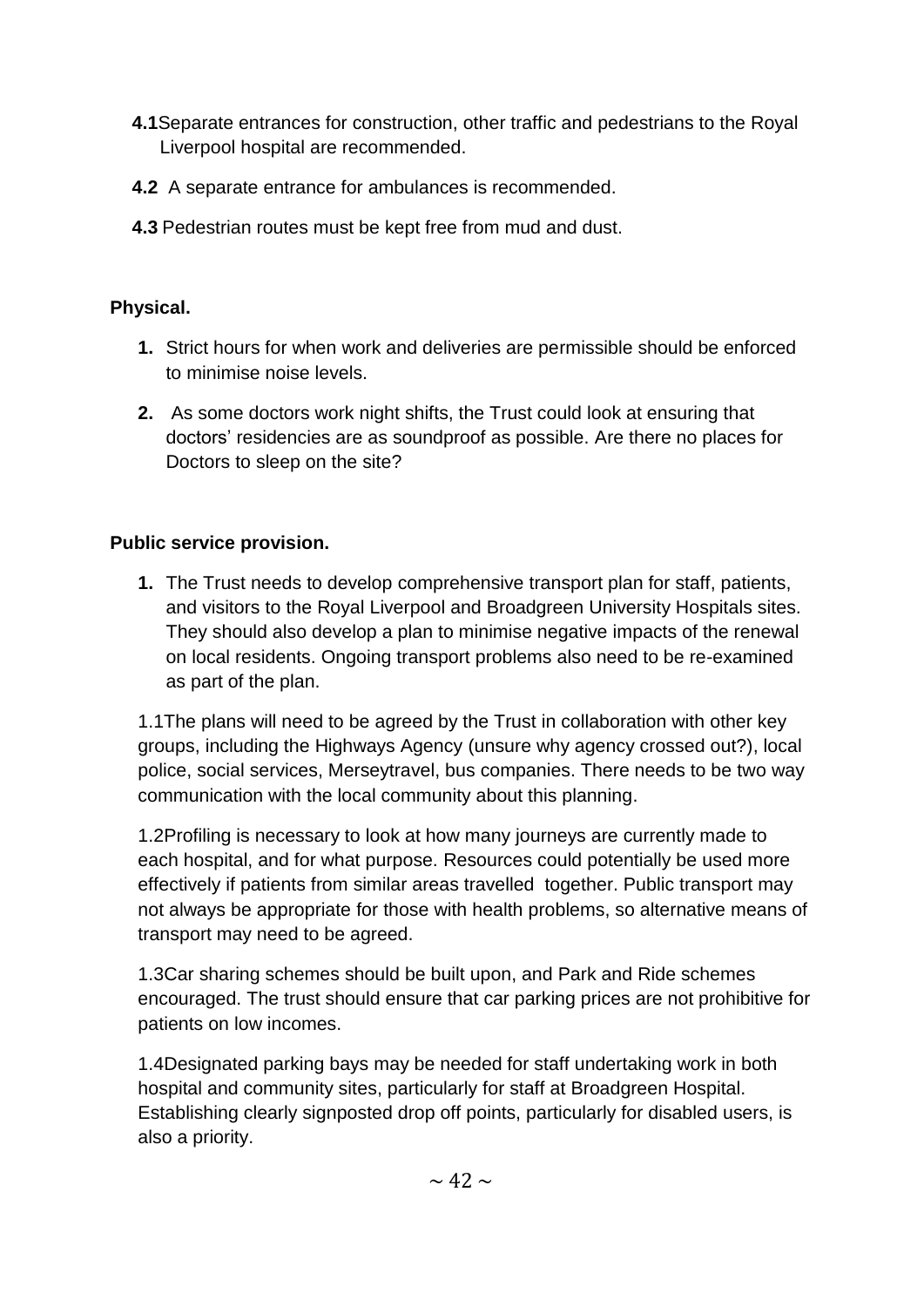1.5The plan needs to facilitate use of public transport. The Trust should liaise with relevant agencies to ensure that buses/ trains run at times that are convenient for staff, patients and visitors. During the construction phase, it might be necessary to re-route buses in order to co-ordinate with the most convenient pedestrian routes. It is recommended that "greener" methods of public transport are implemented wherever possible.

1.6The transport plan also needs to include provision for cyclists, e.g. shower facilities, secure places to store bikes etc. Roads may also need to be improved to ensure they are safe for cyclists to use. Walk to work initiatives may also be an option.

1.7Patients that currently attend The Royal may now have to attend the less central Broadgreen Hospital, as service provision changes. The Trust should work with Mersey Travel and other bodies to improve the accessibility of Broadgreen by public transport..

1.8 Resident-only parking may need to be established in the roads surrounding the Royal Liverpool University Hospital. Currently, patients/ visitors park on these roads to avoid paying parking charges within the hospital car park, and this problem may get worse if parking charges increase, or if there is an increased shortage of parking spaces.

- **2.** Travel around the site, e.g. introducing minibuses to take patients from car parks, also needs to be considered, particularly if patients will now have to take longer routes around the site due to construction work. Experience from Whiston Hospital shows that a physical presence is useful – it is useful to have someone to direct people around the site. Clear signage is also important.
- **3.** The Trust has should look the experiences of other hospitals where building work has been executed, e.g. Whiston Hospital, and implement similar measures where these have worked successfully.
- **4.** The Trust should make arrangements to accommodate the needs of patients coming to hospital during the construction/demolition phase, particularly those who are particularly affected by dust etc, such as those with respiratory problems.
- **5.** The Trust should continue to progress proposals to develop a cancer centre on the Royal site.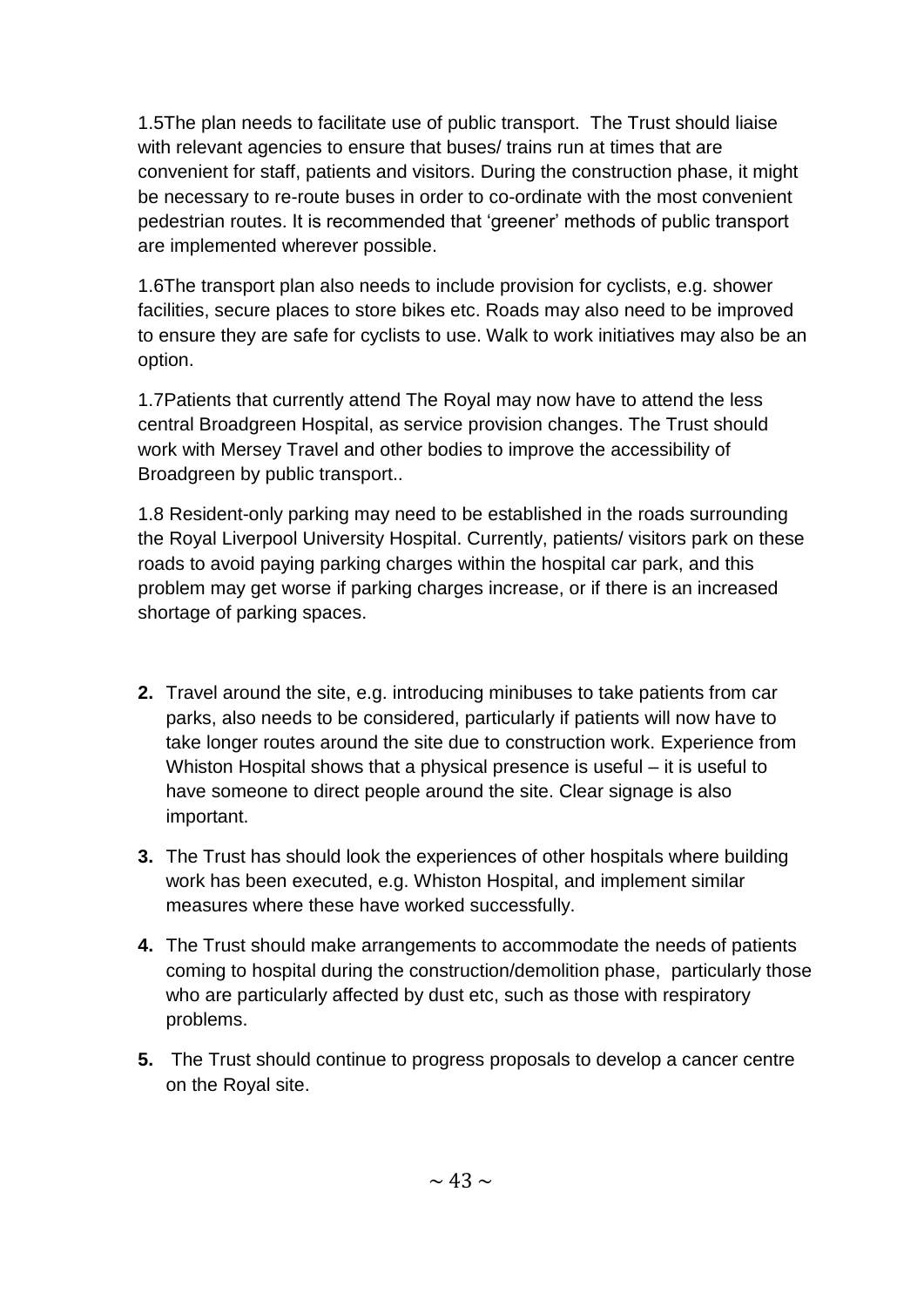### **Operational phase.**

### **Social**

- **1.** Care of patients in single rooms, of which there will be an increased number, will need to be carefully managed to ensure that they do not become isolated.
- **2.** Additional training might also needed for nursing and medical staff, as they adapt to new ways of working, e.g. caring for patients for a shorter period of time, caring for patients in single rooms, introduction of new technologies etc.
- **3.** The Trust should work towards establishing the hospital as model of a best practice health-promoting hospital, e.g establishing light, well-ventilated wards, with views of well-maintained greenery, which has been found to facilitate the recovery process (Ulrich, 1984). Information on these measures can be found in the Liverpool Public Health Observatory Report, "Top tips for healthy hospitals" (LPHO, 2006). The Trust should also look at measures to improve the health of the workforce, e.g consider a gym that could be used by staff, patients and members of the public.
- **4.** The Trust should introduce a simpler, cheaper, system, of access to telephones, TV"s and other audio-visual facilities. Permitting mobile phone use should also certainly be considered where possible.

### **Physical**

The Trust should take action to protect the "green space" that will be created as part of the new hospital. The local authority could stipulate that this space will be protected when granting planning permission.

### **Public service provision**

- **1.** It is likely that the decrease in beds, of up to around 150 beds, will increase pressure on community care, so this will need to be resourced appropriately.
- **2.** There are plans for some of the space in the new building to be flexible, so that office space could be converted into bed space if necessary. However, there is a need for the Trust to review how quickly this can be done, and how easily this can be done.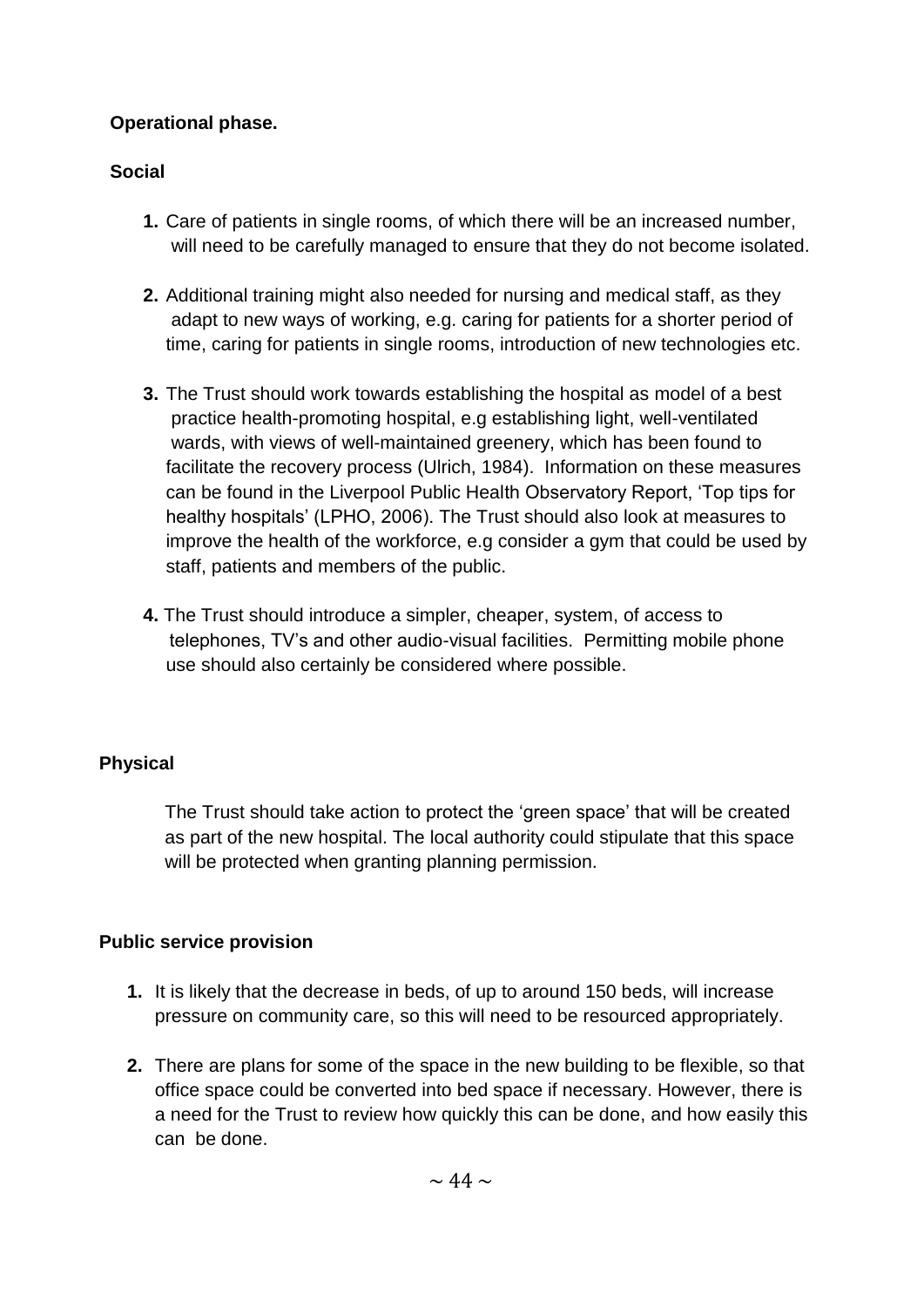- **3.** There needs to be better shared communication between the Acute Trust Board, PCT, Local Authority, Social Services, NW Ambulance service etc , in order to co-ordinate patient care more effectively, e.g. to facilitate more effective discharge planning, to avoid delayed discharges.
- **4.** The Trust and other relevant agencies should also review which services need to be provided in a hospital setting, and which would be better managed in the community, as part of this large scale re-organisation.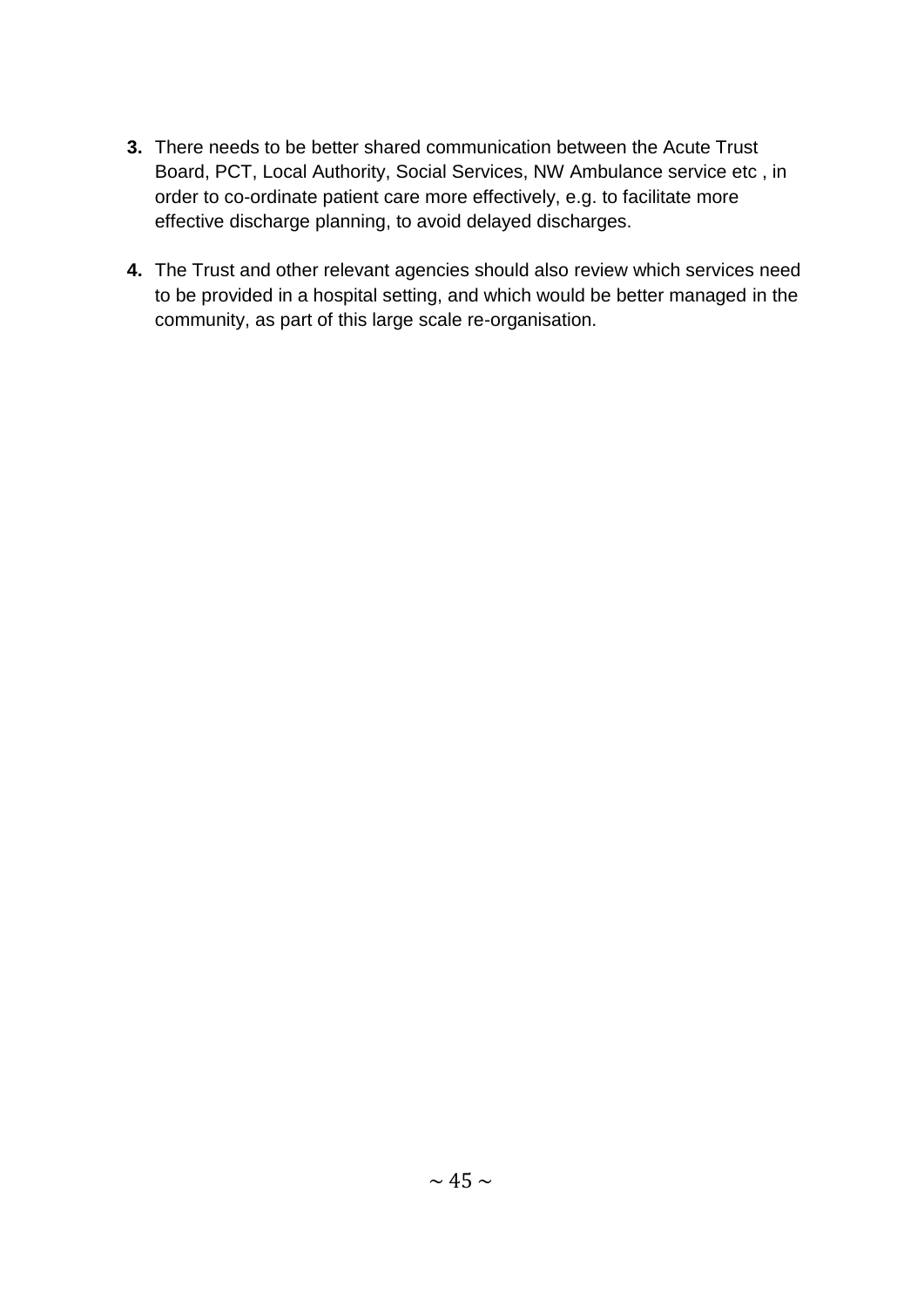### **References**

Acheson D (1998). *Inequalities in Health (The Acheson Report)*, London: The Stationery Office The Stationery Office, ISBN 0-11-3221738

Office for National Statistics, 2001 Census

[www.neighbourhood.statistics.gov.uk](../Local%20Settings/Temporary%20Internet%20Files/Local%20Settings/Temporary%20Internet%20Files/Local%20Settings/Temporary%20Internet%20Files/Local%20Settings/Temporary%20Internet%20Files/Local%20Settings/smoore/smoore/Local%20Settings/Temporary%20Internet%20Files/OLK5B/www.neighbourhood.statistics.gov.uk)

Community Health Profiles, 2007 [http://www.communityhealthprofiles.info/profiles/hp2007/lo\\_res/00BY-HP2007.pdf\)](http://www.communityhealthprofiles.info/profiles/hp2007/lo_res/00BY-HP2007.pdf)

Department of Health (1999), *Saving Lives: Our Healthier Nation*. London: The Stationery Office, Cm 4386.

LPHO "Top Tips for healthier hospitals" 2006 http://tinyurl.com/211s5c

Ulrich, 1984, 'View through a window may influence recovery from surgery'. Science, Vol 224, Issue 4647, 420-421.

World Health Organisation, 1999 (ECHP, WHO, 1999).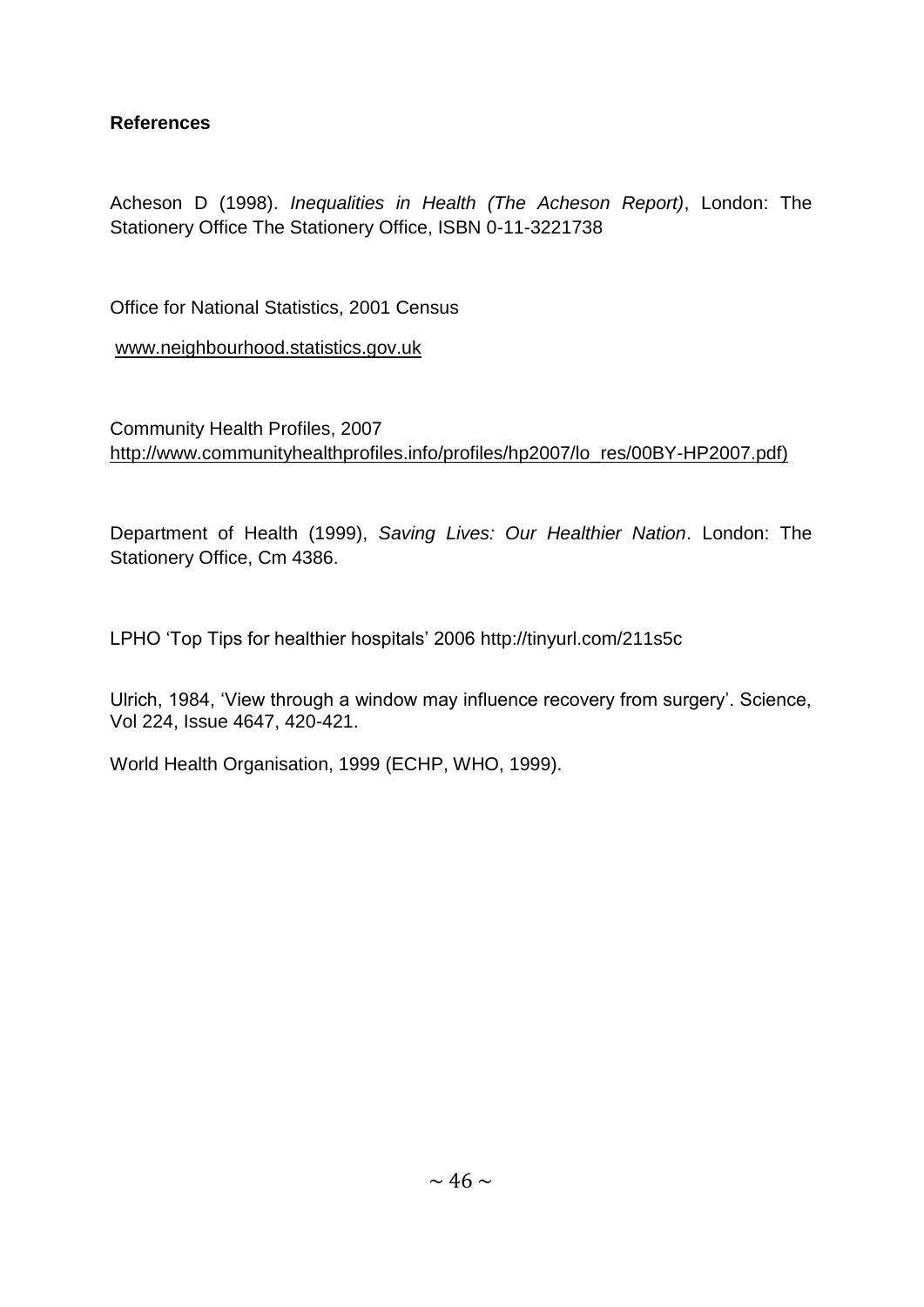**Appendix 1 : List of people and organisations invited to take part in the Rapid HIA and a list of those who participated.**

**Invited to HIA Workshop, December 2007. Senior personnel were contacted and asked to nominate staff members to attend, where appropriate.**

| <b>Stakeholder</b>                                      | <b>Invited</b>                             |
|---------------------------------------------------------|--------------------------------------------|
| <b>Internal</b>                                         |                                            |
| <b>Trust board</b>                                      | <b>Chair plus Non Executives</b>           |
| Clinicians                                              | <b>CDG</b>                                 |
| Managers                                                | <b>All Executives</b>                      |
|                                                         | <b>Estates</b>                             |
|                                                         | <b>Human Resources</b>                     |
|                                                         | Operational                                |
|                                                         | PPI                                        |
| <b>Project Team</b>                                     | <b>Director</b>                            |
|                                                         | <b>Deputy Director</b>                     |
| <b>Staff</b>                                            | Via staff side                             |
| <b>Patients</b>                                         | Patients' Council, PPIF                    |
| <b>External</b>                                         |                                            |
| University of Liverpool                                 | Medical school                             |
|                                                         | <b>Facilities</b>                          |
|                                                         | Regional development                       |
| Liverpool<br>John<br><b>Moores</b><br><b>University</b> | <b>School of Nursing</b>                   |
| <b>Strategic Health Authority</b>                       |                                            |
| Government office                                       |                                            |
| Local residents- Royal                                  | <b>Fields</b><br>Kensington<br>Cooperative |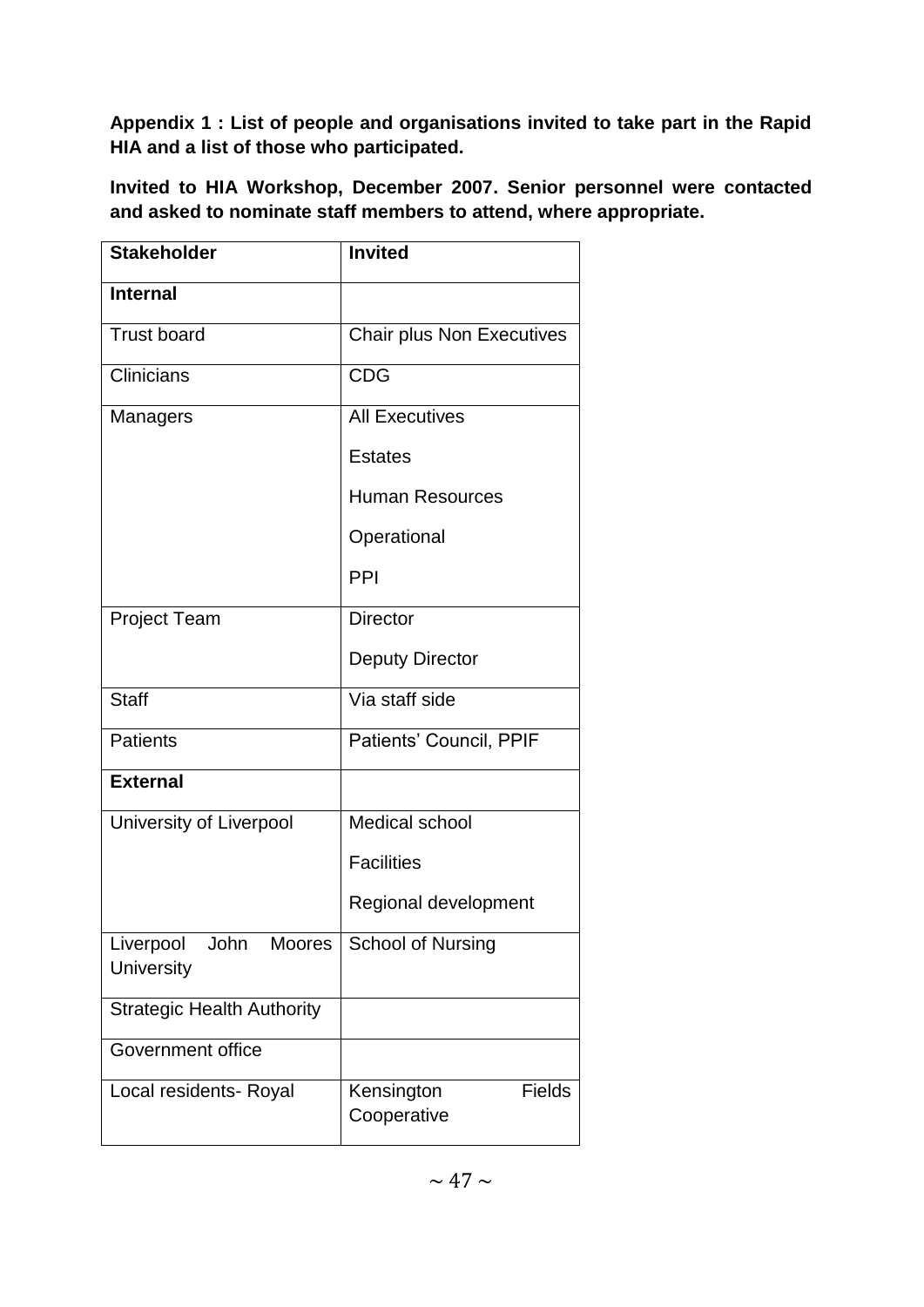| Local residents                |                                                            |
|--------------------------------|------------------------------------------------------------|
| <b>Broadgreen</b>              |                                                            |
| Police                         | Local commanders                                           |
| Fire service                   |                                                            |
| Ambulance                      |                                                            |
| Commissioners - Liverpool      |                                                            |
| Commissioners                  |                                                            |
| Knowsley, Sefton               |                                                            |
| <b>General Practitioners</b>   | <b>LMC</b>                                                 |
| Local authority officers       | Regeneration                                               |
|                                | <b>Liverpool Vision</b>                                    |
|                                | <b>Environmental Health</b>                                |
|                                | Housing (also education)                                   |
| Councillors                    | Central and Knotty Ash<br>wards                            |
| Regional development           | NWDA,<br>Regional<br>Assembly                              |
| Education<br>and<br>employment | <b>Skills</b><br>Learning<br>and<br>Council, Universities, |
|                                | Jobcentre plus,                                            |
|                                | Sacred<br>Heart<br>Primary<br>School                       |
|                                | Education<br>Local<br><b>Authorities</b>                   |
| Regeneration                   | <b>Liverpool Land</b>                                      |
|                                | <b>RENEW</b>                                               |
|                                | <b>KNDC</b>                                                |
| <b>Voluntary sector</b>        | <b>Local Solutions</b>                                     |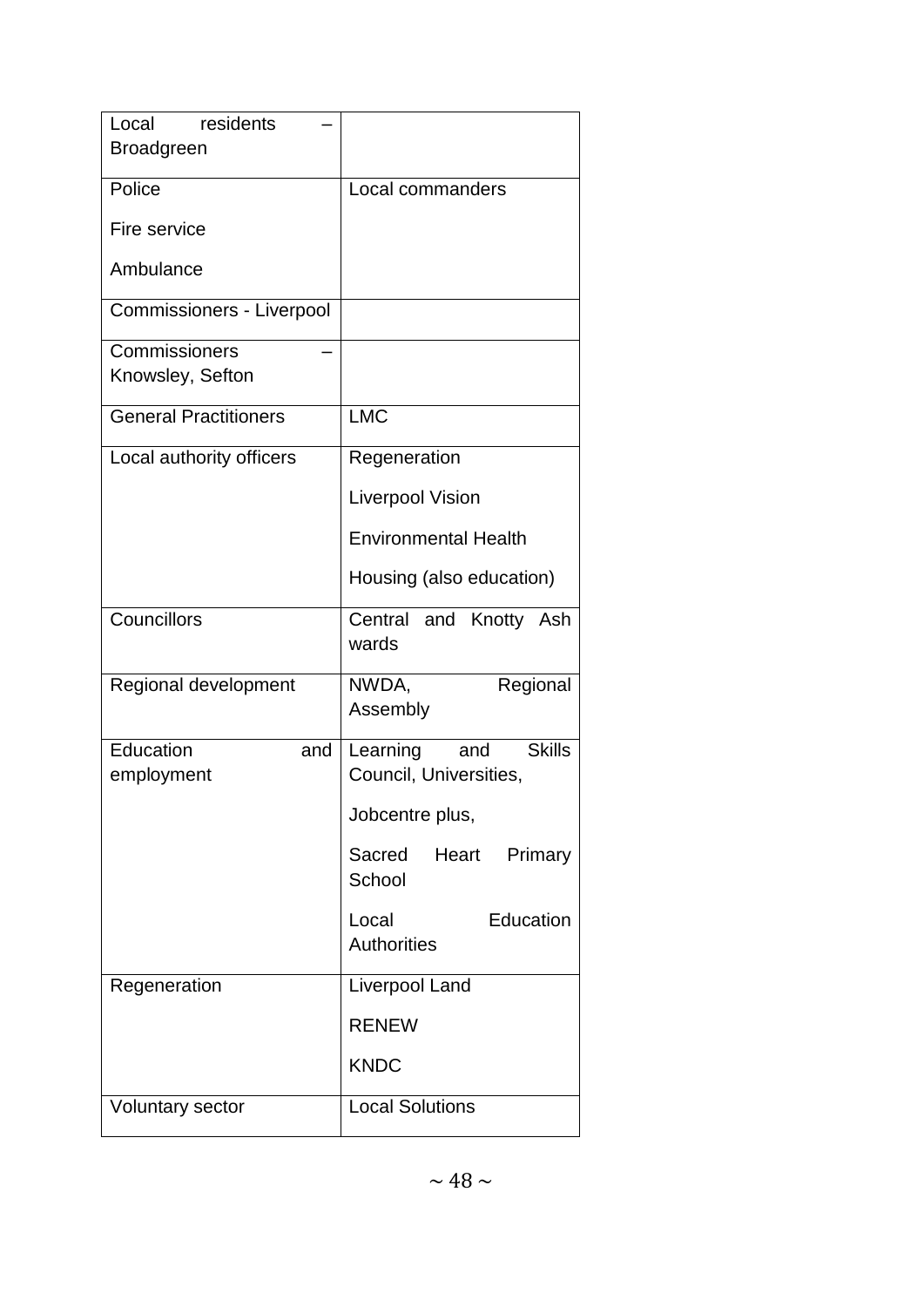|                            | <b>LCNs</b>                |
|----------------------------|----------------------------|
| Local businesses           | <b>Chamber of Commerce</b> |
| <b>Transport authority</b> | Merseytravel.              |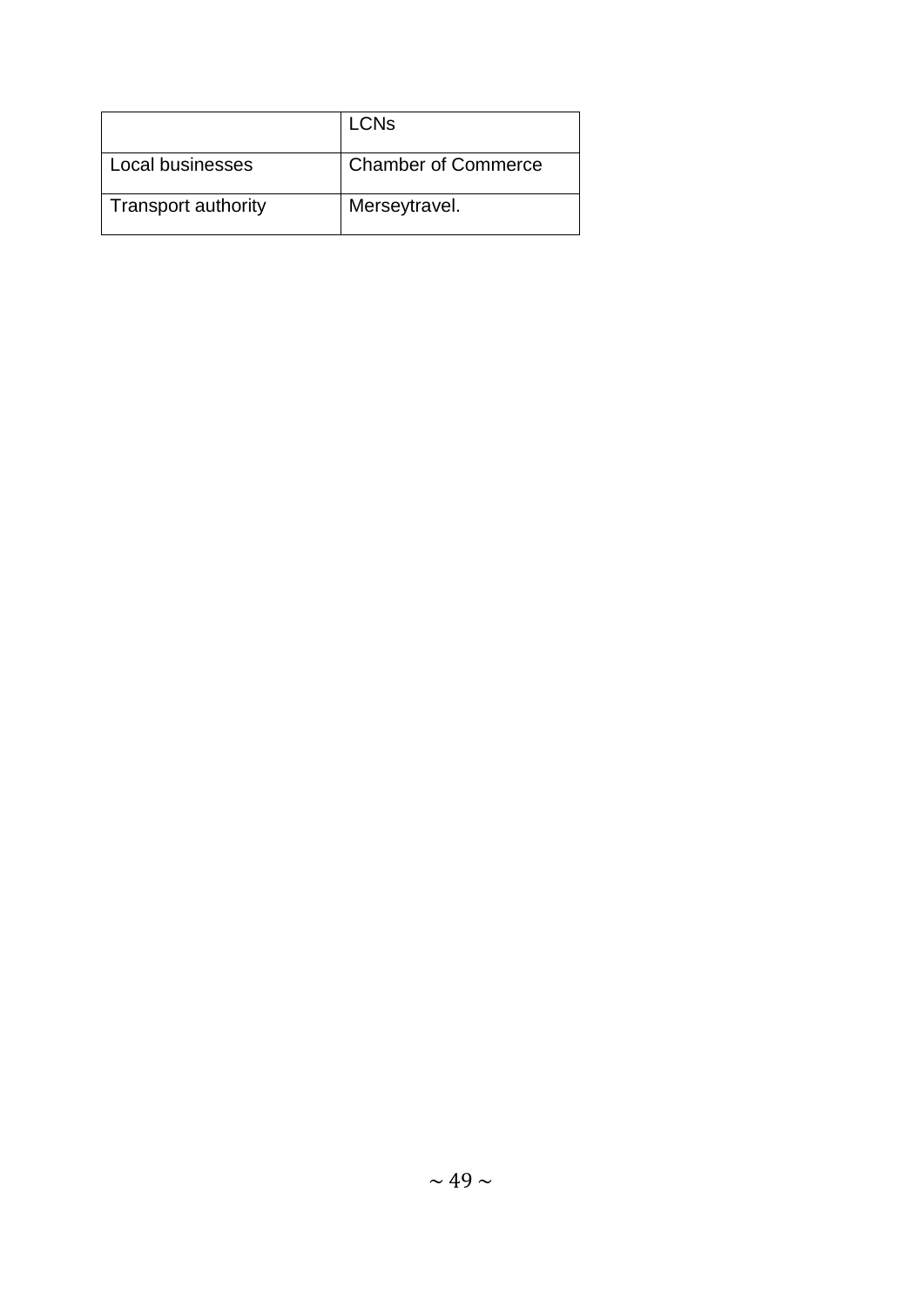# **Attended HIA Workshop (including facilitators, 18th December 2007).**

| <b>Job title</b>                                                                | Organisation                                                                |
|---------------------------------------------------------------------------------|-----------------------------------------------------------------------------|
| Divisional<br>General<br>Manager<br>Services,                                   | <b>RLBUHT</b>                                                               |
| PPI                                                                             | <b>RLBUHT</b>                                                               |
| <b>Non Executive Director</b>                                                   | <b>RLBUHT</b>                                                               |
|                                                                                 | Society of Radiographers                                                    |
| <b>Staff Side</b>                                                               | <b>RLBUHT</b>                                                               |
| <b>Patients Council</b>                                                         | <b>RLBUHT</b>                                                               |
| Liverpool HR Services,                                                          | <b>RLBUHT</b>                                                               |
| Administrator                                                                   | Public<br>Health<br>Liverpool<br>Observatory, University<br>οf<br>Liverpool |
| Director of Information                                                         | <b>RLBUHT</b>                                                               |
| Clinical Support<br><b>DGM</b><br><b>Non</b><br><b>Services</b>                 | <b>RLBUHT</b>                                                               |
| <b>Training Co-ordinator</b>                                                    | <b>IMPACT, University of</b><br>Liverpool                                   |
|                                                                                 | <b>Travelwise Merseyside</b>                                                |
|                                                                                 | <b>Kensington Fields Committee</b>                                          |
| Chair                                                                           | <b>RLBUHT</b>                                                               |
| <b>HIA Officer</b>                                                              | <b>IMPACT, University of</b><br>Liverpool                                   |
| Directorate Manager                                                             | Cardiology and Emergency<br>Services, RLBUHT                                |
|                                                                                 | <b>John Moores University</b>                                               |
| <b>Therapy Manager</b>                                                          | <b>RLBUHT</b>                                                               |
| <b>Class</b><br>Project Director, 'World<br>Hospitals,<br><b>Class</b><br>World | <b>RLBUHT</b>                                                               |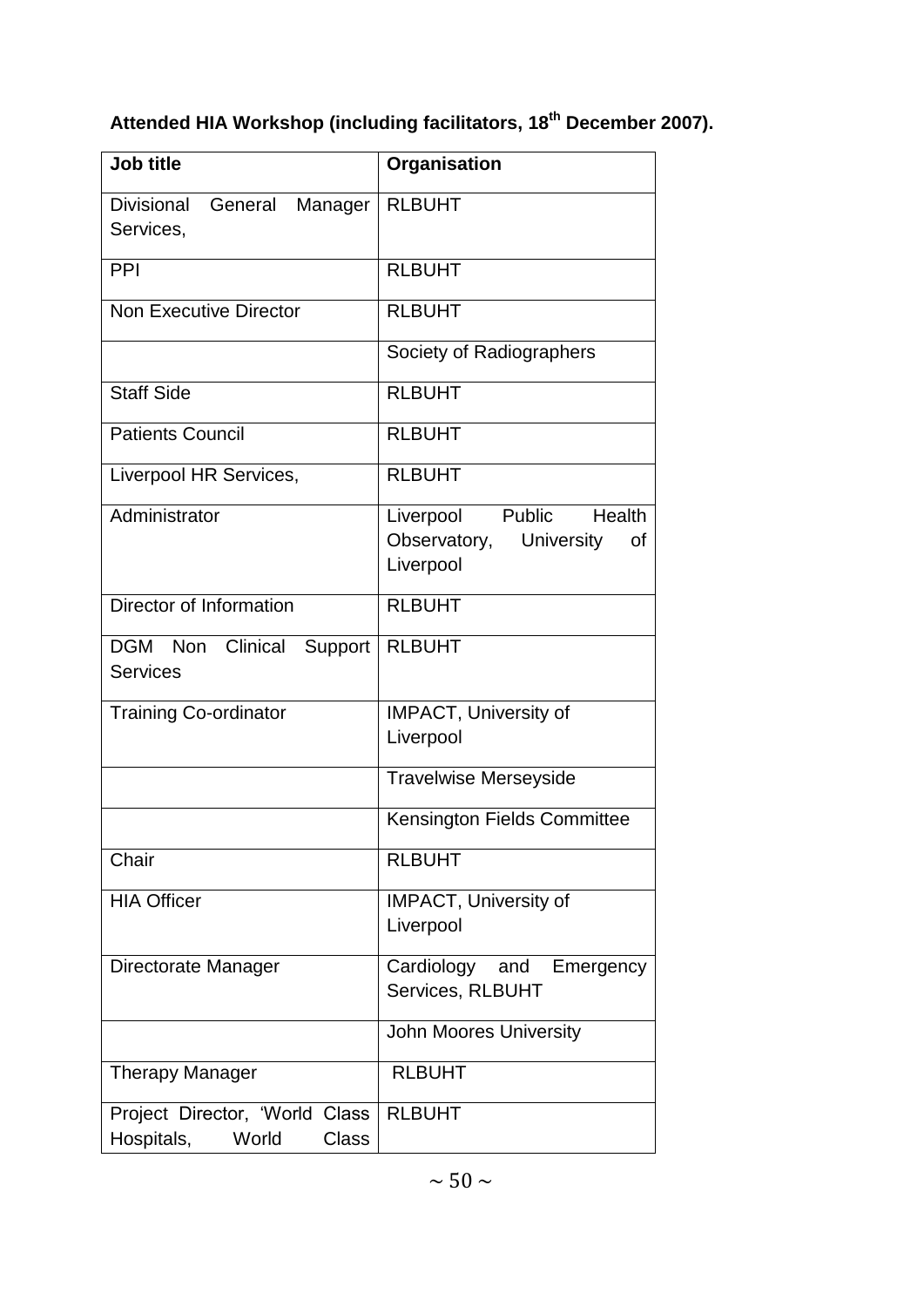| Services'                                                                    |                                                                       |
|------------------------------------------------------------------------------|-----------------------------------------------------------------------|
| <b>Patients Council</b>                                                      | <b>RLBUHT</b>                                                         |
| Patient and Public Involvement<br>Lead                                       | <b>RLBUHT</b>                                                         |
| <b>Patients Council</b>                                                      | <b>RLBUHT</b>                                                         |
| Researcher                                                                   | Public Health<br>Liverpool<br>Observatory, University of<br>Liverpool |
|                                                                              | North West Ambulance Service                                          |
|                                                                              | Merseytravel                                                          |
| <b>Non Executive Director</b>                                                | <b>RLBUHT</b>                                                         |
| <b>Patient Council</b>                                                       | <b>RLBUHT</b>                                                         |
| <b>Therapy Manager</b>                                                       | <b>RLBUHT</b>                                                         |
| Deputy Project Director,' World<br>Class Hospitals, World Class<br>Services' | <b>RLBUHT</b>                                                         |
|                                                                              | <b>Renew Northwest</b>                                                |
| Directorate Manager,                                                         | <b>RLBUHT</b>                                                         |
|                                                                              | Merseytravel                                                          |
| <b>Head of Cancer Studies</b>                                                | <b>RLUH/ UOL</b>                                                      |
|                                                                              | Royal College of Nursing                                              |
| <b>Research Associate</b>                                                    | IMPACT,<br><b>University</b><br>of<br>Liverpool                       |
| <b>Hotel Services Manager</b>                                                | <b>RLBUHT</b>                                                         |
|                                                                              | City<br>Council,<br>Liverpool<br>Regeneration                         |
|                                                                              | <b>Liverpool Primary Care Trust</b>                                   |
| <b>Divisional</b><br>General<br>Manager                                      | <b>RLBUHT</b>                                                         |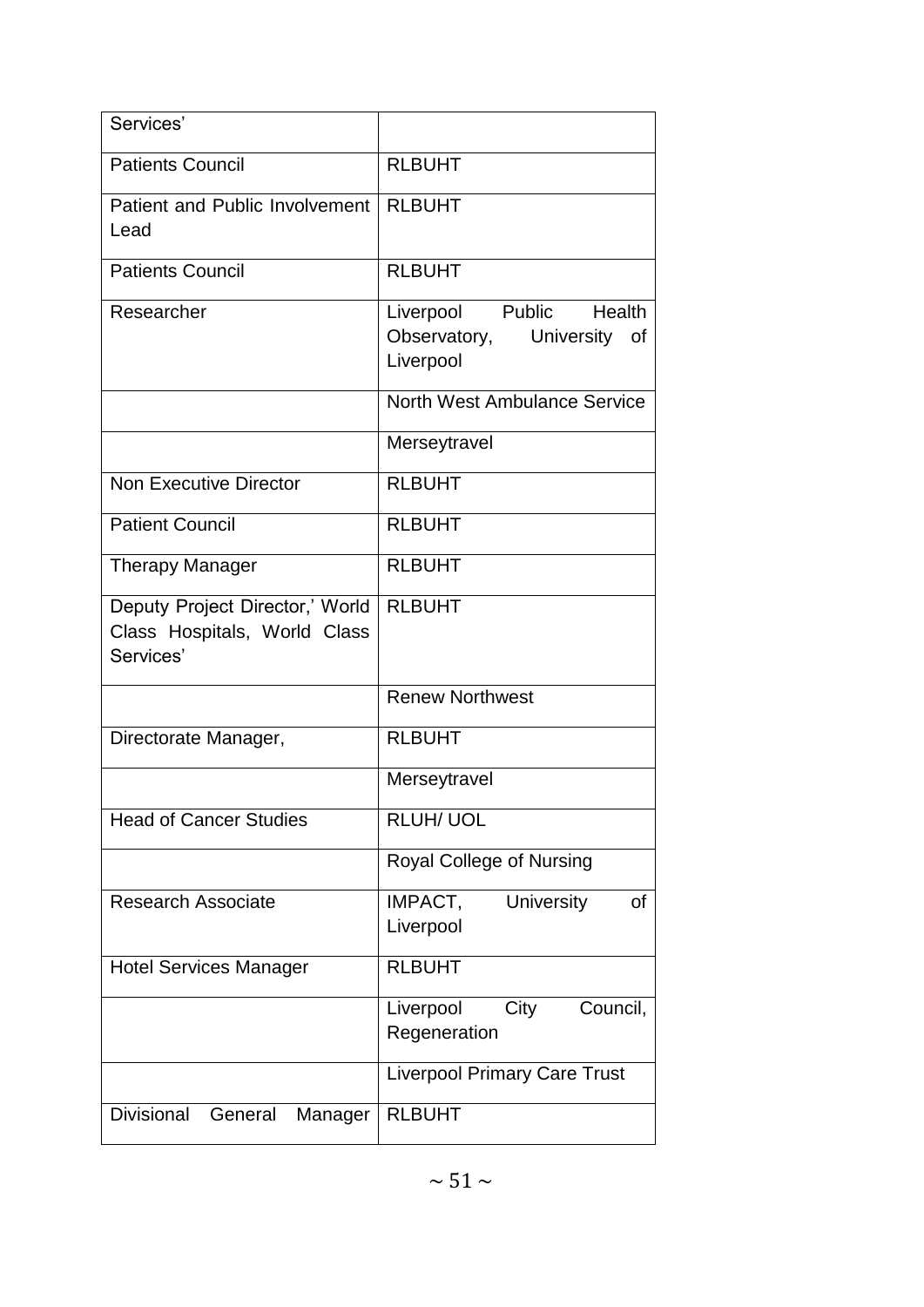| Medicine                                                                                 |                                                                       |
|------------------------------------------------------------------------------------------|-----------------------------------------------------------------------|
| Project Team, 'World<br><b>Class</b><br><b>Class</b><br>Hospitals,<br>World<br>Services' | <b>RLBUHT</b>                                                         |
| Director                                                                                 | Liverpool Public Health<br>Observatory University<br>οf<br>Liverpool  |
| <b>Specialist</b><br>Registrar<br>Public<br><b>Health</b>                                | <b>Knowsley Primary Care Trust</b>                                    |
|                                                                                          | University of Liverpool                                               |
|                                                                                          | <b>Merseyside Police</b>                                              |
| Matron                                                                                   | <b>LUDH</b>                                                           |
| Senior Researchers (2)                                                                   | Liverpool Public Health<br>Observatory, University<br>0f<br>Liverpool |
| <b>Deputy Chief Executive</b>                                                            | <b>RLBUHT</b>                                                         |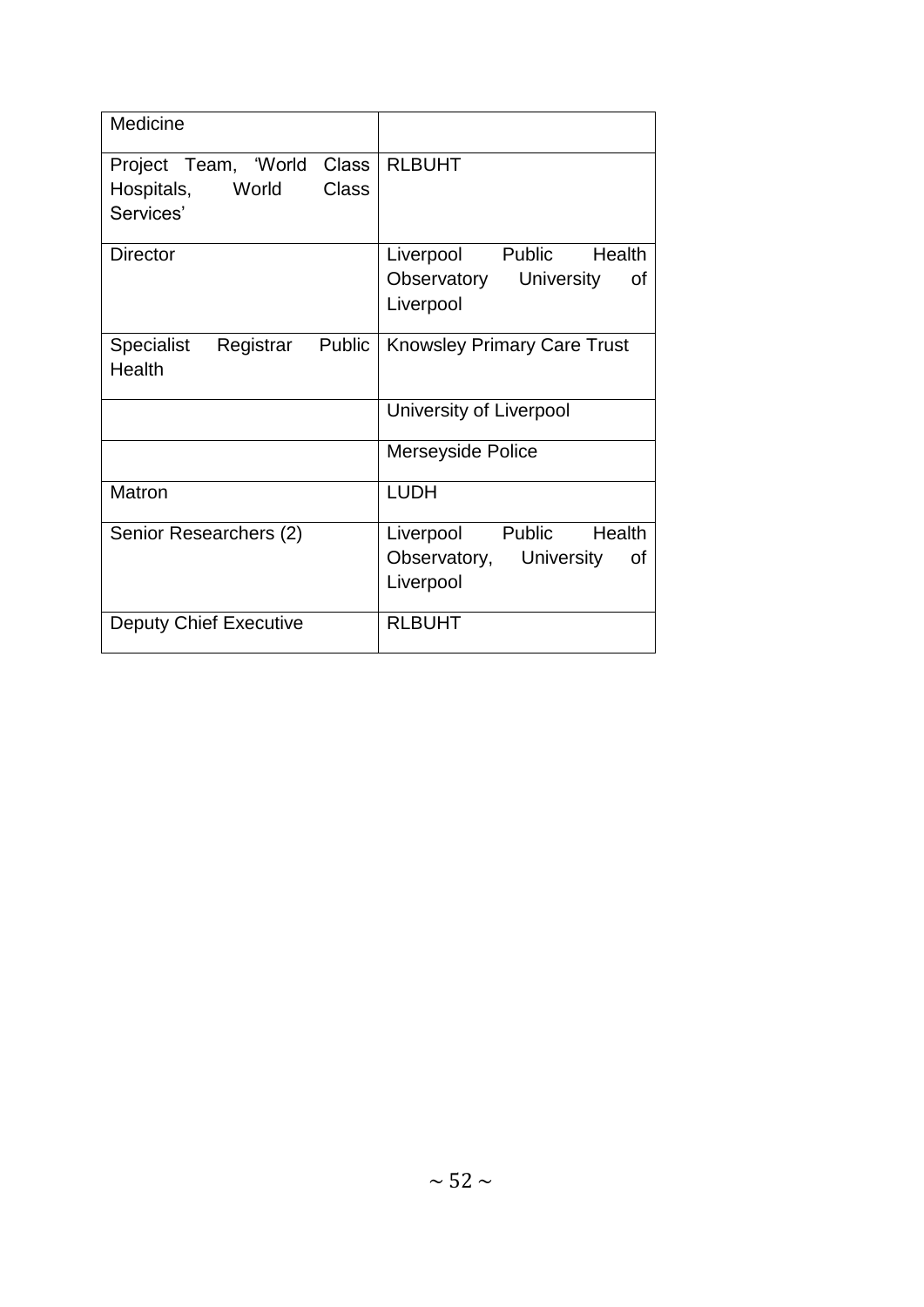### **A New Health Service for Liverpool World Class Hospitals, World Class Services**

## **Rapid Health Impact Assessment**

## *Stakeholder Workshop*

LACE Conference Centre 9.00 for 9.30am to 12.45pm 18<sup>th</sup> December 2007

## **Background Materials**

Produced by the Health Impact Assessment Project Management Group

**Please bring this document with you to the workshop. You may want to refer to it during the day.**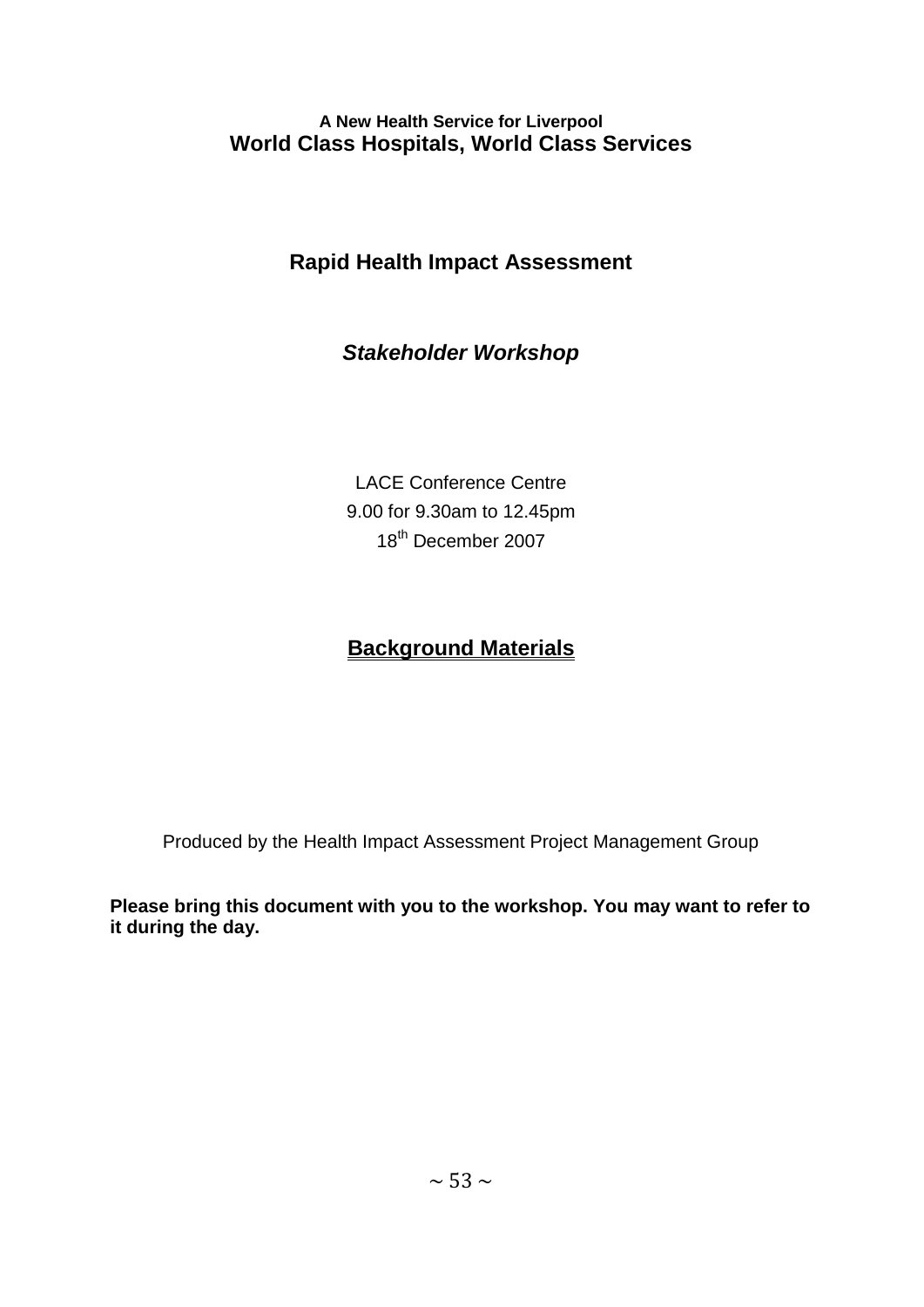#### **About this material**

This material has been provided to you in advance of the stakeholder workshop by way of background information on:

- The RLBUH Trust"s plans for service change and for a new hospital to replace the Royal on the existing site, together with further development at Broadgreen Hospital
- An introduction to Health Impact Assessment (HIA).
- The proposed outline for the workshop.
- A profile of the affected areas.

It is essential that all participants have read this material before the workshop. This will allow us to use the limited time we will have during the workshop to map out the potential effects the ECC proposal will have on the health and wellbeing of people affected by it. We will also make recommendations for how positive health impacts could be enhanced and negative health impacts eliminated or mitigated.

It should take no more than one hour to read this background material. This will allow you to take part fully in the activities of the workshop and ensure that you are able to make your full contribution to the HIA of the proposal.

These materials have been produced by the Health Impact Assessment Project Management Group (and collated by the Researcher). The Health Impact Assessment Project Management Group constitutes the following:

- Helen Jackson, Director, Royal Redevelopment Project Team, RLBUH Trust
- Stuart Moore, Development Director/ Deputy Project Director, Royal Redevelopment Project Team
- Cath Lewis, Researcher, Liverpool Public Health Observatory
- Alex Scott-Samuel, Director, Liverpool Public Health Observatory.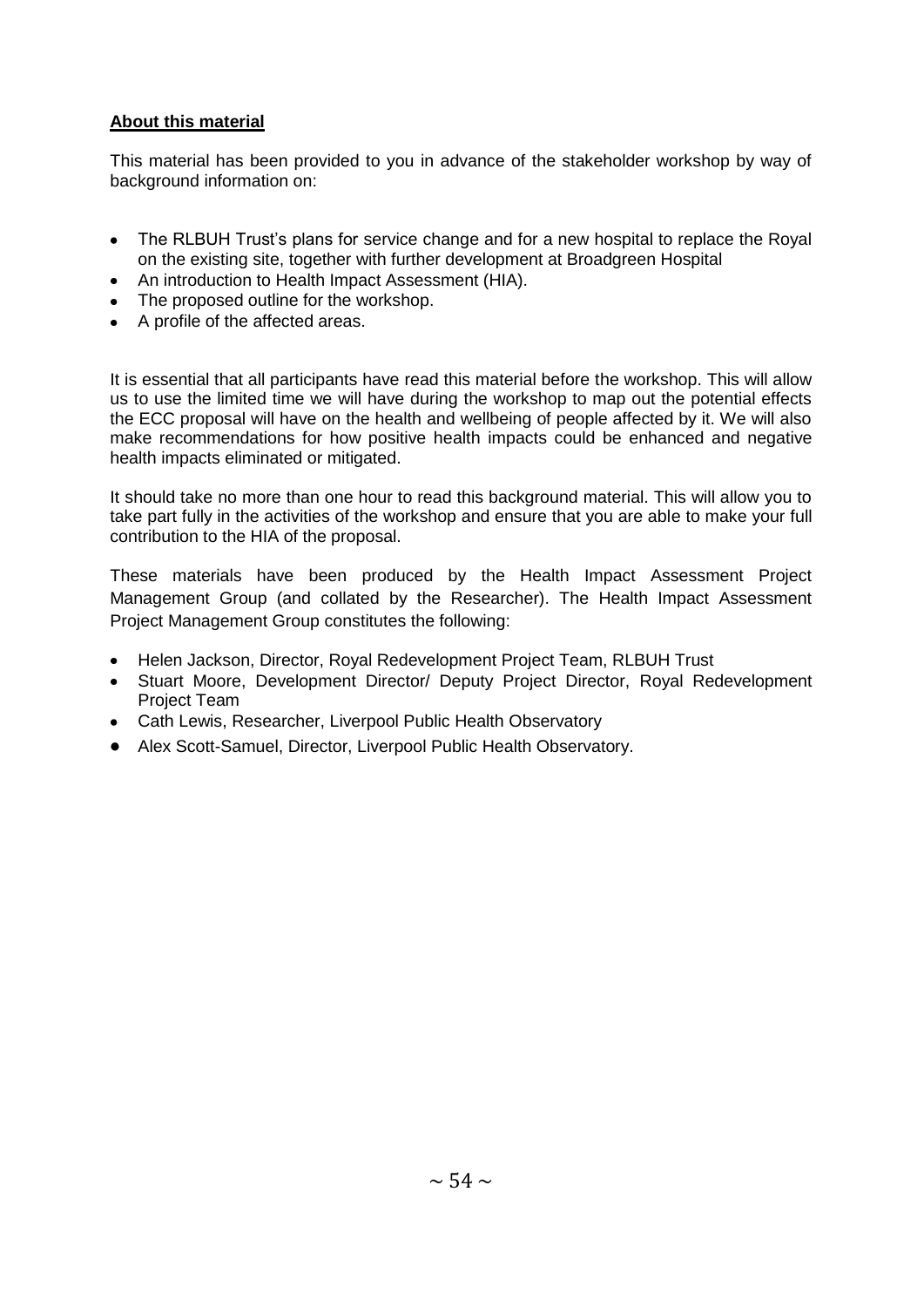## **1. The Trust's Proposals**

### **1.1 Introduction**

The Royal Liverpool and Broadgreen University Hospitals NHS Trust (RLBUH) manages the Royal Liverpool University Hospital, Broadgreen Hospital and the Liverpool University Dental Hospital.

The Trust is developing proposals for service change and capital investment affecting the Royal and Broadgreen sites. Public consultation on these is currently planned to commence in early 2008. An outline planning application for redevelopment of the Royal site was submitted to Liverpol City Council in November 2007. The Trust's plans will be submitted for approval to the Department of Health in the form of an outline business case (OBC) in spring 2008.

It is important to note that public consultation constitutes a separate and independent process to Health Impact Assessment (HIA), although both should inform future decision making.

HIA aims to identify aspects of a proposal that could affect the health and well-being of defined populations and to produce recommendations in order to maximise positive and minimise negative health impacts of the proposal.

Thus this HIA is concerned with both the planned service changes and the proposed capital investment on a new hospital to replace the Royal and on the improvements at Broadgreen.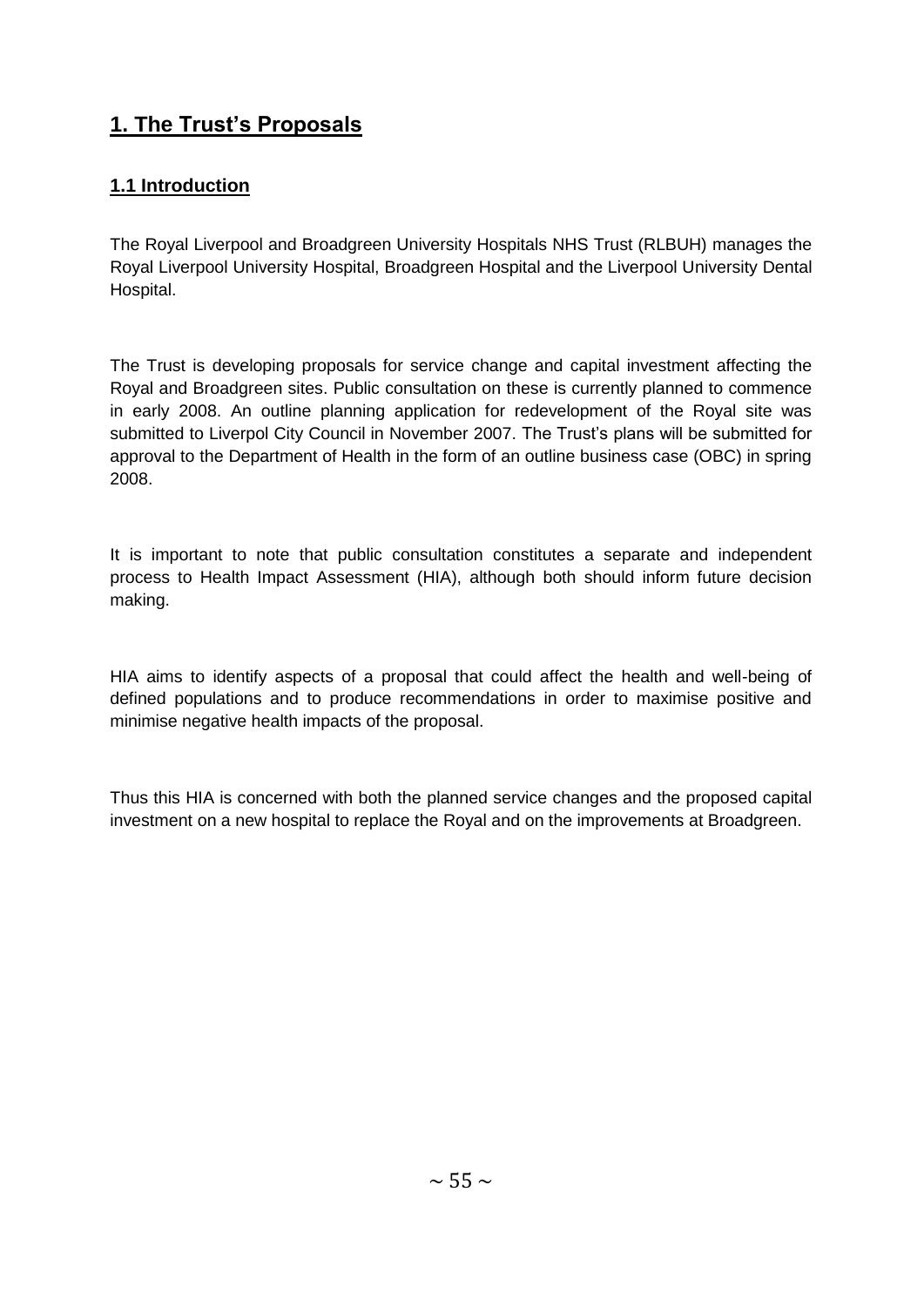### **1.2 Local Health Profile**

The health of the people of Liverpool, Knowsley and Sefton compares poorly with the rest of the country. Life expectancy is around three years less than the national average, and nearly a quarter of the population have a long-term illness such as heart disease.

People locally are more likely to attend A&E and be admitted as an emergency into hospital care; by contrast the number of people referred for planned treatment remains below the national average.

Further information on local health status is at Appendix 1.

### **1.3 Trust Profile**

The Trust is the main adult acute university teaching hospital for Merseyside and Cheshire. In association with the University of Liverpool, it has four main roles:

- to provide *general hospital services* to the adult population of Liverpool;
- to provide *specialist health services*, including cancer services, for Merseyside, Cheshire and beyond;
- to be a centre for biomedical, clinical and health services *research*; and
- to support *teaching and training* in the health professions.

The Trust provides services from the Royal, Broadgreen Hospital, the Liverpool University Dental Hospital and various locations across the city of Liverpool and beyond. In 2006-07 it had a turnover of £314 million, treated over 49,000 inpatients and 27,000 day cases, and saw almost 550,000 outpatients and 130,000 emergency attendances.

The **Royal** opened in 1978 and is situated within the Central electoral ward at the edge of Liverpool city centre, on a site shared with the Faculty of Medicine of the University of Liverpool. The Royal provides accident & emergency and the main general medical and surgical services, together with regional and national specialist services including nephrology, renal transplantation, dialysis, ophthalmology, haematology, bone marrow transplantation, cancer surgery and vascular surgery, and has 843 beds. Approximately 5,400 staff (4,700 wte) work at the Roval, including those emploved by the Trust's facilities management contractors.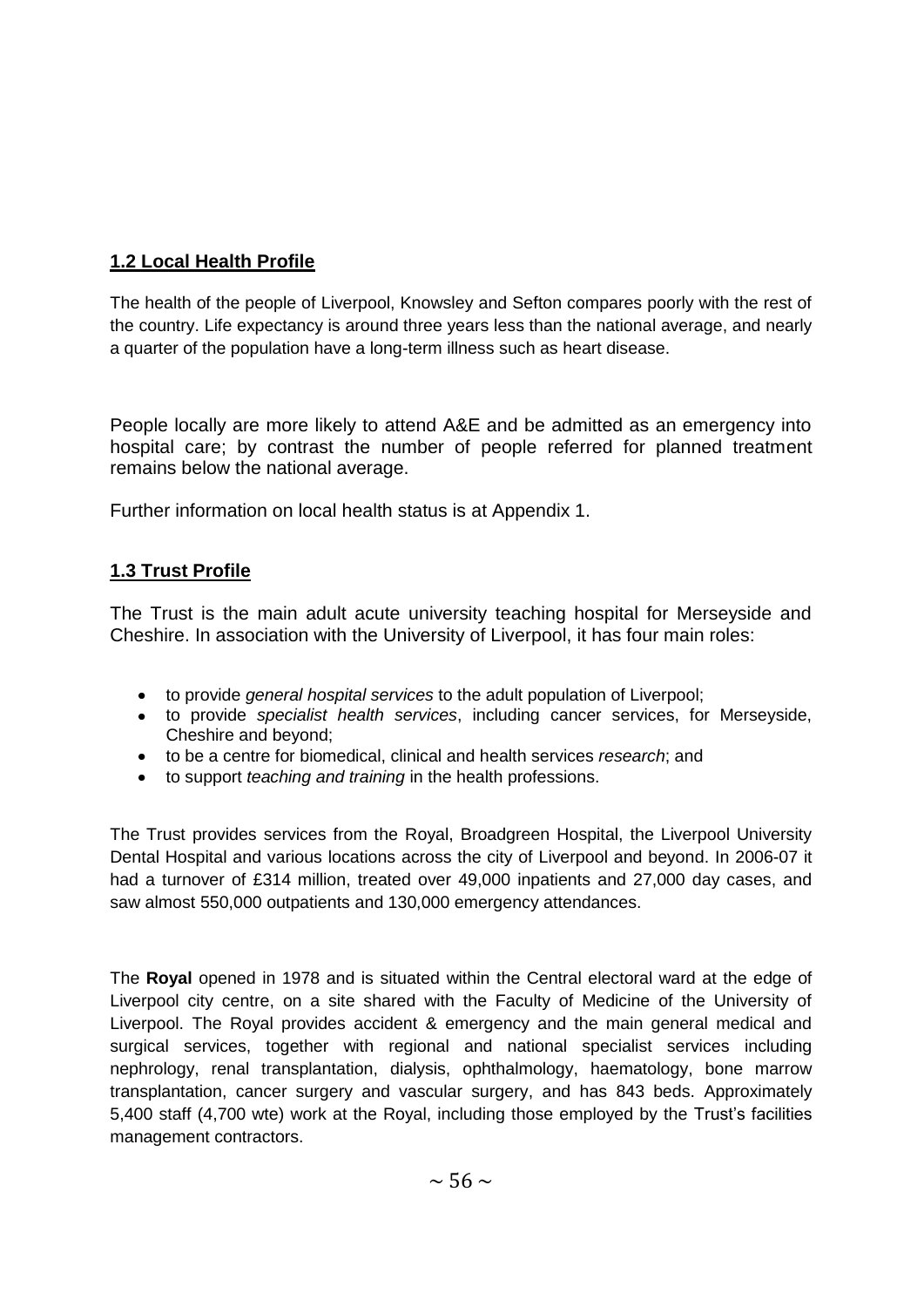**Figure 1 – the Royal Liverpool University Hospital**



Broadgreen Hospital, with 192 beds is located within Knotty Ash ward towards the edge of the city close to the M62 motorway, on a site shared with the Cardiothoracic Centre - Liverpool NHS Trust and the Broadoak acute mental health unit of Mersey Care NHS Trust. It has been largely rebuilt within the last 20 years. A new surgical diagnostic and treatment centre for this Trust came into full use in August 2006. A range of elective general, orthopaedic, urological and ENT surgery is based on the site, together with specialist services for older people (including rehabilitation), dermatology and satellite renal dialysis.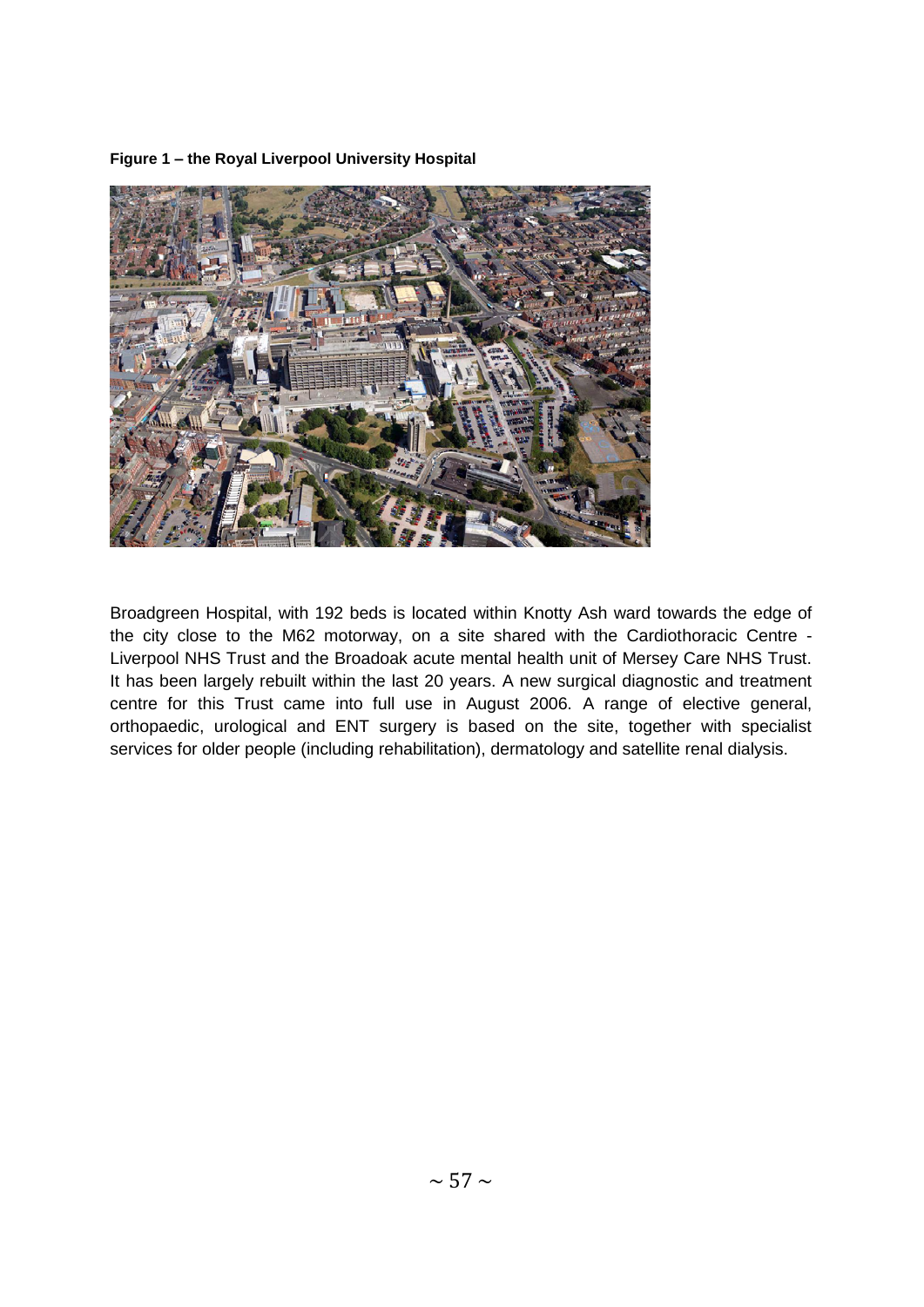#### **Figure 2 – Broadgreen Hospital**



#### **1.4 Reasons for change**

The Trust"s plans are driven by two main factors: the Royal"s physical condition, and the need to keep up with the constant changes in health care.

Modern buildings are heavily dependent on their engineering services, such as heating, lighting, water, ventilation and power. Those in the Royal are approaching the end of their life. Although the equipment has been well maintained and remains safe, as years go on, the risk of failure will grow. The Trust has looked in detail at refurbishing the hospital, but this would not be practical or good value for money. Moreover, patients find the existing hospital impersonal and hard to find one"s way around, and the facilities do not meet modern standards for the patient environment, with fewer than 20% of the beds in single rooms.

At the same time, health care has changed enormously since the 1960s when the current Royal was designed, and this change is continuing. There are new technologies, such as new scanners, and more care is delivered on a team basis, with extended roles for nurses and other professionals. There are also new approaches such as one-stop clinics, where all tests and assessments are undertaken on a single visit. The existing hospital buildings are inflexible and not suited to these new models of provision.

The Trust"s preferred option will therefore be to develop a new hospital to replace the Royal, on the existing site.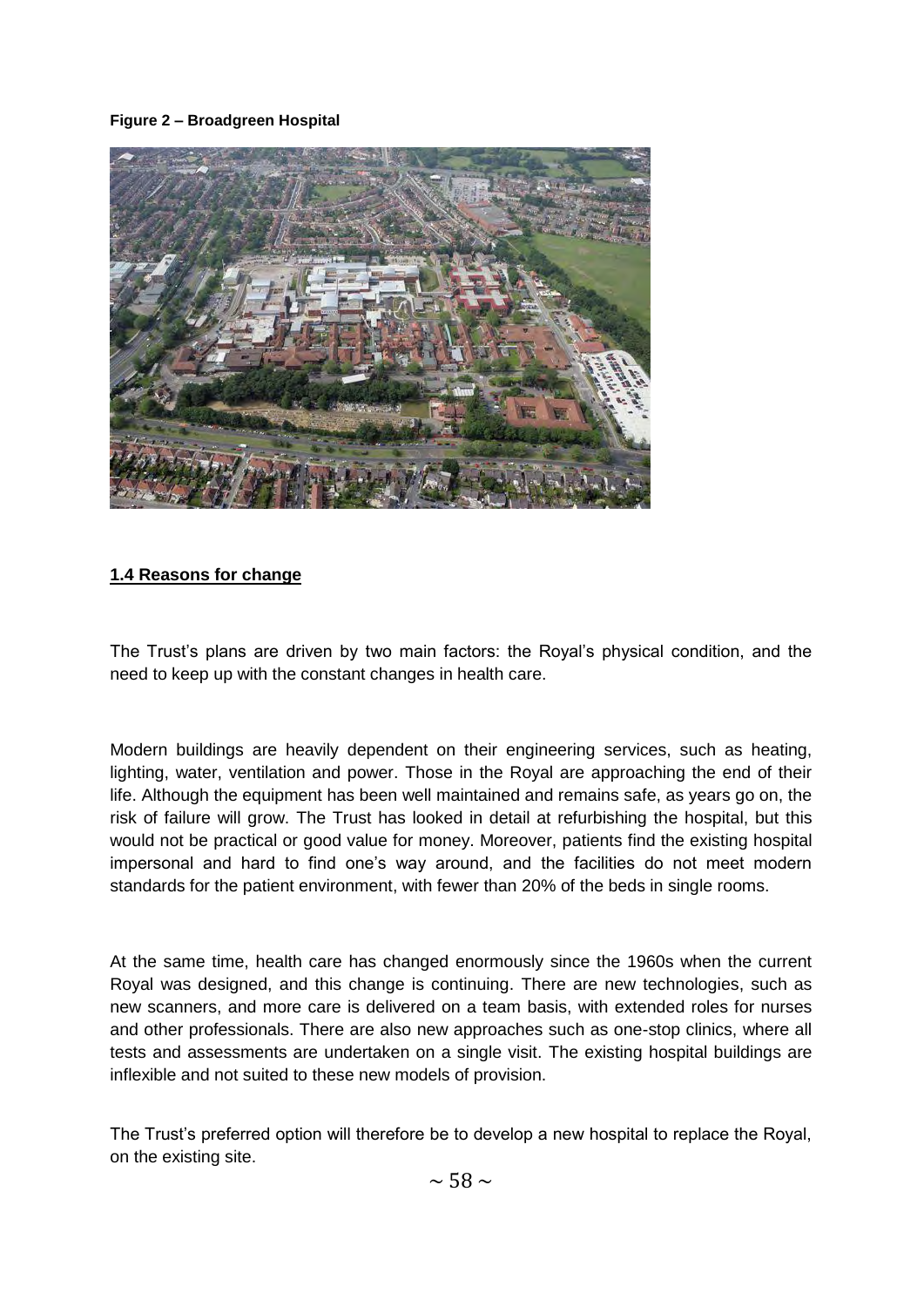### **1.5 Service Changes**

The Trust has agreed a clinical service delivery model to describe how its services will be provided in the future. This has four key principles:

- 5. Separating emergency care from planned care to remove competing pressures for resources, such as beds, diagnostics and theatre time.
- 6. Emergency and specialist care to be based at the Royal Liverpool University Hospital, where there is the full range of clinical and support services to support complex medical and surgical cases, together with the main base for the associated research.
- 7. A wider range of planned surgery, supported by post operative critical care and with the relevant outpatient clinics, to take place at Broadgreen Hospital to help improve patient experience.
- 8. A range of services to be provided outside hospital where appropriate to help improve access and increase choice for patients on where they can access their care.

The Royal will thus continue to be the centre for emergency and complex medical and surgical care, including accident and emergency, cancer care, and research with the University of Liverpool. Broadgreen Hospital will focus on planned assessments and treatments, including the new surgical treatment centre, plus rehabilitation. The Dental Hospital stays as the regional specialist, research and training centre for dentistry.

New and improved community health care facilities are to be developed in parallel plans by Liverpool PCT. These will enable outpatient, diagnostic and therapies services to be provided closer to patients" homes. In addition, the PCT and Liverpool Social Services are implementing improved prevention, rehabilitation and community services to support people at home. These aim to assist independence, prevent unnecessary hospital admission, deliver more effective rehabilitation services to enable early discharge from hospital and prevent premature or unnecessary admission to long-term residential care.

#### **1.6 New Hospital Development**

The new Royal will be located on the south east part of the site, which is currently occupied by open space and vacant hospital buildings. It will be arranged around a series of internal courtyards and be up to eight floors high (plus potentially two extra floors at the south east corner). There will be a main frontage to the building at lower ground level on West Derby Street, and access at ground level from Prescot Street. A replacement energy centre will also be built to serve the new hospital.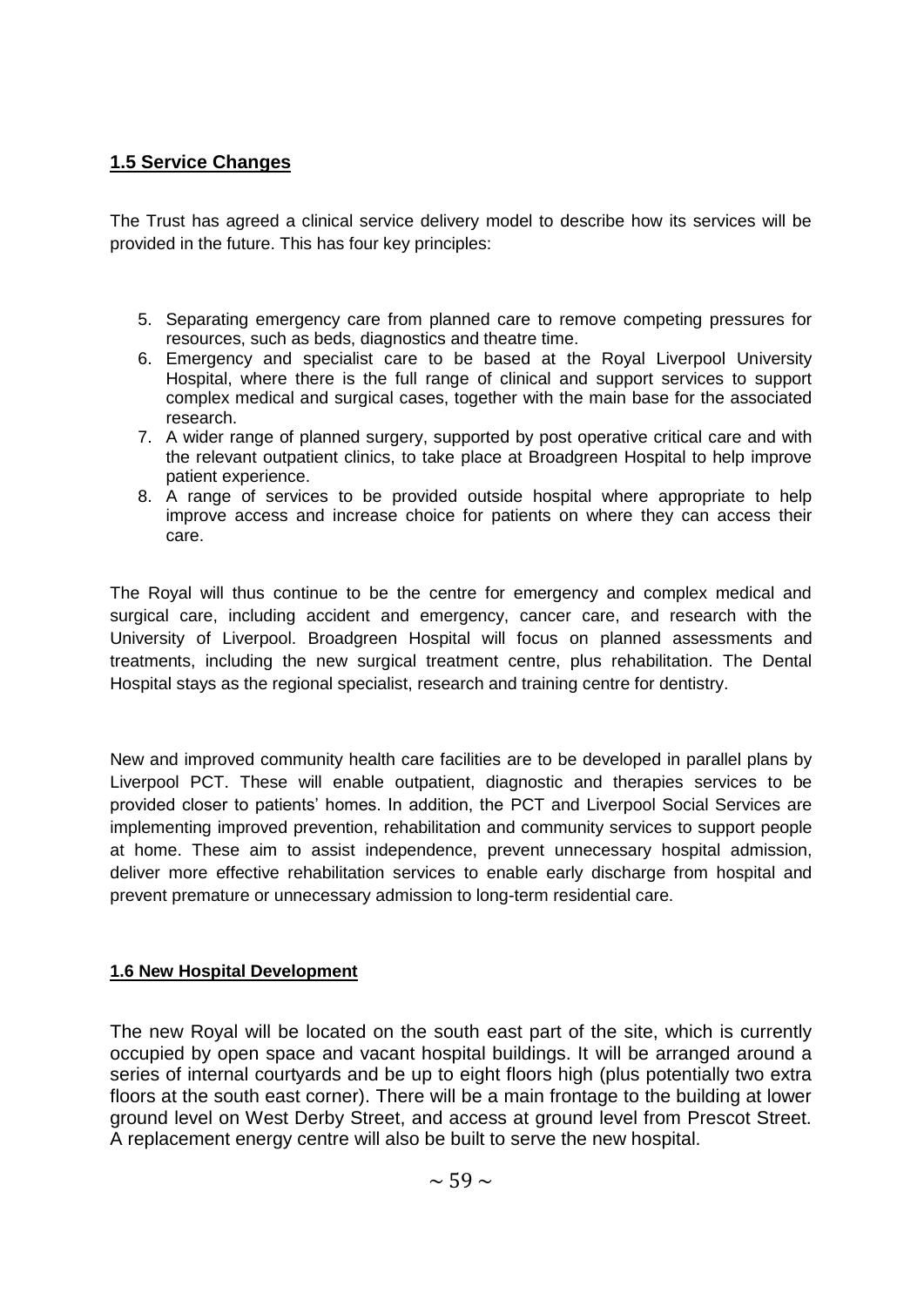Once the new hospital is complete the existing Royal Liverpool University Hospital will be demolished, along with existing buildings including the Duncan Building and the Energy Centre. Once these areas of the site are cleared they will be available for future health related development; as yet there are no specific plans for this (see figure 3). The Dental Hospital, Linda McCartney Centre and Education Centre are planned to be retained. Part of the site (directly in front of the hospital) will be used as public open space with appropriate landscaping. New access roads, footpaths and cycleways will be constructed across the site and the rest would be developed for other health care uses such as additional clinical facilities, or possibly laboratories for medical research.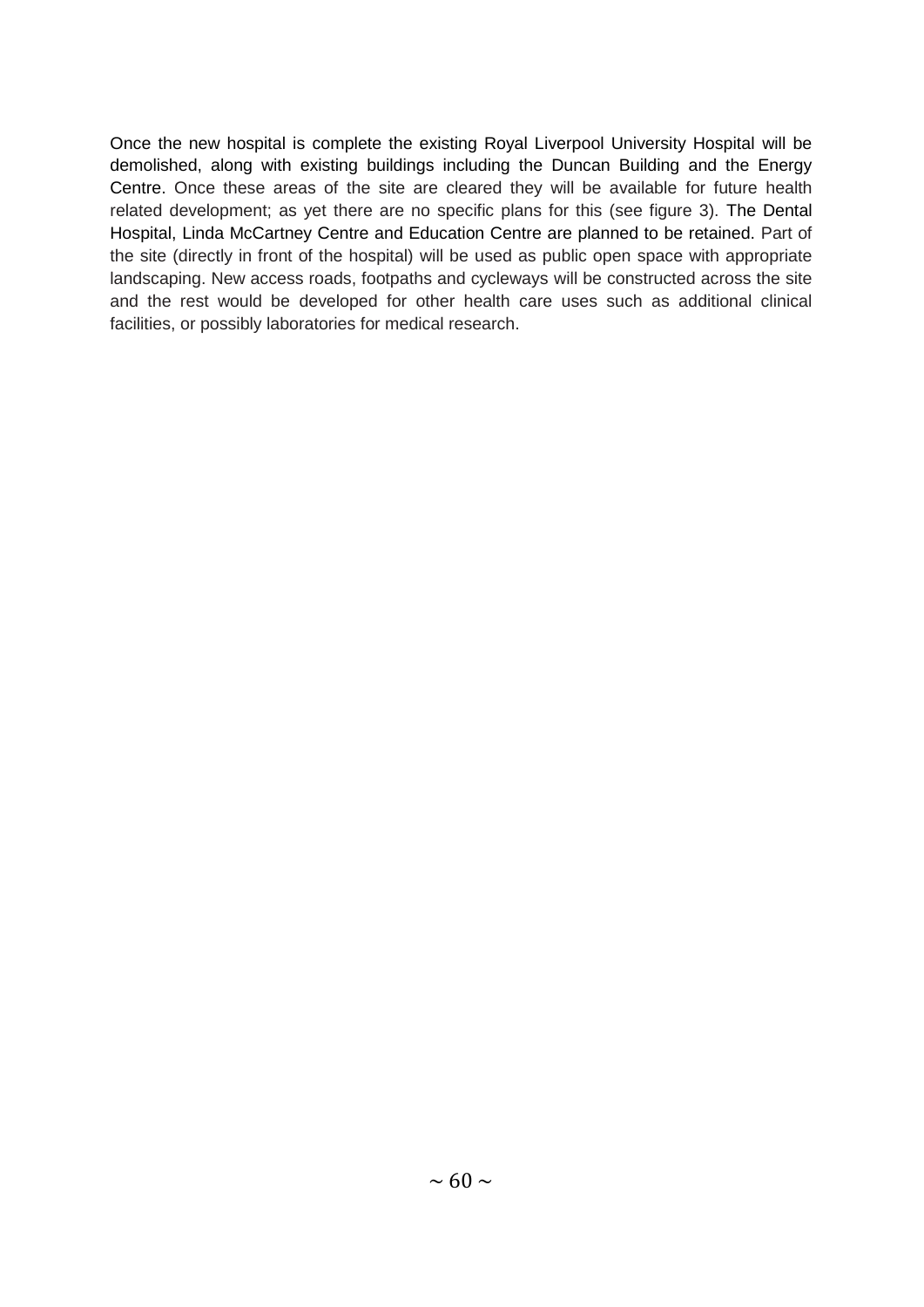

### **Figure 3 – Proposed masterplan framework for the Royal site**

Plans for the investment at Broadgreen are currently in preparation. They are expected to include additional operating theatres, ward refurbishments, and a range of environmental improvements.

### **1.7 Summary of Project Timetable**

| Outline planning application submitted                                          | November 2007     |
|---------------------------------------------------------------------------------|-------------------|
| Public consultation                                                             | <b>Early 2008</b> |
| Submission of outline business case (OBC) to Dept of Health                     | Spring 2008       |
| Approval of OBC and advertise for a Private Finance Initiative<br>(PFI) partner | Autumn 2008       |
| Start on site                                                                   | <b>Early 2011</b> |
| New hospital opens                                                              | <b>Early 2015</b> |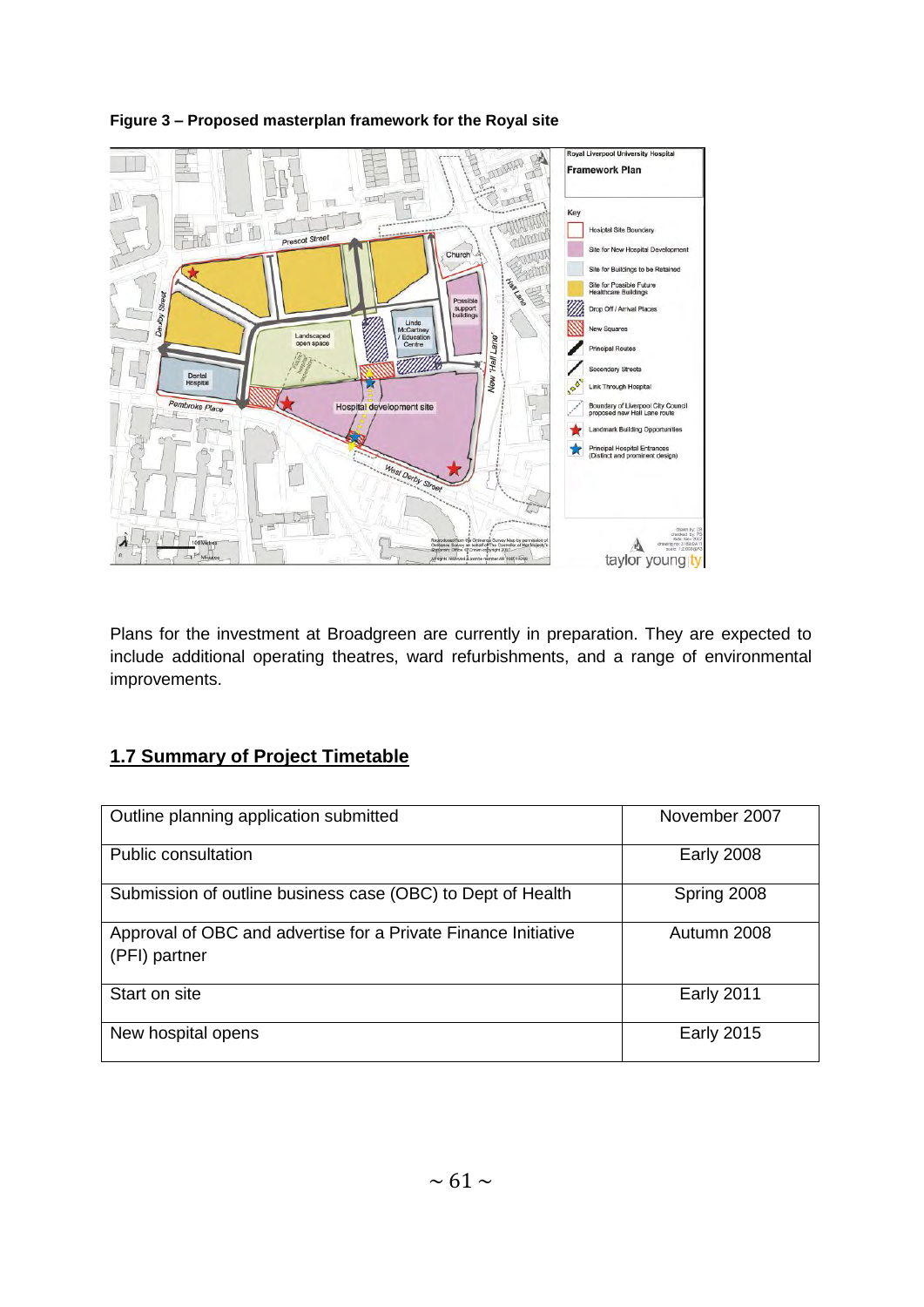### **1.8 Environmental Effects**

The Trust"s outline planning application for the Royal covers the entire site, including the areas for future health related development. An Environmental Impact Assessment (EIA) of these plans has been undertaken by Entec UK Ltd, as part of the outline planning application. The EIA seeks to identify and assess effects that are or could be significant.

Appendix 2 provides a brief summary of the main findings of the EIA.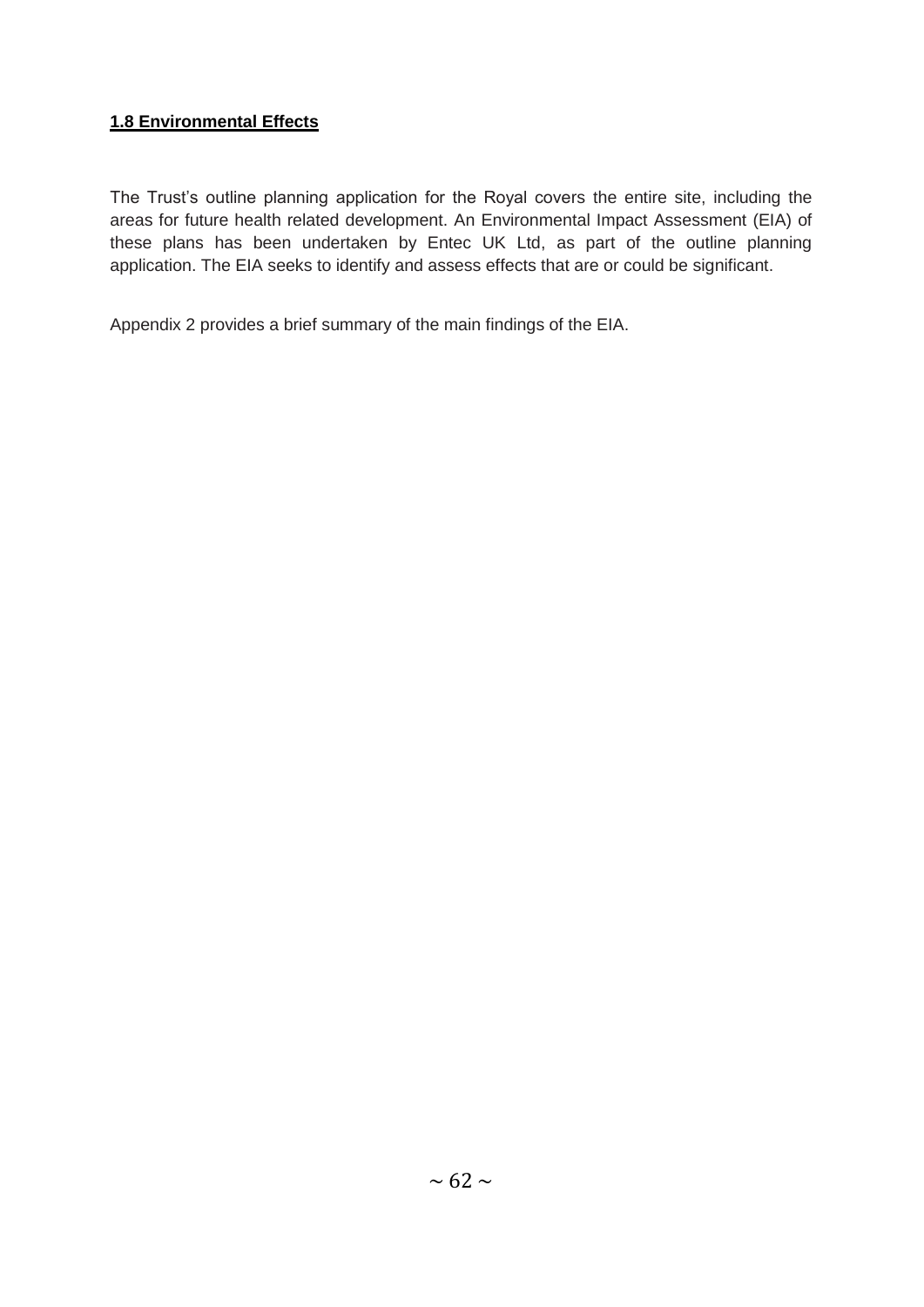### **2. What is Health Impact Assessment?**

### **2.1 Introduction**

The purpose of HIA is to assess the consequences for human health of a policy, programme or project and to use this information in the decision making process. HIA involves any combination of procedures or methods by which a proposed policy, programme or project may be judged as to the effect(s) it may have on the health of a population."

There are three types of HIA:

#### **Prospective HIA**

Such assessments are carried out during the development of a policy, programme or project to estimate the potential impacts of the proposed activity on the health and well-being of defined human populations. The assessment should contribute to the decision making and planning processes.

#### **Concurrent HIA**

Such assessments are carried out during the implementation of the policy, programme or projects to assess how the unfolding activity is affecting the health and well-being of the defined populations. This would allow changes to be made to the activity to maximise health gain opportunities.

#### **Retrospective HIA**

Such assessments are carried out after the proposals have been carried out to assess the actual impacts on the health and well-being of the defined populations. The information obtained from such assessments can contribute to the overall body of knowledge about health impacts and, therefore, help to inform future prospective HIAs.

#### **2.2 The focus of HIA**

An HIA is designed to identify aspects of a proposal that could affect (or has affected) the health and well-being of defined populations. These health impacts are most likely to occur because the proposal affects the key determinants of health, rather than because the proposal impacts directly on human health (though this may happen occasionally, e.g.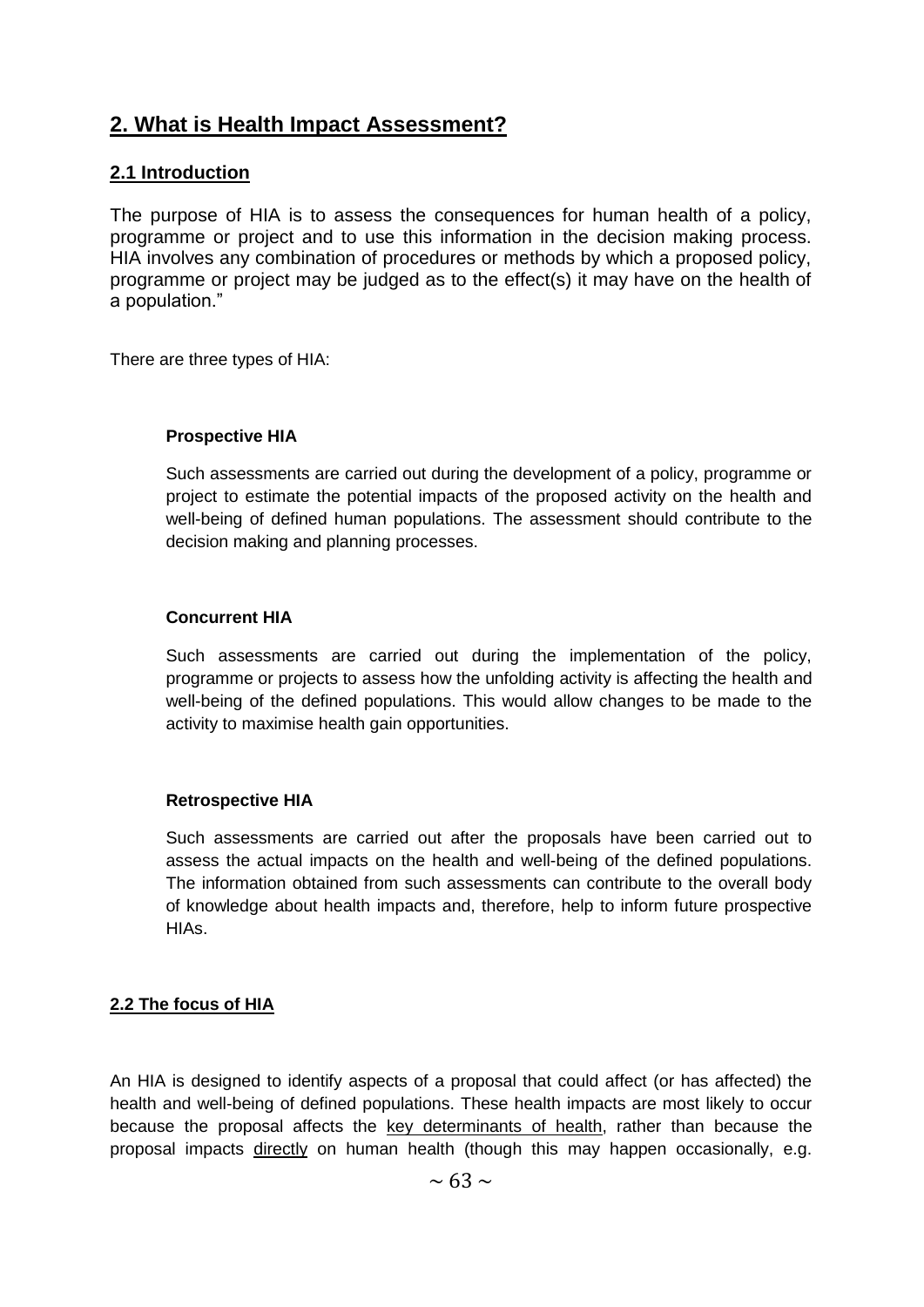exposure to physical or chemical hazards). *For further information on the likely significant environmental impacts that might be experienced by the nearby community, hospital staff and patients by the construction, demolition and operation of the proposed development, please see the Environmental Statement Summary document.*

We know what type of things affect our health – examples are listed in Table 1 and Table 2.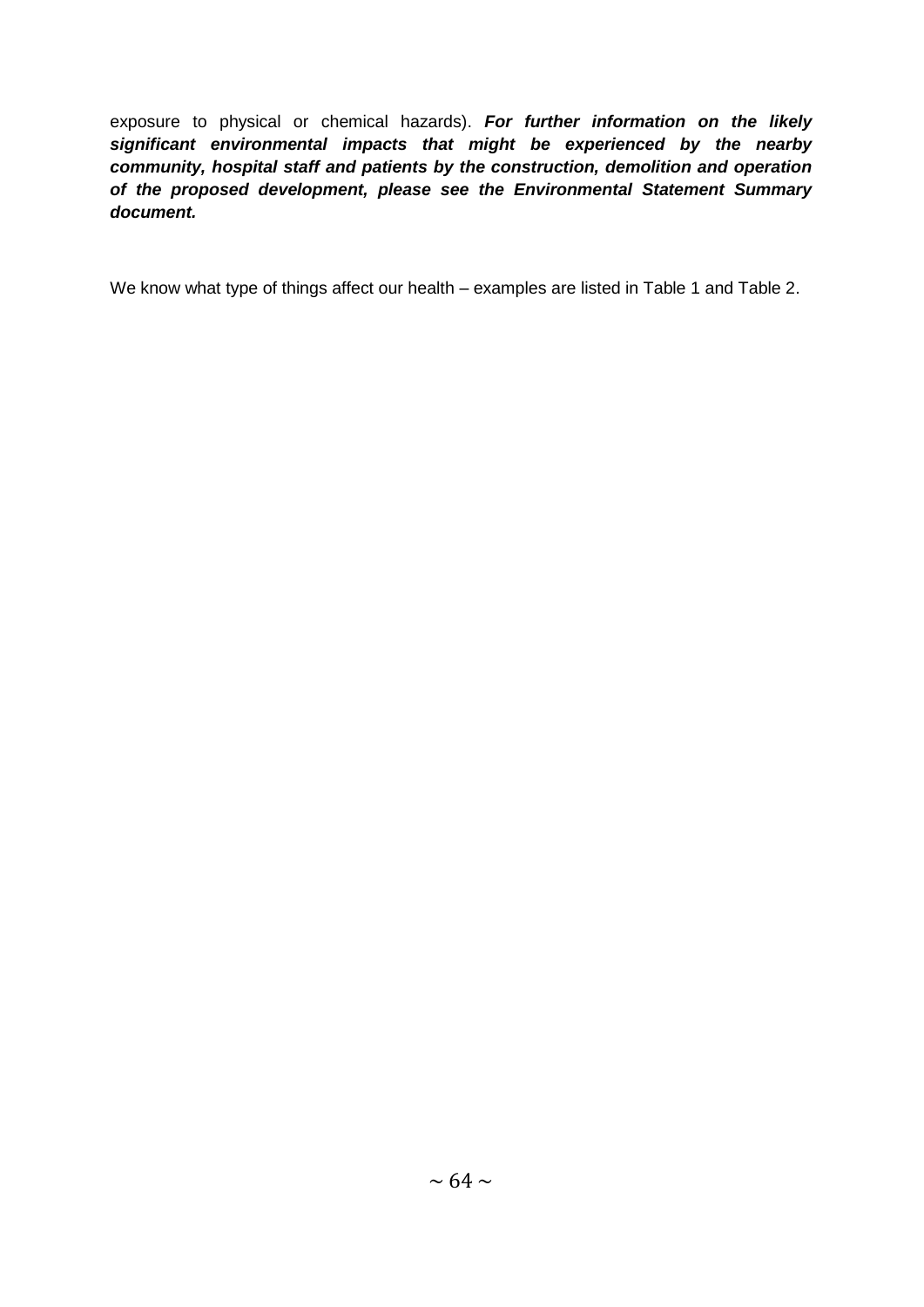#### **Table 1 - The key determinants of health**

| <b>Individual Risks</b> |                                                                                                                                                                                           | <b>Environmental/Social Risks</b>                                                                                                                                        |  |
|-------------------------|-------------------------------------------------------------------------------------------------------------------------------------------------------------------------------------------|--------------------------------------------------------------------------------------------------------------------------------------------------------------------------|--|
| $\bullet$<br>٠          | Inherited disease susceptibility.<br>Physiological variations.<br>Biological threats (e.g. infection).<br>Pre-conceptual/in utero exposure to risk<br>factors.<br>Lifestyle risk factors. | Pollution.<br>$\bullet$<br>Education.<br>Income.<br>٠<br>Employment.<br>٠<br>Access to transport.<br>٠<br>Ethnicity.<br>$\bullet$<br>Social class.<br>Area of residence. |  |
|                         |                                                                                                                                                                                           | Access to services.                                                                                                                                                      |  |

This will be a rapid, prospective HIA and the stakeholder workshop you will be attending will help us to identify the potential effects the proposal will have on the key determinants of health.

In looking at impacts, the following needs to be borne in mind (both during the construction of the new hospital and once it has been built and its services are operational):

- What is the nature of the impact?
- Will the impact occur straight away or over time?
- Will the impact be temporary or permanent?
- How certain can we be that the impact will happen?
- Can this impact be measured (quantified) precisely, imprecisely, or not at all? (It should be noted that HIA is not intended as a precision prediction tool but is rather a broad mapping exercise to ensure that health is considered in the decision making process and often in practice, very little information can be precisely quantified)
- Which population groups will be affected by the impact?
- What enhancement/mitigation factors can be taken?

Key consideration needs to be given to the population groups affected by the proposal and to any health inequalities that may result if any population groups are particularly affected (positively or negatively). Population groups can be defined geographically (e.g. the immediately affected wards of Central and Knotty Ash, Liverpool as a whole, etc) or by other means (such as age, sex, employment status, health status, etc).

This information will be recorded in a matrix.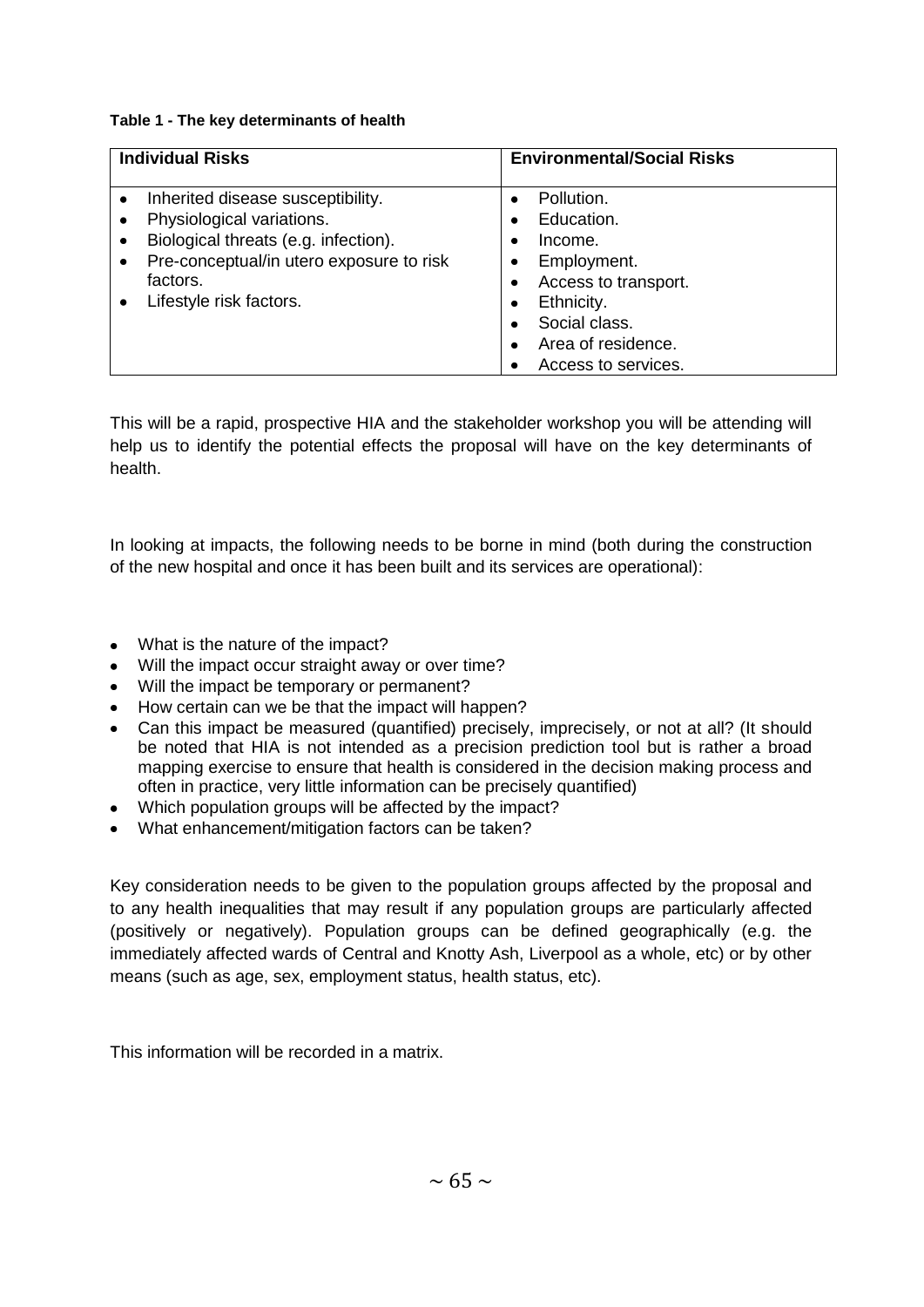| <b>Determinant</b>                     | <b>Explanatory note</b>                                                                                                                                                                                                                                                                                                                                                                       |  |  |  |
|----------------------------------------|-----------------------------------------------------------------------------------------------------------------------------------------------------------------------------------------------------------------------------------------------------------------------------------------------------------------------------------------------------------------------------------------------|--|--|--|
| Economic                               |                                                                                                                                                                                                                                                                                                                                                                                               |  |  |  |
| Wealth creation<br>Wealth distribution | Wealthier regions/communities have greater levels of wellbeing than<br>poorer regions/communities (generally speaking). But the actual pattern<br>of wealth distribution across the different groups within society directly<br>affects their respective levels of well-being. Inequalities in wealth<br>distribution cause inequalities in wellbeing across these groups.                    |  |  |  |
| Employment<br>opportunities            | Employment is generally considered to be better for your wellbeing than<br>unemployment. However, not all jobs are good wellbeing, e.g.<br>occupational diseases and accidents, work related stress, are worse in<br>certain types of jobs. You should also take into account the<br>sustainability of the jobs created and which groups within the<br>community will be able to access them. |  |  |  |
|                                        | Education is directly linked with the social and economic conditions<br>associated with quality of life and wellbeing. Improving the learning<br>opportunities for vulnerable groups like young people and the<br>unemployed will substantially improve wellbeing for them and reduce<br>inequalities.                                                                                        |  |  |  |
| <b>Education and</b><br>training       |                                                                                                                                                                                                                                                                                                                                                                                               |  |  |  |
| <b>Social</b>                          |                                                                                                                                                                                                                                                                                                                                                                                               |  |  |  |
| Family support                         | Strong, independent and responsible individuals grow best in nurturing,<br>positive and supportive environments that offer positive role models and<br>encourage healthy citizenship                                                                                                                                                                                                          |  |  |  |
| Community<br>networks                  | People are social beings. Meaningful social contacts are good for<br>wellbeing, e.g. with families, friends and community groups. This<br>includes access to cultural/leisure facilities.                                                                                                                                                                                                     |  |  |  |
| Community safety                       | People need to feel safe and secure in order to be healthy. Protection<br>from accidental injury and crime is necessary for individual and                                                                                                                                                                                                                                                    |  |  |  |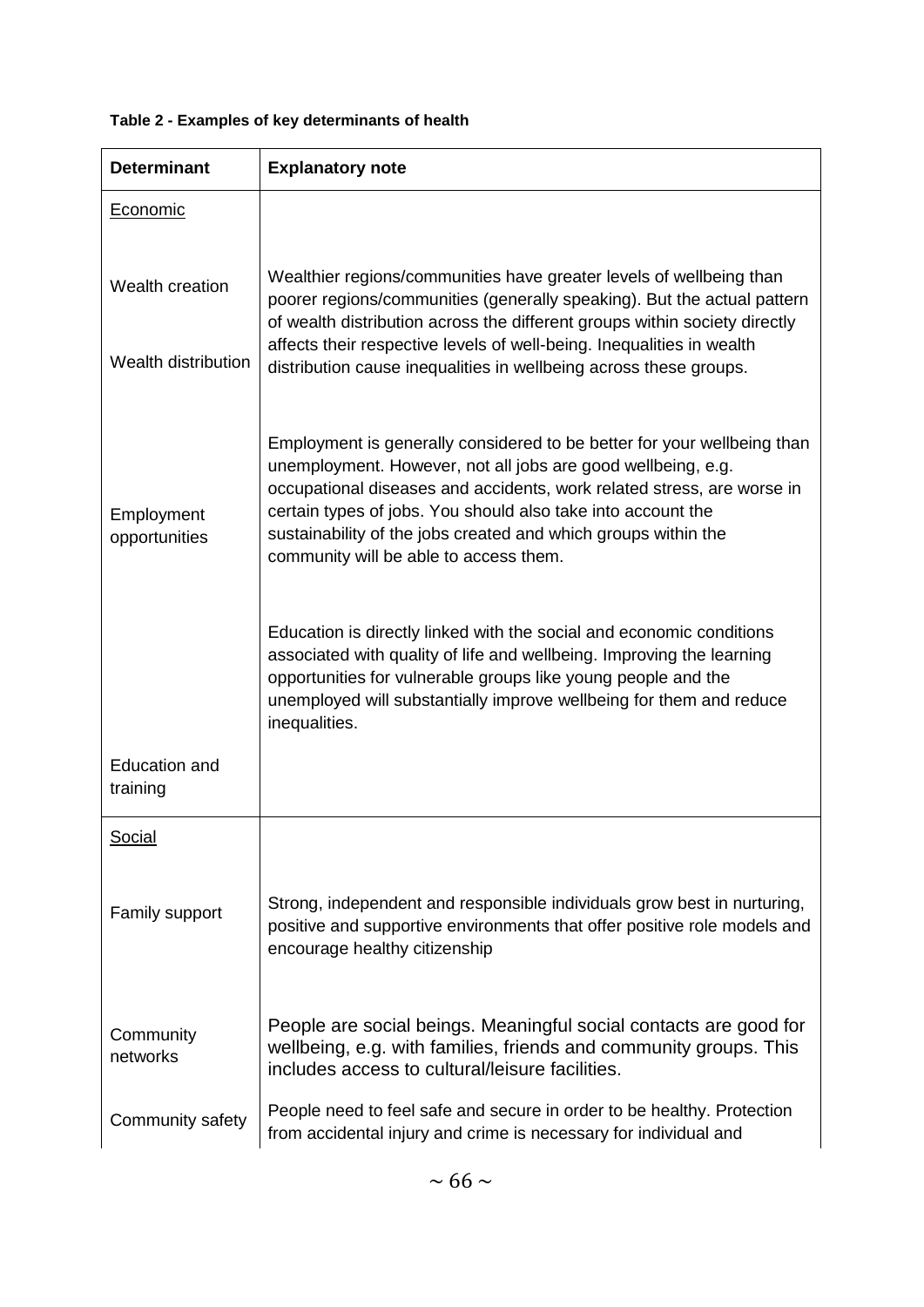|                                               | community wellbeing. Fear of crime can be just as damaging as crime<br>itself.                                                                                                                                                                                                                    |  |  |  |  |
|-----------------------------------------------|---------------------------------------------------------------------------------------------------------------------------------------------------------------------------------------------------------------------------------------------------------------------------------------------------|--|--|--|--|
| Public<br>participation /<br>social inclusion | Individual wellbeing is enhanced by a feeling of control over one's<br>life circumstances, e.g. in decision-making affecting income,<br>working and living conditions and in their discretion to act.                                                                                             |  |  |  |  |
| Personal                                      |                                                                                                                                                                                                                                                                                                   |  |  |  |  |
| Health-related<br>behaviour                   | Individuals may place themselves at increased risk of ill health through<br>their health related behaviour patterns. Consider whether the proposal<br>encourages healthier behaviours and discourages unhealthy ones.                                                                             |  |  |  |  |
| Physical                                      |                                                                                                                                                                                                                                                                                                   |  |  |  |  |
| <b>Natural</b><br>environment                 | Population wellbeing is affected by the natural environment - air, soil<br>and water quality, ecosystem, noise, smells, views, waste disposal.<br>These factors are themselves affected by the way we use our natural<br>resources, consume our energy and the pollution and waste we<br>produce. |  |  |  |  |
| <b>Built environment</b><br>and open space    | The quality of buildings, parks, land-use per se, access to green open<br>space, can contribute to feelings of well-being.                                                                                                                                                                        |  |  |  |  |
| Provision of<br>housing                       | Well-being is affected by the houses we live in $-$ the quantity and quality<br>of housing stock and tenure (private and social) and its affordability.                                                                                                                                           |  |  |  |  |
| <b>Public service</b><br><u>provision</u>     |                                                                                                                                                                                                                                                                                                   |  |  |  |  |
| Access                                        | Access issues especially for vulnerable groups such as ethnic<br>minorities, disabled, homeless need to be considered. Access needs to<br>be considered in terms of location and transport and physical access to<br>buildings, for example.                                                      |  |  |  |  |
|                                               | In additions to access, there are particular concerns about the impacts<br>of over reliance on the private car, increased air travel on air pollution                                                                                                                                             |  |  |  |  |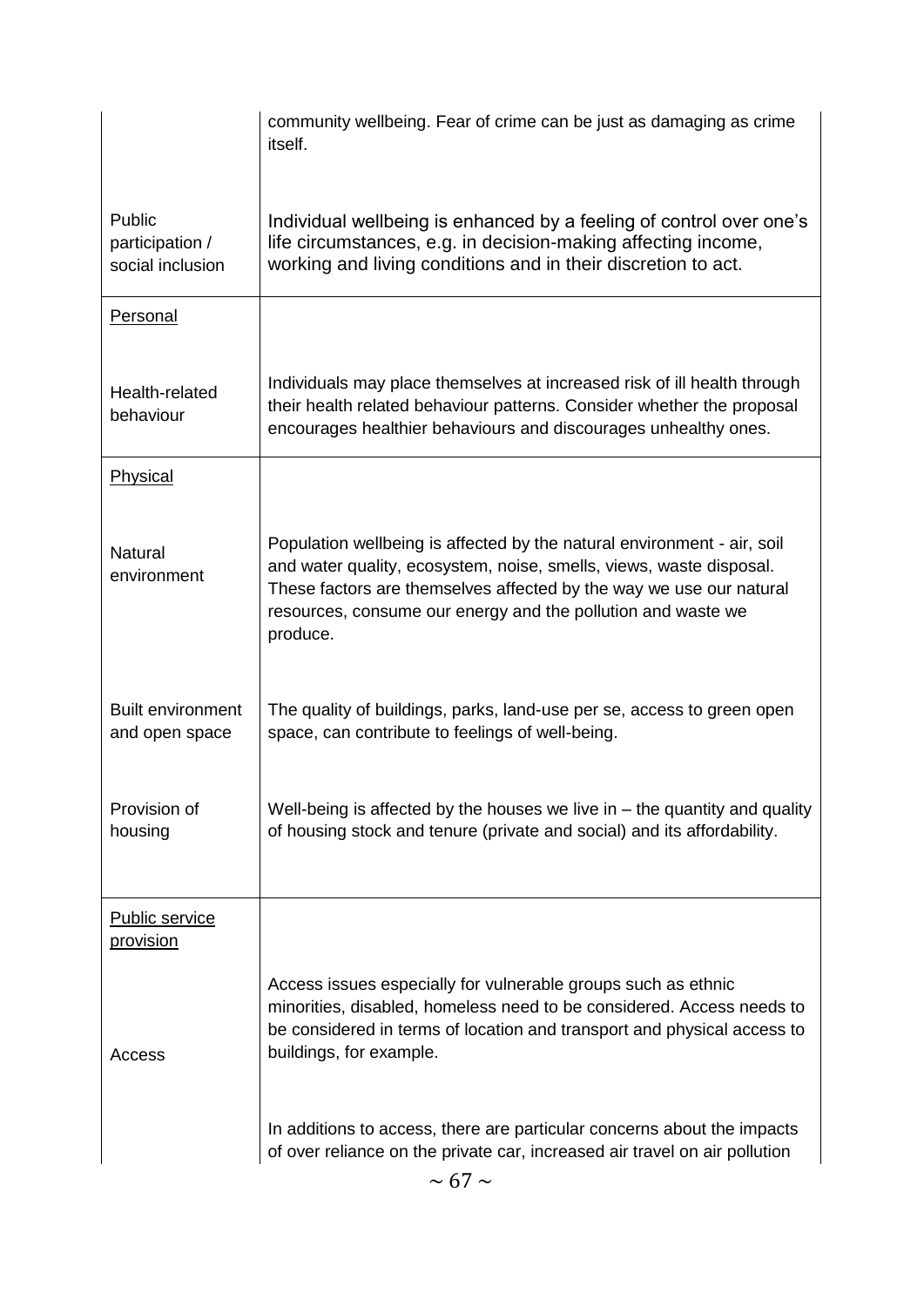| Transport                                     | and climate changes, use of land to support transport demands and<br>road traffic accidents.                                                                                                                                                                                                                                                       |  |  |  |  |
|-----------------------------------------------|----------------------------------------------------------------------------------------------------------------------------------------------------------------------------------------------------------------------------------------------------------------------------------------------------------------------------------------------------|--|--|--|--|
| New health<br>premises and<br>ways of working | New premises and service reconfigurations can have an immediate and<br>direct effect on the target population (including access). But could there<br>be any unintended negative consequences of the proposal on any<br>population group (including staff and patients)? For example,<br>cleanliness issues or finance issues on patient care, etc? |  |  |  |  |
| Other                                         | The above list is not an exhaustive list of determinants, just examples of<br>some of the key ones likely to apply to most (healthcare) proposals.                                                                                                                                                                                                 |  |  |  |  |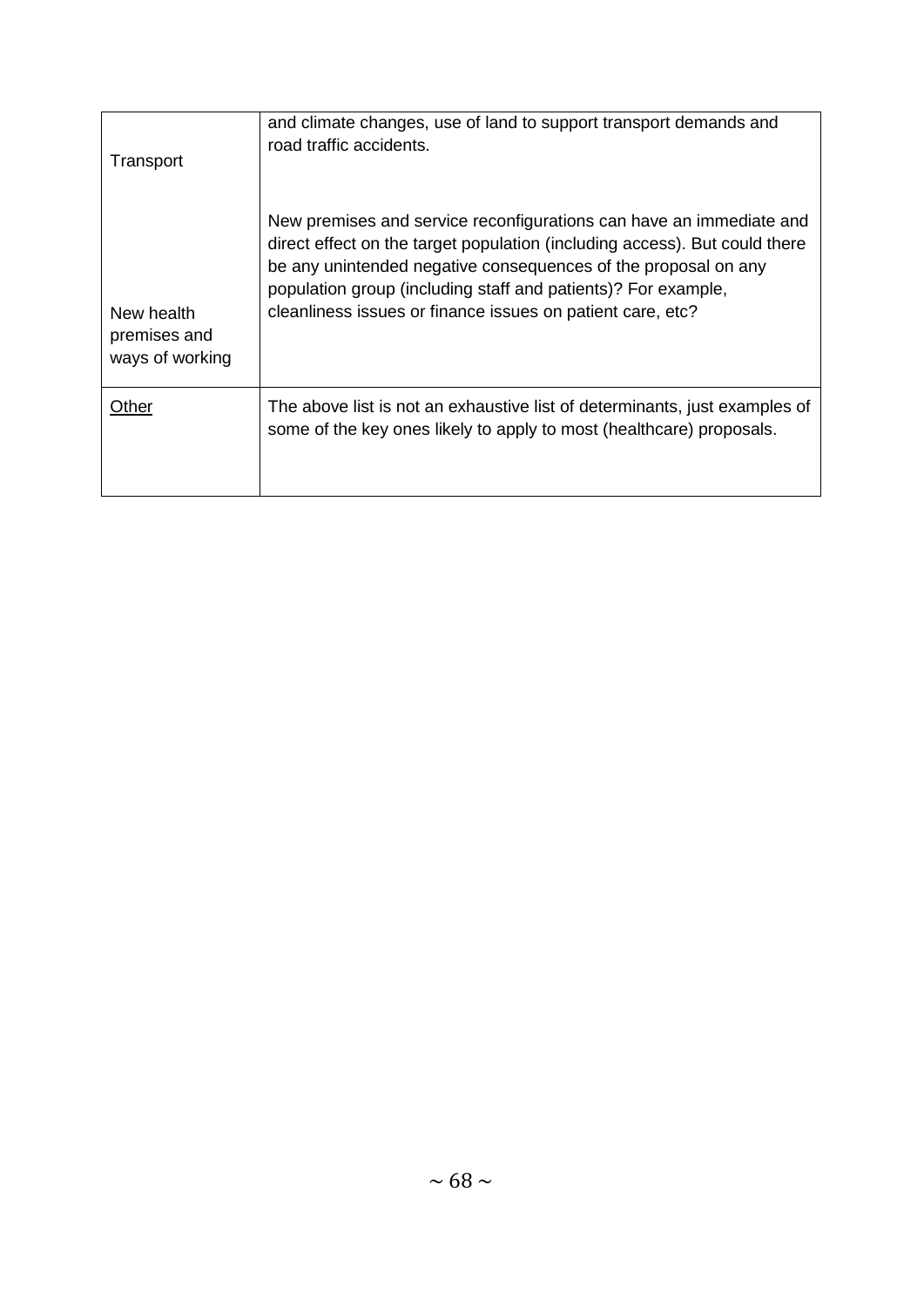## **3. Workshop Agenda**

|                                                                                                                         | <b>Time</b> |  |
|-------------------------------------------------------------------------------------------------------------------------|-------------|--|
| Registration (Tea and coffee)                                                                                           |             |  |
| Introduction to Workshop - Dr Alex Scott-Samuel, University of Liverpool                                                |             |  |
| Introductions<br>$\bullet$<br>What is HIA?                                                                              |             |  |
| The Trust's Plans for developing new facilities and transforming service<br>provision - Helen Jackson, Project Director | 9:50        |  |
| Introduction to Tasks - Dr Alex Scott-Samuel                                                                            | 10:10       |  |
| Group work:                                                                                                             | 10:15       |  |
| Identifying impacts and opportunities/mitigation - construction phase                                                   |             |  |
| Tea/coffee available                                                                                                    | 11:15       |  |
| Group work:                                                                                                             | 11:15       |  |
| Identifying impacts and opportunities/mitigation – operational phase                                                    |             |  |
| Feedback/discussion and general discussion about the day's findings                                                     | 12:15       |  |
| Closing remarks                                                                                                         | 12:40       |  |
| Lunch                                                                                                                   | 12:45       |  |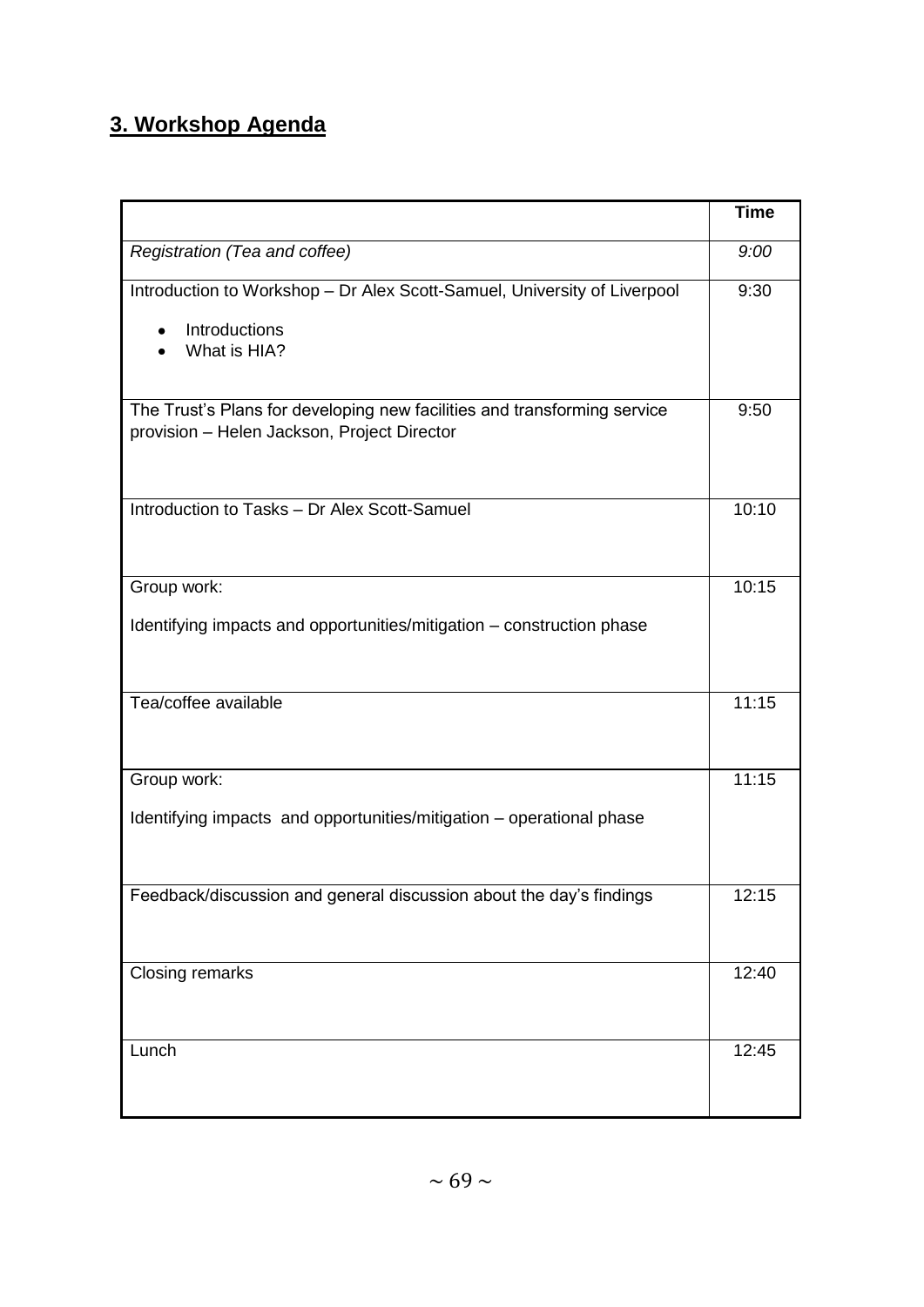### **A1.1 Introduction**

An integral part of any HIA is the identification of those groups who may be affected by the proposal being assessed. These affected groups may have in common a geographical location, a shared interest or a shared identity. Following on from the identification of the affected groups it is common practice to provide a profile of them, which includes a range of demographic and social data. This will allow the assessors to determine if there are any particular characteristics within the affected groups that could either make them more resistant or more vulnerable to the health impacts that may result from the proposal being assessed.

There are around 440,000 people residing in Liverpool. In 2004, Liverpool as a whole was one of the most deprived Local Authority areas, regardless of how deprivation was measured. Public health data shows that, in general, people in Merseyside have shorter life expectancy than the National Average, according to the Office for National Statistics ([www.neighbourhood.statistics.gov.uk/](http://www.neighbourhood.statistics.gov.uk/))

The Royal Liverpool University Hospital (known almost universally as "The Royal"), is based within the electoral "ward" of "Central" Ward, Broadgreen Hospital is based within "Knotty Ash" Ward. For this reason, particular attention is paid to these two electoral wards, although we are also looking at the potential impacts of the proposed development on Liverpool as a whole.

#### **Profile of the affected area – summary**

Within England, Liverpool, and within Central and Knotty Ash, there are slightly more females than males, (51.3, 52.3%, 53.3% and 53.1% respectively), according to the Office for National Statistics.

64.4% of Liverpool residents report being in good health, according to the 1991 census, lower than the proportion in England (68.8%). The proportion is slightly higher in Central Ward (71%), but slightly lower in Knotty Ash (62.9%).

About a quarter of Liverpool residents (24.6%) describe themselves as having a Limiting Long Term Illness, significantky above the proportion of those in England (17.9%). The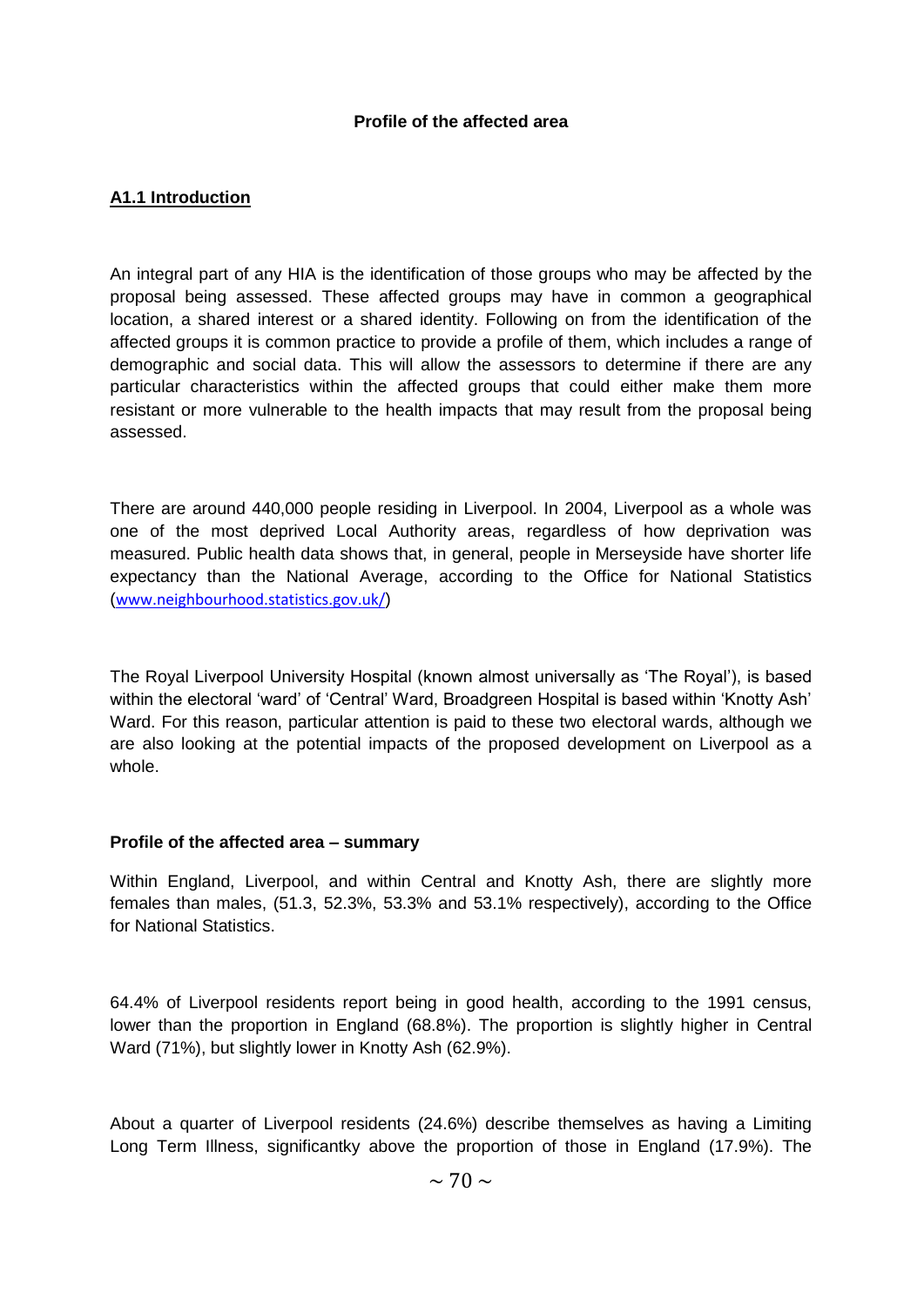proportion is significantly lower in Central Ward (15%), but slightly higher in Knotty Ash (27%).

According to the 2001 Census, over a third of Liverpool residents report having no educational qualifications – this is significantly higher than the proportion without qualifications in England as a whole. The proportion is slightly higher in Knotty Ash (42.3%), but lower in Central Ward (18%).

(Office for National Statistics, 2007).

16% of households in Liverpool are headed by lone parents, which is significantky higher than the proportion for England as a whole. This proportion is lower in both Central (8%) and Knotty Ash (11%) Wards (Office for National Statistics, 2001 Census).

Proportionately, health and social care work is one the largest industries of employment, both in England and Liverpool as a whole, and in the two affected wards. Around a tenth of residents are employed in real estate, renting and business activities, in each Ward. In Central Ward, hotels and restaurants is also an important source of employment, employing an eighth of residents.

The smoking rate for Liverpool is above the North West and England averages. The death rate from smoking is the second highest in England, with smoking accounting for 1,030 deaths every year (North West Public Health Observatory, 2007).

**([http://www.communityhealthprofiles.info/profiles/hp2007/lo\\_res/00BY-HP2007.pdf](http://www.communityhealthprofiles.info/profiles/hp2007/lo_res/00BY-HP2007.pdf))**

The binge drinking rate for Liverpool is estimated to be the second highest in England. The rate of alcohol specific conditions in the highest in England (Public Health Observatory, 2007).

**([http://www.communityhealthprofiles.info/profiles/hp2007/lo\\_res/00BY-HP2007.pdf](http://www.communityhealthprofiles.info/profiles/hp2007/lo_res/00BY-HP2007.pdf))**

The early death rate from cancer in Liverpool is the second highest in England (Public Health Observatory, 2007).

**([http://www.communityhealthprofiles.info/profiles/hp2007/lo\\_res/00BY-HP2007.pdf](http://www.communityhealthprofiles.info/profiles/hp2007/lo_res/00BY-HP2007.pdf))**

Male life expectancy is 73.4 years and female life expectancy 78.1 years, so on average men and women in Liverpool live shorter lives than in the North West and England. Male life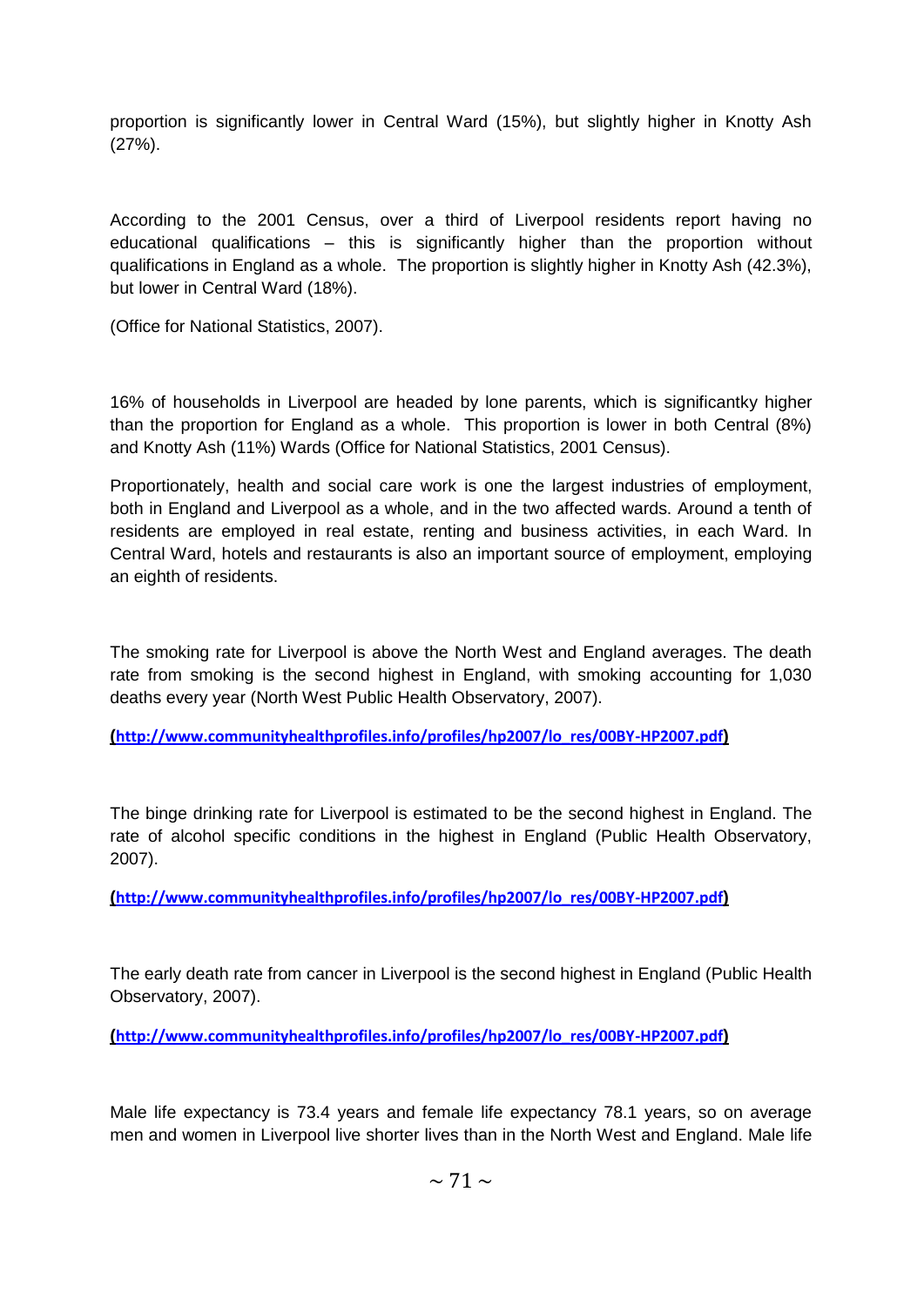expectancy is the third lowest and female life expectancy is the lowest in England (Public Health Observatory, 2007).

**([http://www.communityhealthprofiles.info/profiles/hp2007/lo\\_res/00BY-HP2007.pdf](http://www.communityhealthprofiles.info/profiles/hp2007/lo_res/00BY-HP2007.pdf))**

It is estimated that the percentage of adults who are obese is below the England average. Of the 26 indicators shown in Liverpool"s health profile, this is the only indicator that is better than the England average. 22 indicators are worse than the England average (Public Health Observatory, 2007).

**([http://www.communityhealthprofiles.info/profiles/hp2007/lo\\_res/00BY-HP2007.pdf](http://www.communityhealthprofiles.info/profiles/hp2007/lo_res/00BY-HP2007.pdf))**

### **A1.2 Population and housing**

According to the 2001 Census, 21,858 people live within the electoral wards which both The Royal Liverpool Hospital and Broadgreen Hospital are based, (Central [8,658] and Knotty Ash [13,200] Wards respectively), accounting for almost 5% of the total Liverpool population.

Over 439,473 people are resident in the Local Authority area, Liverpool, that relies on the Royal Hospital the most, although the hospital is also used by residents living in the areas covered by Sefton, Knowsley and Wirral, and also provides specialist services across the whole of the North West of England.

Within Central and Knotty Ash, as in Liverpool and England as a whole, there are slightly more females than males, as shown below.

#### **Proportion of local population by sex**

|            | <b>Central</b> | <b>Knotty Ash</b> | Liverpool | <b>England</b> |
|------------|----------------|-------------------|-----------|----------------|
| Male       | 46.7           | 46.9              | 47.7      | 48.7           |
| Female     | 53.3           | 53.1              | 52.3      | 51.3           |
| All People | 100.0          | 100.0             | 100.0     | 100.0          |

Source: 2001 Census (from [www.neighbourhood.statistics.gov.uk/](http://www.neighbourhood.statistics.gov.uk/))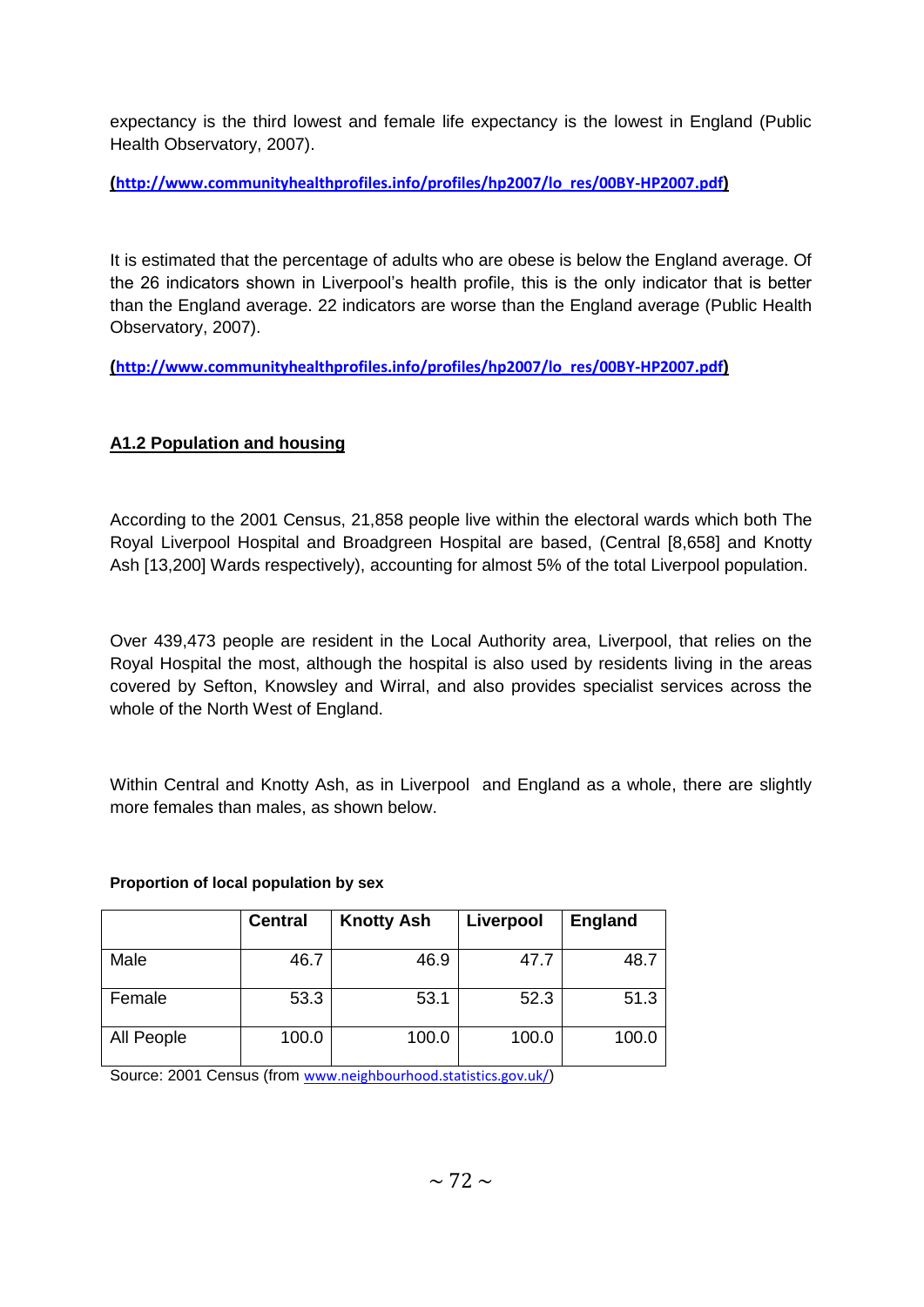The proportion of children aged 15 and under is similar in Liverpool to England as a whole, according to the 1991 Census (see table 4-2, below). There are more people aged 16-44 than in England as a whole, and proportionately less people aged 45 and over. The North Mersey Public Health and Intelligence Specialist Group have produced a report to support the Primary Care and Health Improvement element of the NMFHP. According to this, the proportion of the population aged over 50 years is expected to increase, by 2009, from approximately 30% to 32% in Liverpool.

|                         | Liverpool | North West | England |
|-------------------------|-----------|------------|---------|
| People aged 0-15        | 20.1      | 20.7       | 20.2    |
| People aged 16-17       | 2.8       | 2.7        | 2.5     |
| People aged 18-19       | 3.4       | 2.5        | 2.4     |
| People aged 20-24       | 8.4       | 5.8        | 6.0     |
| People aged 25-29       | 6.6       | 6.2        | 6.7     |
| People aged 30-44       | 21.7      | 22.1       | 22.7    |
| People aged 45-59       | 16.8      | 19.1       | 18.9    |
| People aged 60-64       | 4.7       | 5.1        | 4.9     |
| People aged 65-74       | 8.6       | 8.6        | 8.3     |
| People aged 75-84       | 5.1       | 5.6        | 5.6     |
| People aged 85-89       | 1.1       | 1.2        | 1.3     |
| People aged 90 and over | 0.5       | 0.6        | 0.6     |

### **Proportion of population by age**

SSoSource: 2001 Census (from www.neighbourhood.statistics.gov.uk).

Central Ward, where The Royal Hospital is based, has a lower proportion of white residents (83.2%) compared with England as a whole (91%), while Knotty Ash, where Broadgreen Hospital is based, has a higher proportion (97%). There is a higher proportion of Chinese residents in Central Ward (6.3%), compared with Knotty Ash (0.7%), Liverpool (2%) and England as a whole (1%). There is also a higher proportion of Asian residents in Central Ward (5.2%), compared with Knotty Ash (1%), England (5%) and Liverpool (2%) – see Table 2-3, above.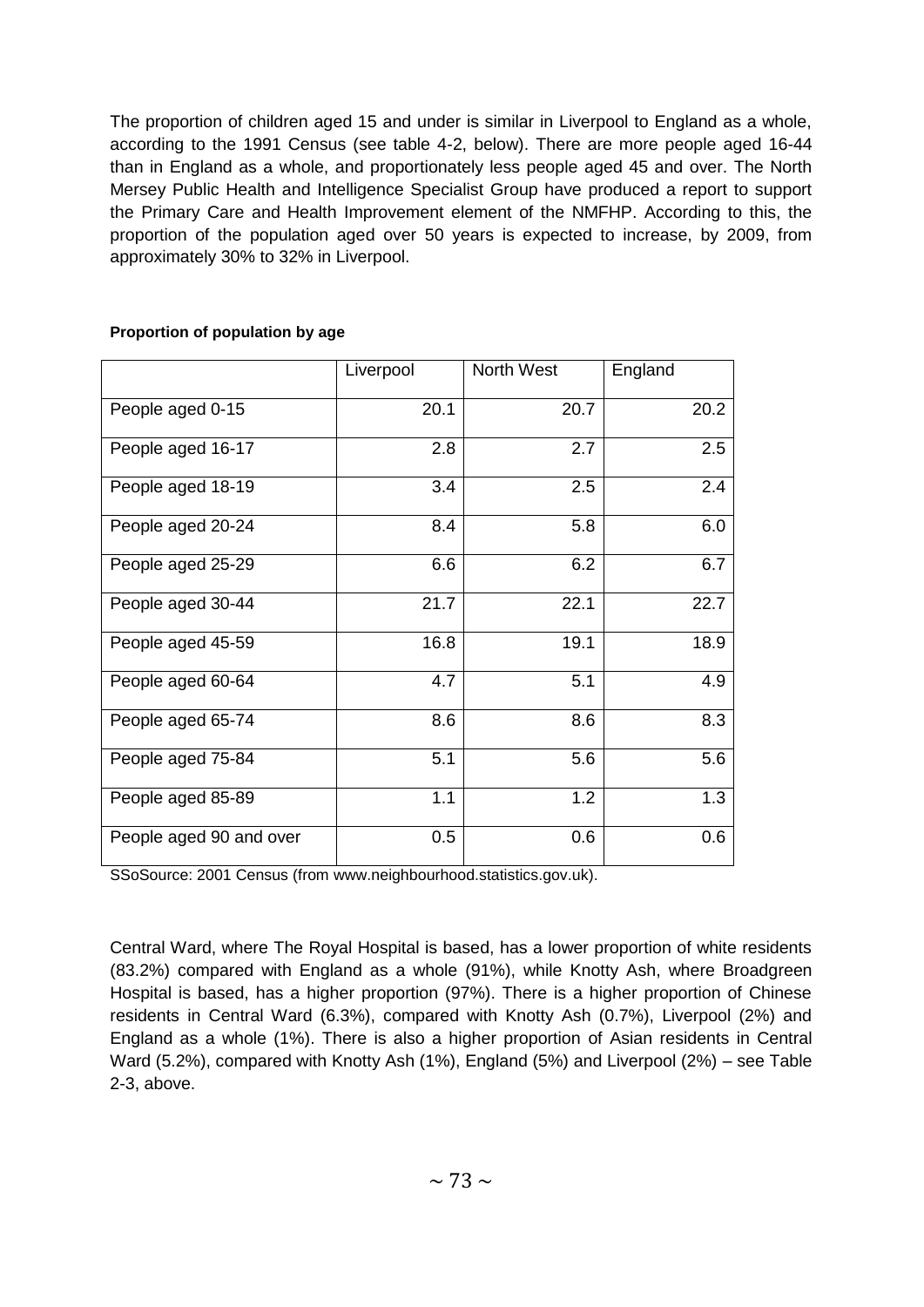**Proportion of Merseyside population by ethnicity.**

|                               | <b>Central</b> | <b>Knotty Ash</b> | Liverpool | <b>England</b> |
|-------------------------------|----------------|-------------------|-----------|----------------|
| White                         | 83.2%          | 97%               | 94%       | 91%            |
| Mixed                         | 2.8%           | 0.8%              | 2%        | 1%             |
| Asian or Asian British        | 5.2%           | $1\%$             | $1\%$     | 5%             |
| <b>Black or Black British</b> | 2.5%           | 0.5%              | $1\%$     | 2%             |
| Chinese or Other              | 6.3%           | 0.7%              | 2%        | 1%             |
| Total                         | 100%           | 100%              | 100%      | 100%           |

There are significantly more lone parent households in Liverpool than in England as a whole. Within Liverpool, there are more lone parents in Knotty Ash than the Liverpool and England average, but slightly less in Central Ward.

# **Proportion of Liverpool population by lone person/parent households.**

|                              | <b>Central</b> | <b>Knotty Ash</b> | Liverpool | <b>England</b> |
|------------------------------|----------------|-------------------|-----------|----------------|
|                              |                |                   |           |                |
| Lone non-pensioner household | 10             | 18                | 16        | 12.7           |
| Lone pensioner household     | 37             | 15                | 21        | 6.1            |
| Lone parent households       | 8              | 11                | 16        | 10.5           |
| All other households         | 55             | 44                | 47        | 61.7           |
| All Households               | 100.0          | 100.0             | 100.0     | 100.0          |

Source: 2001 Census (from [www.neighbourhood.statistics.gov.uk/](http://www.neighbourhood.statistics.gov.uk/))

# **A1.3 Deprivation and the local economy**

The former Department of the Environment Transport and the Regions (DETR) commissioned the Social Disadvantage Research Centre (SDRC) at the Department of Social Policy and Social Work at the University of Oxford to produce indices of deprivation based on 33 items of data for all wards in England, which were released in 2000. This enabled wards to be ranked from 1 (most deprived) to 8,414 (least deprived). Based on these Indices of Multiple Deprivation (IMD 2000), Warbreck was one of the top 10% most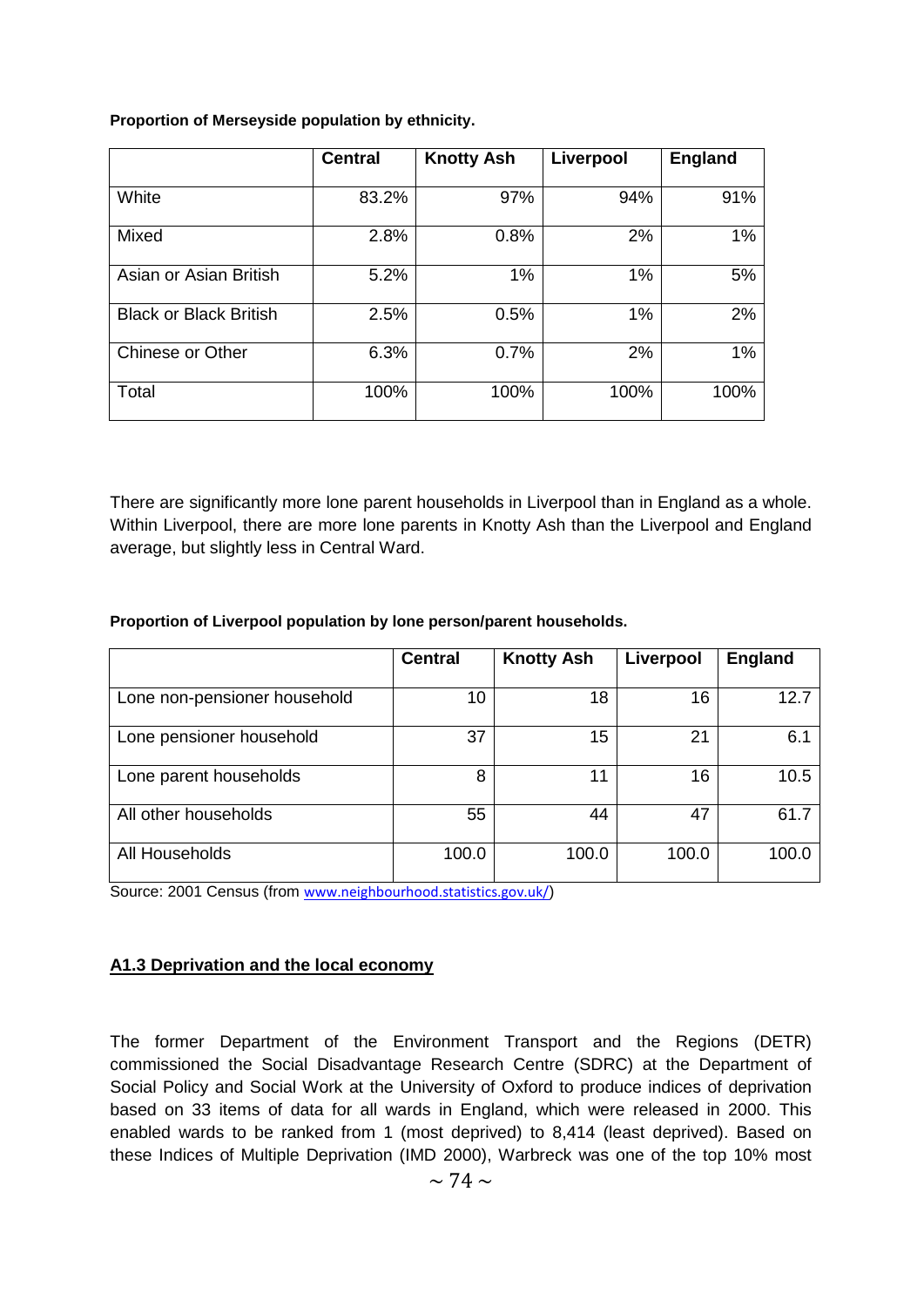deprived wards (ranking 431) whereas Fazakerley was one of the top 5% most deprived wards (ranking 262).

The Office of the Deputy Prime Minister (ODPM) commissioned the SDRC to update the IMD 2000 for England and the new Indices of Deprivation 2004 have been produced and published and are available on the website at super output area (SOA) level and local authority level.

Six summary measures of the overall Index of Multiple Deprivation (IMD) have been produced at this level, which describe different aspects of multiple deprivation in each area. Each of these is designed to capture a particular way in which a local authority may experience multiple deprivation. No single summary is favoured over another, as there is no single best way of describing and comparing multiple deprivation at this geographic level. More specifically:

**Local Concentration** - shows the severity of multiple deprivation in each authority, measuring 'hot-spots' of deprivation;

**Extent** - the proportion of a district's population that lives in the most deprived Super  $\bullet$ Output Areas in England;

**Average Scores** and **Average Ranks** - two ways of depicting the average level of deprivation across the entire district;

**Income Scale** and **Employment Scale** - the number of people experiencing income and employment deprivation retrospectively.

SOAs have a minimum population of 1,000 and an average population of 1,500. The North Mersey Public Health and Intelligence Specialist Group have found that of the 100 most deprived SOAs in England, Liverpool and Knowsley have 33.

There are 354 local authorities and districts (LADs) in England where again a rank of 1 indicates the LAD is most deprived. As can be seen from the table, Liverpool rates poorly on all measures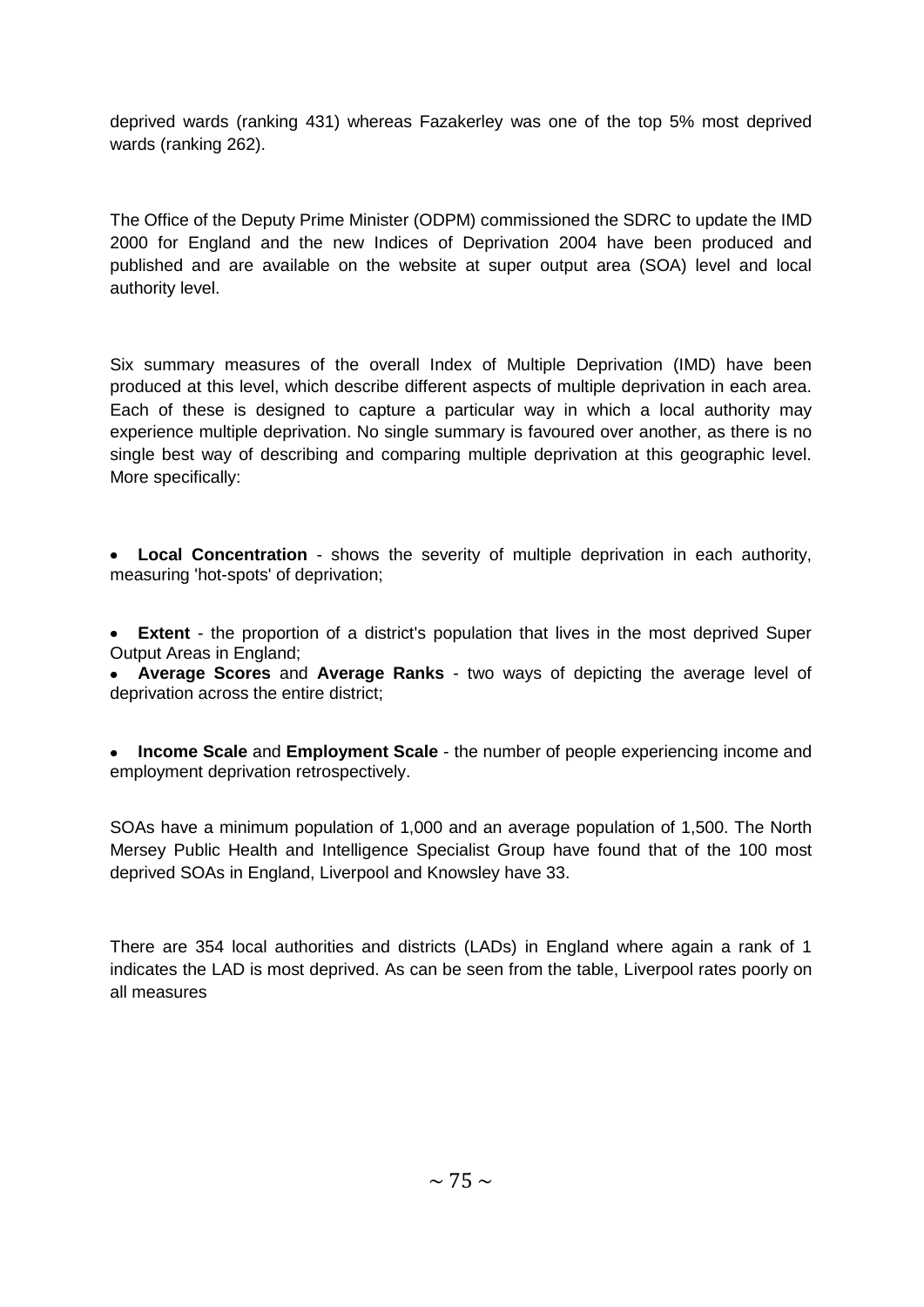#### **Table - Indices of Deprivation - Local Authority Summaries**

|                                                        | Liverpool |
|--------------------------------------------------------|-----------|
| Local Authority Summaries, Rank of Average Score       | 1         |
| Local Authority Summaries, Rank of Average Rank        | 5         |
| Local Authority Summaries, Rank of Extent              | 5         |
| Local Authority Summaries, Rank of Local Concentration | 2         |
| Local Authority Summaries, Rank of Income Scale        | 2         |
| Local Authority Summaries, Rank of Employment Scale    | 2         |
| Local Authority Summaries, IMD LA Population           | 441096    |

Source: Office of the Deputy Prime Minister (from [www.neighbourhood.statistics.gov.uk/](http://www.neighbourhood.statistics.gov.uk/))

Proportionately, health and social care work is one the largest industries of employment, both in Liverpool and England as a whole, and in the two affected wards, alongside wholesale and retail trade, repairs, employing a fifth and sixth of residents respectively. Around a tenth of residents are employed in real estate, renting and business activities, in each Ward. In Central Ward, hotels and restaurants is also an important source of employment, employing an eighth of residents.

|                                                 | <b>Central</b> | <b>Knotty Ash</b> | Liverpool | <b>England</b> |
|-------------------------------------------------|----------------|-------------------|-----------|----------------|
| Agriculture                                     | 0.5            | 0.3               | 0.32      | 1.4            |
| Manufacturing                                   | 6              | 9.8               | 10.6      | 14.8           |
| Electricity, gas and water supply               | 0.2            | 0.7               | 0.4       | 0.7            |
| Construction                                    | 3              | 7.3               | 6.0       | 6.7            |
| Wholesale and retail trade, repairs             | 16.1           | 16.2              | 15.7      | 16.8           |
| Hotels and restaurants                          | 13.9           | 4.1               | 5.4       | 4.7            |
| Transport, storage and communications           | 5.2            | 7.4               | 7.7       | 7.1            |
| Financial intermediation                        | 4.4            | 5.5               | 4.9       | 4.8            |
| Real estate, renting and business<br>activities | 10.6           | 9                 | 10.2      | 13.2           |

#### **Proportion of Merseyside people (aged 16-74) employed by sector.**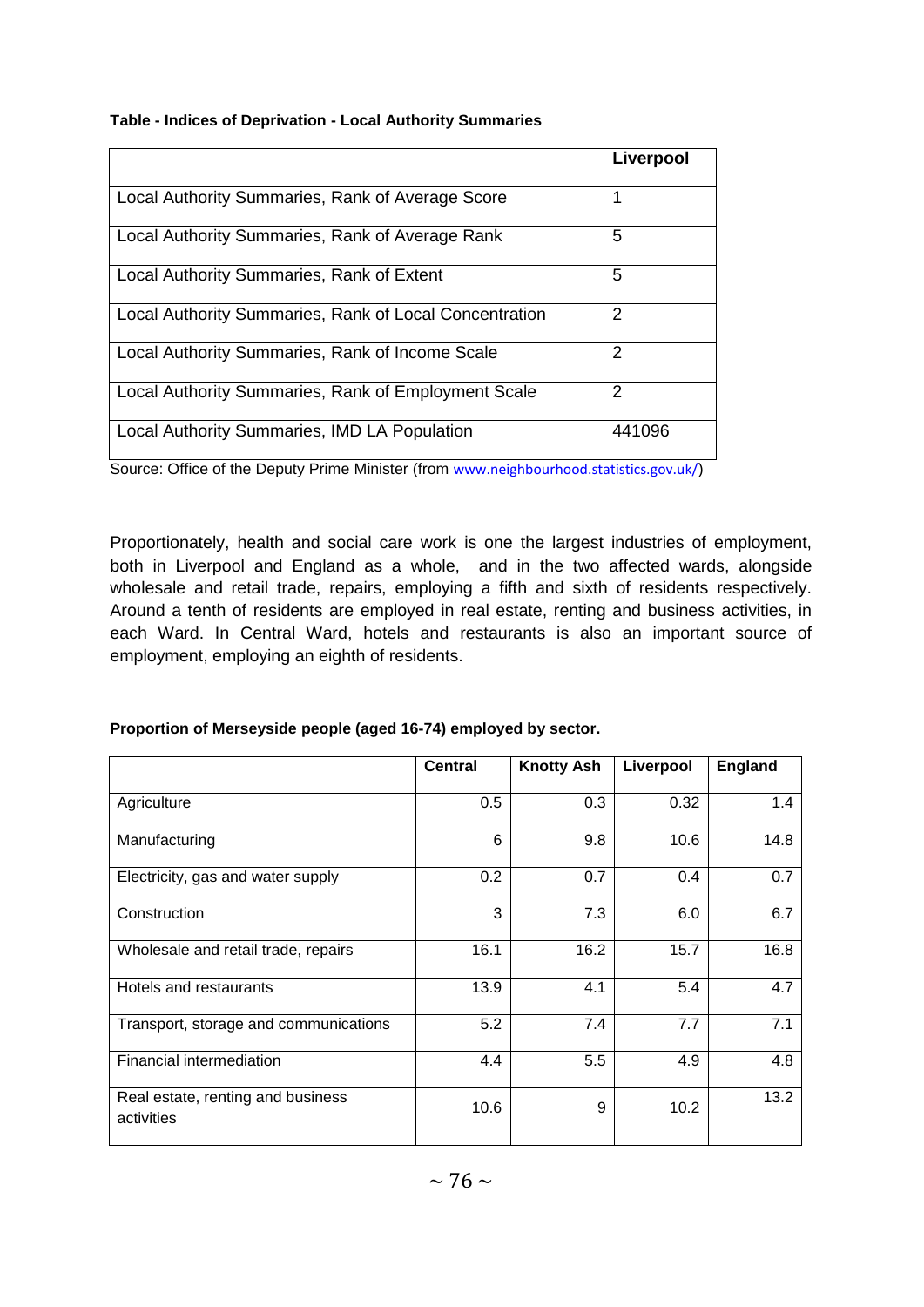| Public administration and defence, social<br>security      | 4.5   | 7.1   | 7.5   | 5.7   |
|------------------------------------------------------------|-------|-------|-------|-------|
| Education                                                  | 9.6   | 8.8   | 10.2  | 7.7   |
| Health and social work                                     | 17.9  | 18.3  | 15.3  | 10.7  |
| Other community, social and personal<br>service activities | 7.7   | 5.1   | 5.6   | 5.0   |
| All People                                                 | 100.0 | 100.0 | 100.0 | 100.0 |

Source: 2001 Census (from [www.neighbourhood.statistics.gov.uk/](http://www.neighbourhood.statistics.gov.uk/))

36.8% of the population work part-time in Central Ward, where the Royal is based. This proportion is higher than in Knotty Ash Ward, which is similar to the Liverpool proportion of 26.3%, and slightly higher than the England proportion of 24.6%.

| Proportion of Merseyside workers (aged 16-74) employed part time and full time |  |  |  |  |  |
|--------------------------------------------------------------------------------|--|--|--|--|--|
|                                                                                |  |  |  |  |  |

|           | <b>Central</b> | <b>Knotty Ash</b> | Liverpool | <b>England</b> |
|-----------|----------------|-------------------|-----------|----------------|
| Part-time | 36.8           | -27               | 26.3      | 24.6           |
| Full-time | 63.1           | 72.9              | 73.7      | 75.4           |

Around half the people in Liverpool travel less than 5km to work, and most travel by car or bus, according to the Office for National Statistics. The proportion of workers driving a car to work is less in Liverpool than in England as a whole. Proportion not currently working in Liverpool is significantly higher than in England as a whole.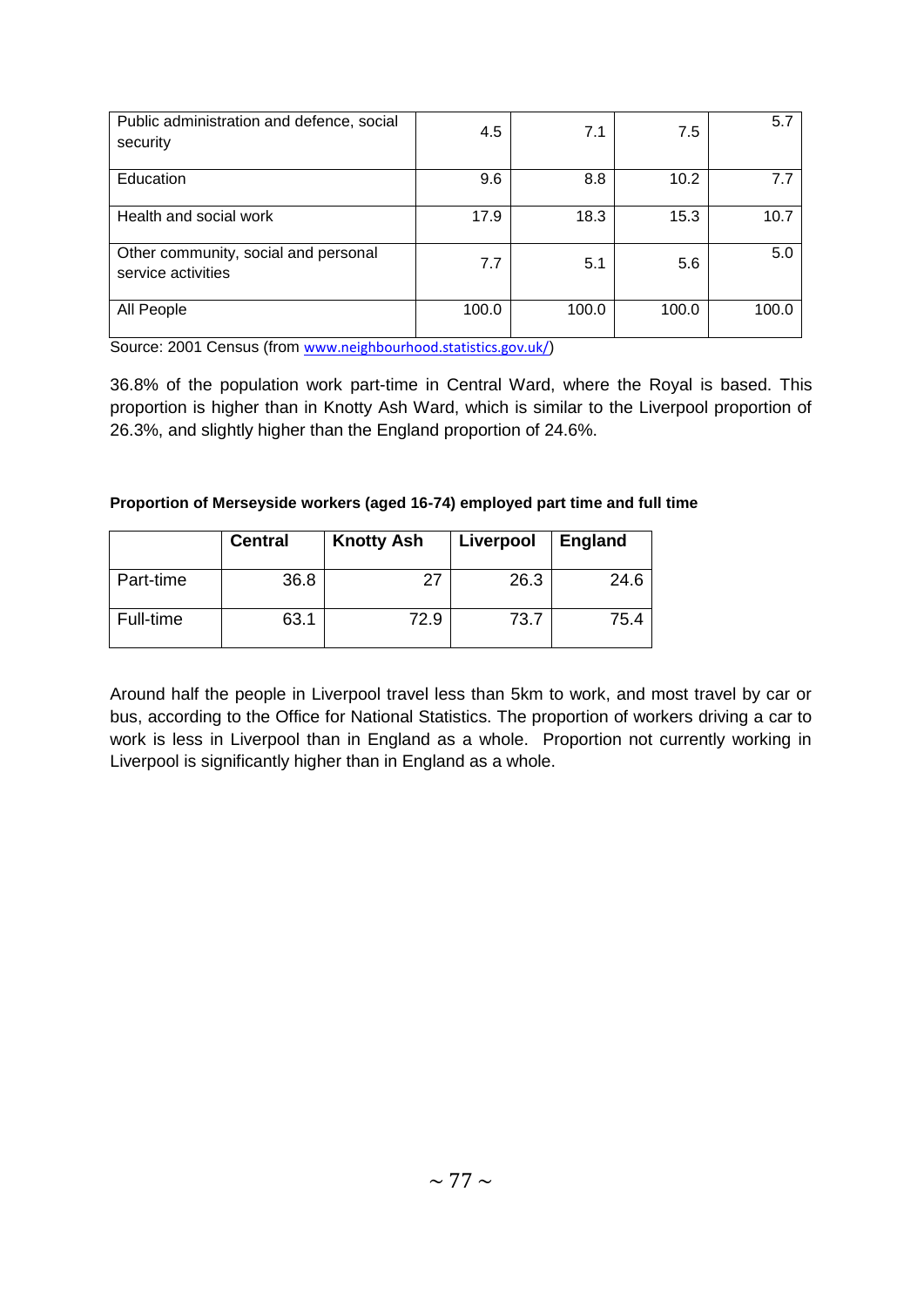|                                  | <b>Central</b> | <b>Knotty Ash</b> | Liverpool | <b>England</b> |
|----------------------------------|----------------|-------------------|-----------|----------------|
| Works mainly at or from home     | 4.3            | 6.4               | 5.6       | 9.1            |
| Less than 2km                    | 43.6           | 18.3              | 17.9      | 20             |
| 2km to less than 5km             | 17.53          | 21.6              | 29.3      | 21             |
| 5km to less than 10km            | 10.5           | 39                | 28        | 18.2           |
| 10km to less than 20km           | 4.5            | 5.1               | 7.9       | 15.2           |
| 20km to less than 30km           | 3.2            | 1.8               | 2.3       | 0.5            |
| 30km to less than 40km           | 1.1            | 0.6               | 0.8       | 0.1            |
| 40km to less than 60km           | 4.5            | 1.5               | 1.9       | 2.2            |
| 60km and over                    | $\overline{7}$ | 1.6               | 2.1       | 2.7            |
| No fixed place of work           | 2.7            | 3.8               | 3.7       | 4.4            |
| Working outside the UK           | 0.7            | 0.2               | 0.25      | 0.3            |
| Working at offshore installation | 0.2            | 0.1               | 0.1       | 0.1            |

#### **Proportion of Merseyside workers (aged16-74) travelling to work and average distance travelled**

Source: 2001 Census (from [www.neighbourhood.statistics.gov.uk/](http://www.neighbourhood.statistics.gov.uk/))

# **Mode of transport used to travel to work by Liverpool workers (aged 16-74)**

|                                        | Liverpool | <b>England</b> |
|----------------------------------------|-----------|----------------|
| Works mainly from home                 | 2.7       | 5.8            |
| Underground, metro, light rail or tram | 0.2       | 2              |
| Train                                  | 1.4       | 2.7            |
| Bus, minibus or coach                  | 10.2      | 4.7            |
| Taxi or minicab                        | 0.6       | 0.3            |
| Driving a car or van                   | 22.9      | 34.7           |
| Passenger in a car or van              | 3.6       | 3.8            |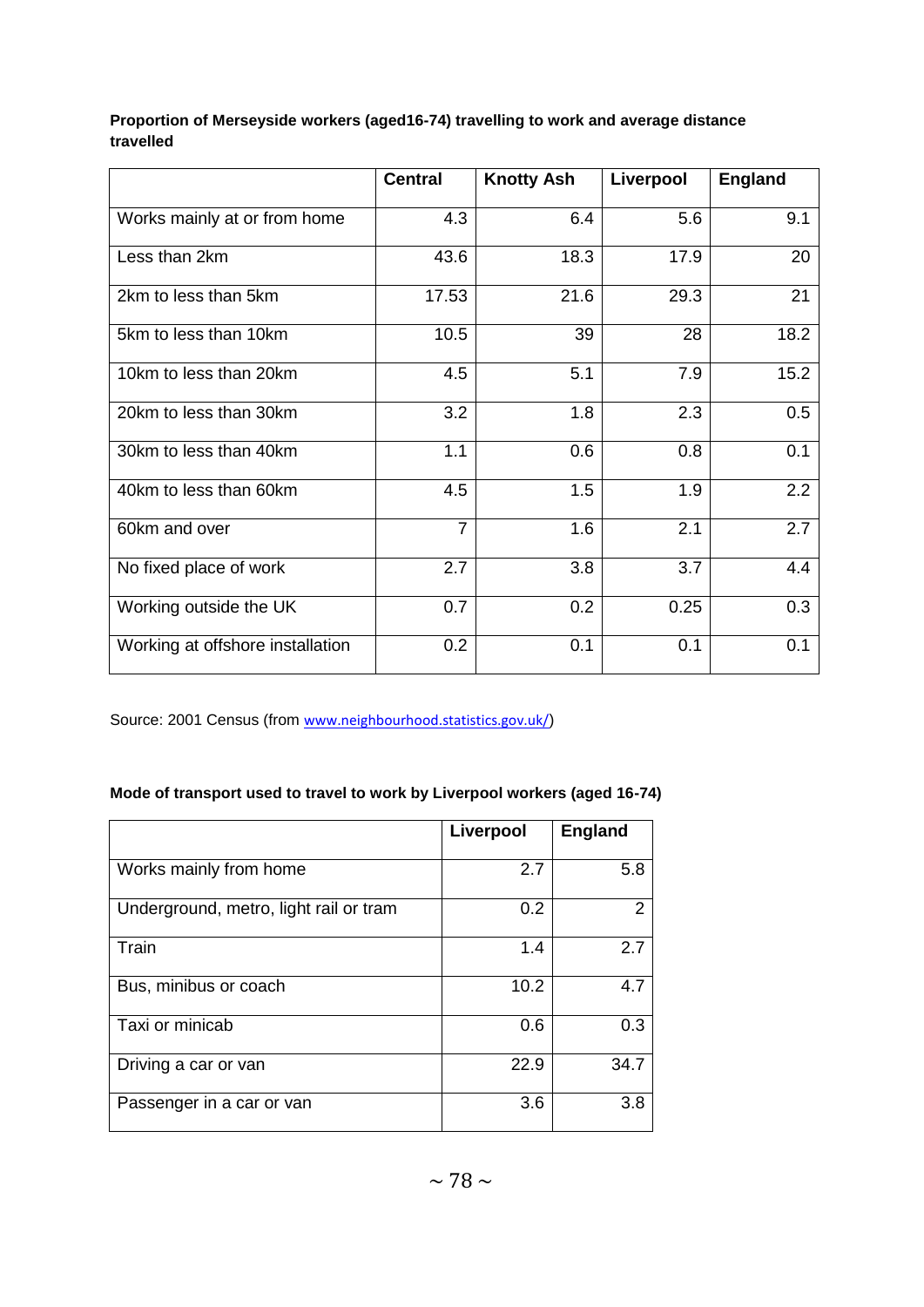| Motorcycle, scooter or moped | 0.3  | 0.7  |
|------------------------------|------|------|
| <b>Bicycle</b>               | 0.8  | 1.8  |
| On foot                      | 5.1  | 6.3  |
| Other                        | 0.2  | 0.3  |
| Not currently working        | 51.8 | 36.8 |

Source: 2001 Census (from [www.neighbourhood.statistics.gov.uk/](http://www.neighbourhood.statistics.gov.uk/))

# **A1.4 Health**

Public health data shows that in general, people in Liverpool have shorter life expectancy than the national average that for all the major killers, such as coronary heart disease (CHD), respiratory diseases and cancer, mortality rates are higher than the national average.

Age standardised rates describe the rate of events that would occur in a chosen standard population if that population were to experience the age specific rates of the subject population. In this case the standard population generally used for the direct method is what is known as the "European Standard Population".

#### **Directly Age Standardised Mortality Rates per 100,000 Population for Coronary Heart Disease in Merseyside 1999-2001 Pooled**

|                          | Liverpool | <b>England &amp; Wales</b> |
|--------------------------|-----------|----------------------------|
| Males under 65 years     | 81.41     | 52.82                      |
| Females under 65 years   | 25.17     | 13.69                      |
| Males aged 65-74 years   | 1209.04   | 796.80                     |
| Females aged 65-74 years | 476.85    | 328.53                     |

Source: Mersey Public Health and Intelligence Specialist Group

Nearly a quarter of people in Knotty Ash report a limiting long-standing illness, which is similar to the figure for Liverpool, but significantly higher than the proportion for England as a whole. Slightly less people in Central Ward report a Limiting Long-Term Illness.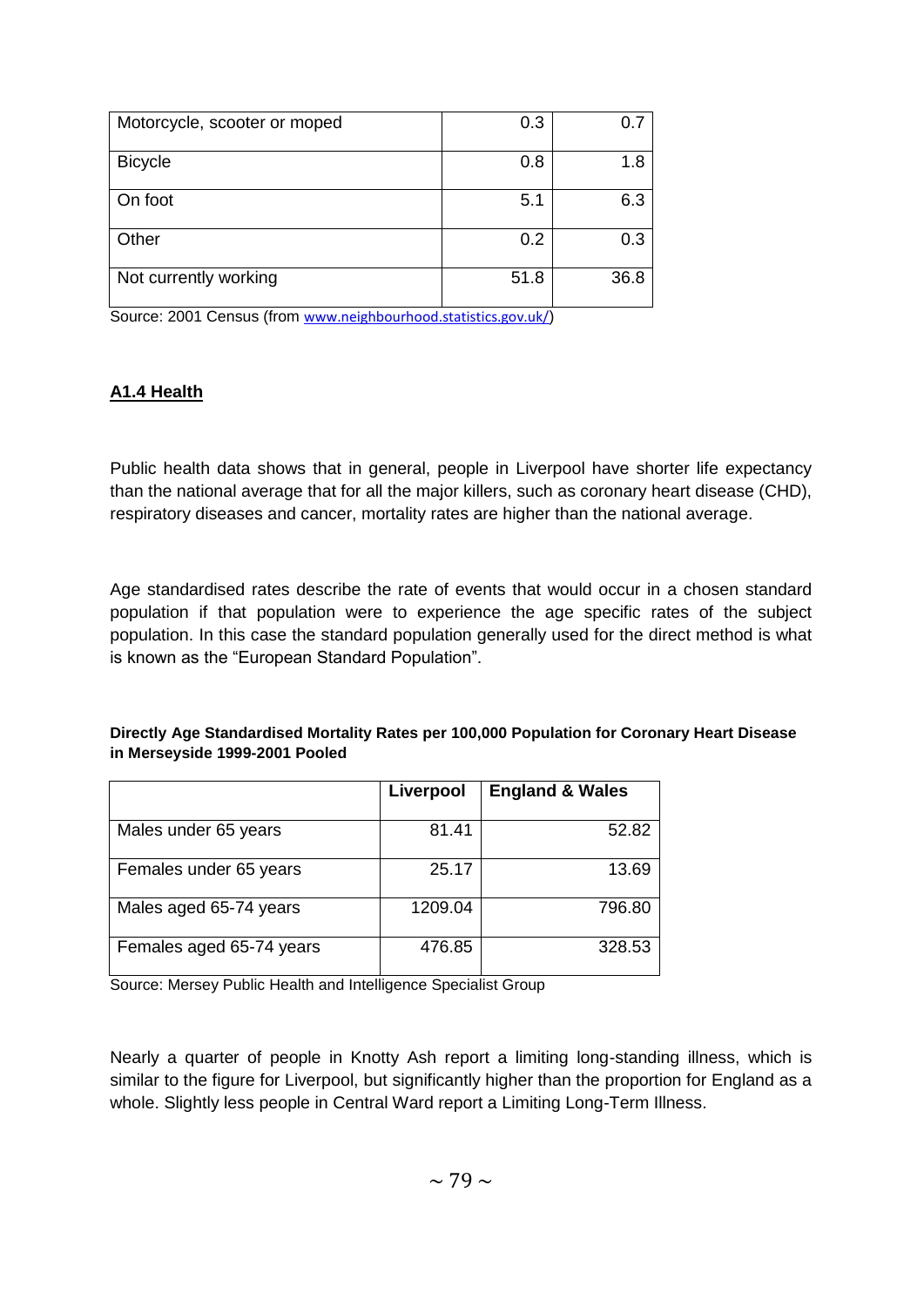# **Proportion of people in Merseyside with/without a limiting long-term illness**

|                                      | <b>Central</b> | <b>Knotty Ash</b> | Liverpool | England |
|--------------------------------------|----------------|-------------------|-----------|---------|
| With a Limiting Long-Term Illness    | 15             | 27                | 24.6      | 17.9    |
| Without a Limiting Long-Term Illness | 85             | 73                | 75.4      | 82.1    |
| All People                           | 100.0          | 100.0             | 100.0     | 100.0   |

Source: 2001 Census (from [www.neighbourhood.statistics.gov.uk/](http://www.neighbourhood.statistics.gov.uk/))

Proportion of people providing unpaid care for another is relatively high in Knotty Ash ward, where Broadgreen Hospital is based, compared to Central Ward, Liverpool, and to England.

# **Proportion of people in Merseyside providing unpaid care to another**

|                                    | <b>Central</b> | <b>Knotty Ash</b> | Liverpool | <b>England</b> |
|------------------------------------|----------------|-------------------|-----------|----------------|
| All people who provide unpaid care | 6.2            | 12.4              | 10.9      |                |
| All people who do not provide care | 93.8           | 87.6              | 89.1      |                |
| All People                         | 100.0          | 100.0             | 100.0     | 100.0          |

Source: 2001 Census (from [www.neighbourhood.statistics.gov.uk/](http://www.neighbourhood.statistics.gov.uk/))

Most people in Merseyside report good health, and the proportion in Central Ward, where The Royal Hospital is based, reporting good health is slightly higher than the averages for Liverpool and for England as a whole.

# **Proportion of Merseyside people reporting good and ill health**

|                           | <b>Central</b> | <b>Knotty Ash</b> | Liverpool | <b>England</b> |
|---------------------------|----------------|-------------------|-----------|----------------|
| Good Health               | 71             | 62.9              | 64.4      | 68.8           |
| <b>Fairly Good Health</b> | 19.7           | 22.1              | 21.7      | 22.2           |
| Not Good Health           | 9.3            | 15                | 13.8      | 9.0            |
| All People                | 100.0          | 100.0             | 100.0     | 100.0          |

Source: 2001 Census (from [www.neighbourhood.statistics.gov.uk/](http://www.neighbourhood.statistics.gov.uk/))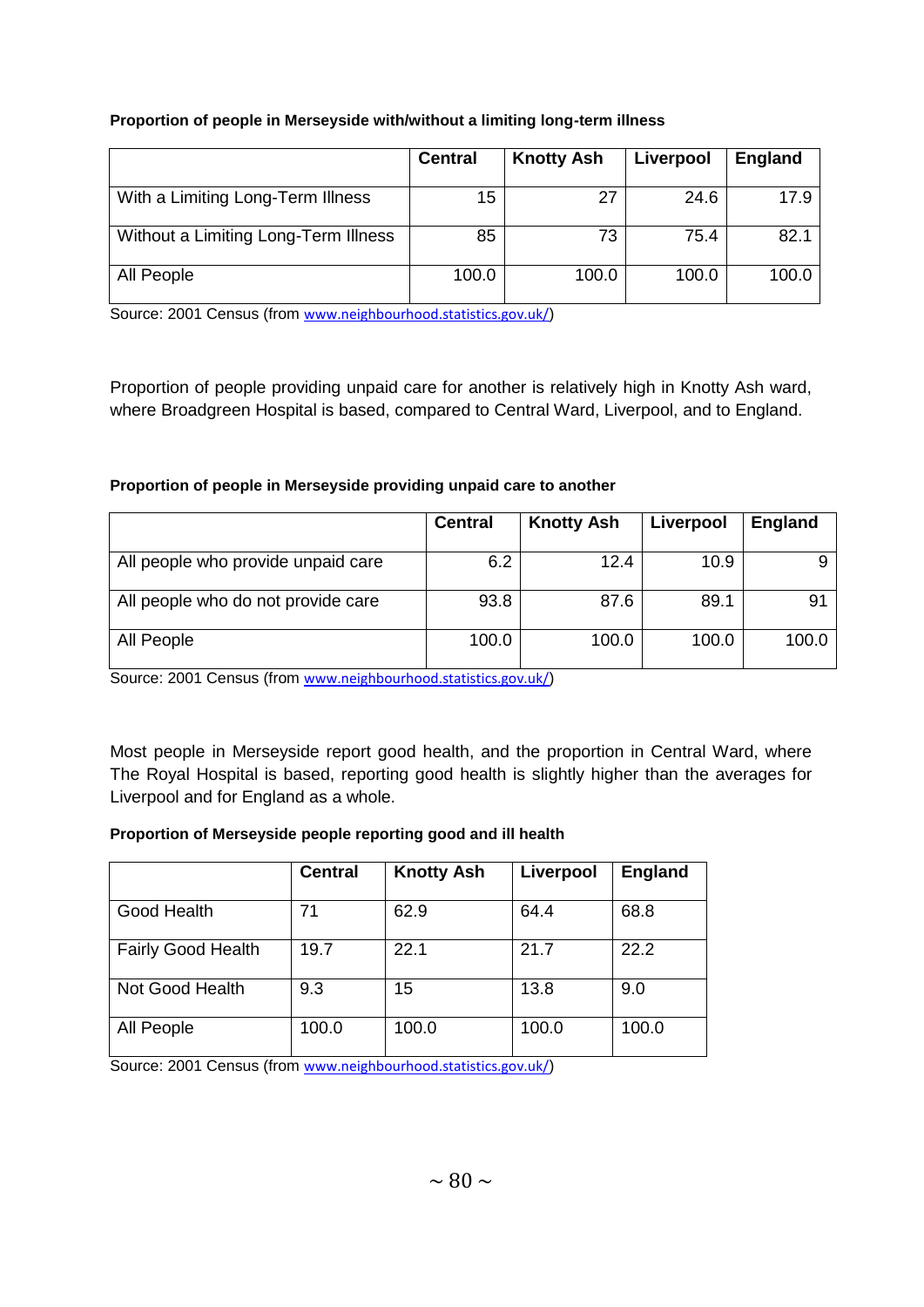# **A1.5 Education**

There is a high proportion of residents in Central Ward with level 4 or 5 qualifications, compared to Liverpool as a whole, and to England. However, there is a high proportion of people with no qualifications in Knotty Ash Ward, compared to Liverpool as a whole, and, in turn, a higher proportion with no qualifications in Liverpool, compared to England as a whole.

|                                     | <b>Central</b> | <b>Knotty Ash</b> | Liverpool | <b>England</b> |
|-------------------------------------|----------------|-------------------|-----------|----------------|
| No qualifications                   | 18             | 42.3              | 37.8      | 28.8           |
| Level 1 qualifications              | 6              | 15.1              | 14.5      | 16.6           |
| Level 2 qualifications              | 11             | 16.9              | 16.4      | 19.3           |
| Level 3 qualifications              | 38             | 6.8               | 10.5      | 8.3            |
| Level 4 / 5 qualifications          | 24             | 12.5              | 15.2      | 19.9           |
| Other qualifications: Level unknown | $\overline{2}$ | 6.3               | 5.6       | 6.9            |
| All People aged 16-74               | 100.0          | 100.0             | 100.0     | 100.0          |

#### **Proportion of Merseyside people aged 16-74 with and without educational qualifications**

Source: 2001 Census (from [www.neighbourhood.statistics.gov.uk/](http://www.neighbourhood.statistics.gov.uk/))

\* Taken from Ward Profile Series (April 2004), Tables 7.1 and 8.1, available from:

[http://www.liverpool.gov.uk/Images/PMD%20112%20-%20Ward%20Profile%20-%20Warbreck\\_tcm21-](http://www.liverpool.gov.uk/Images/PMD%20112%20-%20Ward%20Profile%20-%20Warbreck_tcm21-29287.pdf) [29287.pdf](http://www.liverpool.gov.uk/Images/PMD%20112%20-%20Ward%20Profile%20-%20Warbreck_tcm21-29287.pdf)

[www.liverpool.gov.uk/Images/ PMD%20096%20-%20Ward%20Profile%20-%20Fazakerley\\_tcm21-](file:///C:\Documents%20and%20Settings\smoore\smoore\Local%20Settings\alexss\Local%20Settings\Temp\www.liverpool.gov.uk\Images\%20PMD%20096%20-%20Ward%20Profile%20-%20Fazakerley_tcm21-29271.pdf) [29271.pdf](file:///C:\Documents%20and%20Settings\smoore\smoore\Local%20Settings\alexss\Local%20Settings\Temp\www.liverpool.gov.uk\Images\%20PMD%20096%20-%20Ward%20Profile%20-%20Fazakerley_tcm21-29271.pdf)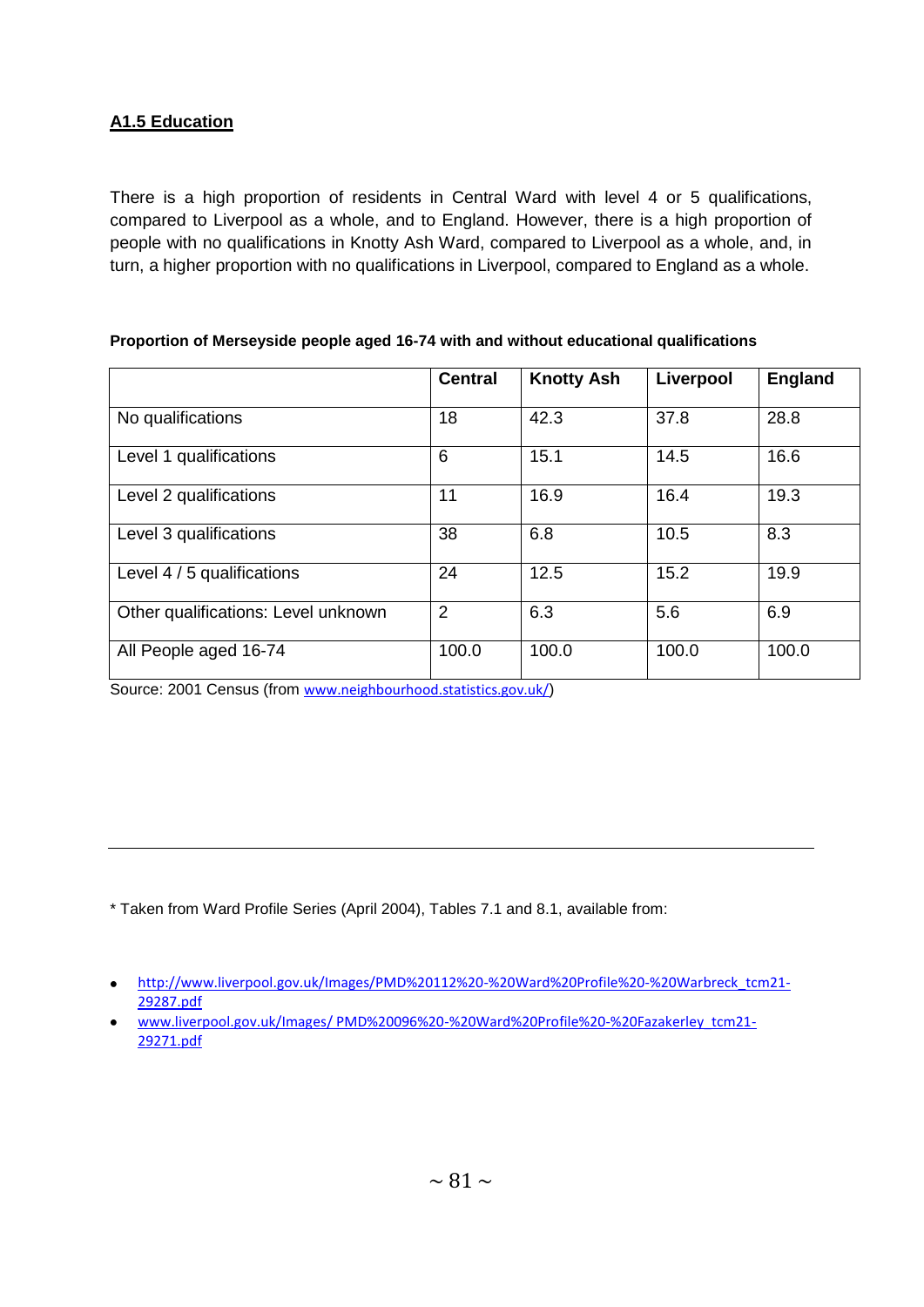### **Summary of Environmental Impact Assessment**

#### **Traffic and Transport**

The construction of the hospital on its own is not expected to cause significant environmental effects in terms of severance, driver delay, pedestrian delay, pedestrian amenity, fear and intimidation or accidents.

- Once the other health care related uses are complete, level of traffic will remain unchanged, although distribution may change - the traffic flows on Prescot Street, east of the main hospital access would see an increase of over 30%. This level is sufficiently high that it can cause severance of facilities on opposite sides of the road. However, in this case, the land uses fronting this part of Prescot Street are primarily non residential, and pedestrian activity across the carriageway in this area is likely to be relatively low. The level of exposure to the severance effect is therefore low and consequently the effect is considered to be not significant.

A Traffic Management Plan will also be required to identify routing of lorries and provision of parking for cars and light goods vehicles.

#### **Noise and vibration**

A noise assessment has been undertaken to determine both the effects of noise at the nearest neighbours to the proposed development as well as the effect of other land uses on the hospital, including the on-site construction and demolition operations and traffic movements surrounding, and associated with the developments on site.

Many road segments are likely to experience a decrease in traffic flows and therefore reduced noise levels.

Demolition and construction noise, however, particularly for patients of The Royal and the Dental Hospital, is of concern as these people are considered to be particularly vulnerable to noise effects and would be closer to the noise and vibration sources.

A Noise Management Plan will be prepared which will identify noise and vibration control measures including limits to hours of operation; noise and vibration monitoring requirements and limits; and actions to be taken in response to limit exceedences and/or complaints.

#### **Air Quality**

The assessment considers the effect of changes in road traffic resulting from the development, local air quality and of the emissions from the hospital boilers and combined heat and power (CHP) plant. The assessment shows that the redevelopment of the hospital will not substantially change traffic flows, so air quality will not get significantly worse.

The construction and demolition works that will be required during the redevelopment have the potential to generate dust. The implementation of a Dust Management Plan, which will include on-going monitoring, should reduce the potential for nuisance dust affecting nearby sensitive people and locations.

- A new energy centre would also be built to serve the new hospital and it is likely that in 2012, both energy centres would be operating on a temporary basis. The likely emissions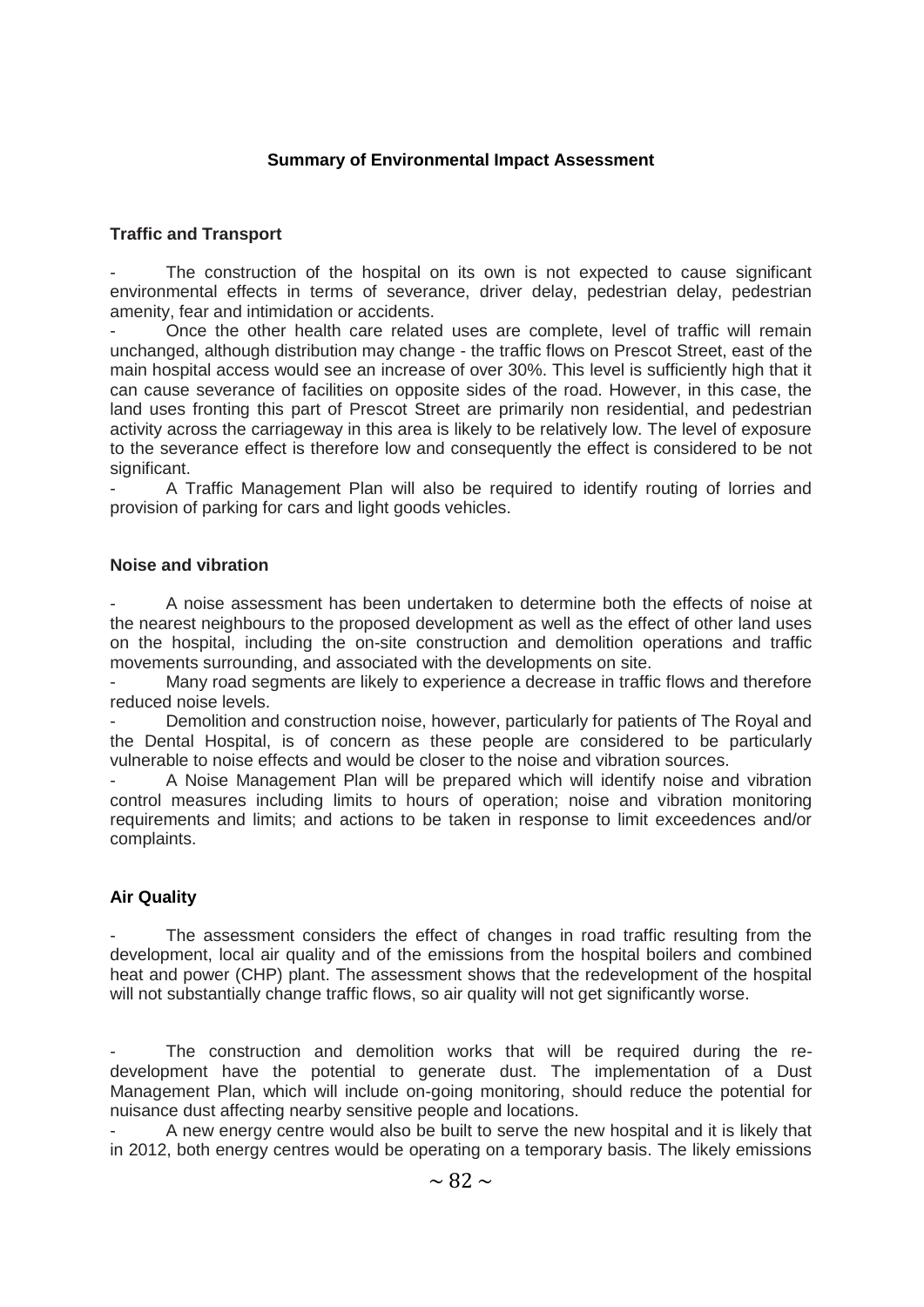from both energy centres have therefore been modelled and the results show only a very small change in air quality as a result.

Once the new hospital is complete, the existing CHP, boilers and energy centre will be decommissioned and removed.

None of the activities on site would result in the national limits for air quality pollutants, or Air Quality Objectives, to be exceeded and the air quality effects of the development are not considered to be significantly worse as a result of the hospital redevelopment.

## **The Water Environment**

The scoping study identified that groundwater flooding, groundwater quality and water quality in water courses to which water from the site will eventually flow did not pose significant environmental risks. They were therefore not considered further and the assessment considers only drainage and flood risk on the site.

The planning application is supported by a Flood Risk Assessment which looks at the risk of flooding as a result of development on the site. Once the design details are finalised, a drainage scheme will be designed which will ensure that there would be no risk to flooding of sewers, drains or other areas from the site. The calculations include an allowance for climate change to 2085.

Water quality associated with pollution during construction has been considered. Generally it is considered that the risk of pollution will be reduced by good site management and use of good practice measures.

### **Land quality**

- An investigation into potential areas of contamination has been undertaken on parts of the site which are not currently built on. This has revealed the presence of contaminants in the soil arising in some areas of "made ground" i.e. areas that have been infilled in the past. Further comprehensive site investigation during the redevelopment of the site will be required to identify the full nature and extent of existing contamination. The contaminated material will be removed from the site and disposed of at a suitable facility.

The incorporation of appropriate mitigation measures during the construction phase. including the use of Personal Protection Equipment (PPE) and the adoption of management procedures following training of site staff, will minimise the risk of exposure of construction workers to contaminated materials that have the potential to cause adverse effects to health to acceptable levels.

Dust can be released during earthmoving operation, and the risk of a pathway link to adjacent users from the contaminated element of the made ground in the west of the site exists. Dust control measures during the construction operations will reduce this risk to acceptable levels. Following the completion of construction it is concluded that no residual risk would exist.

The incorporation of mitigation measures during the construction phase will ensure that future remedial works are designed and undertaken to minimise the risk of any increase in infiltration of rainwater and surface water runoff. It is concluded that the residual risk would be negligible.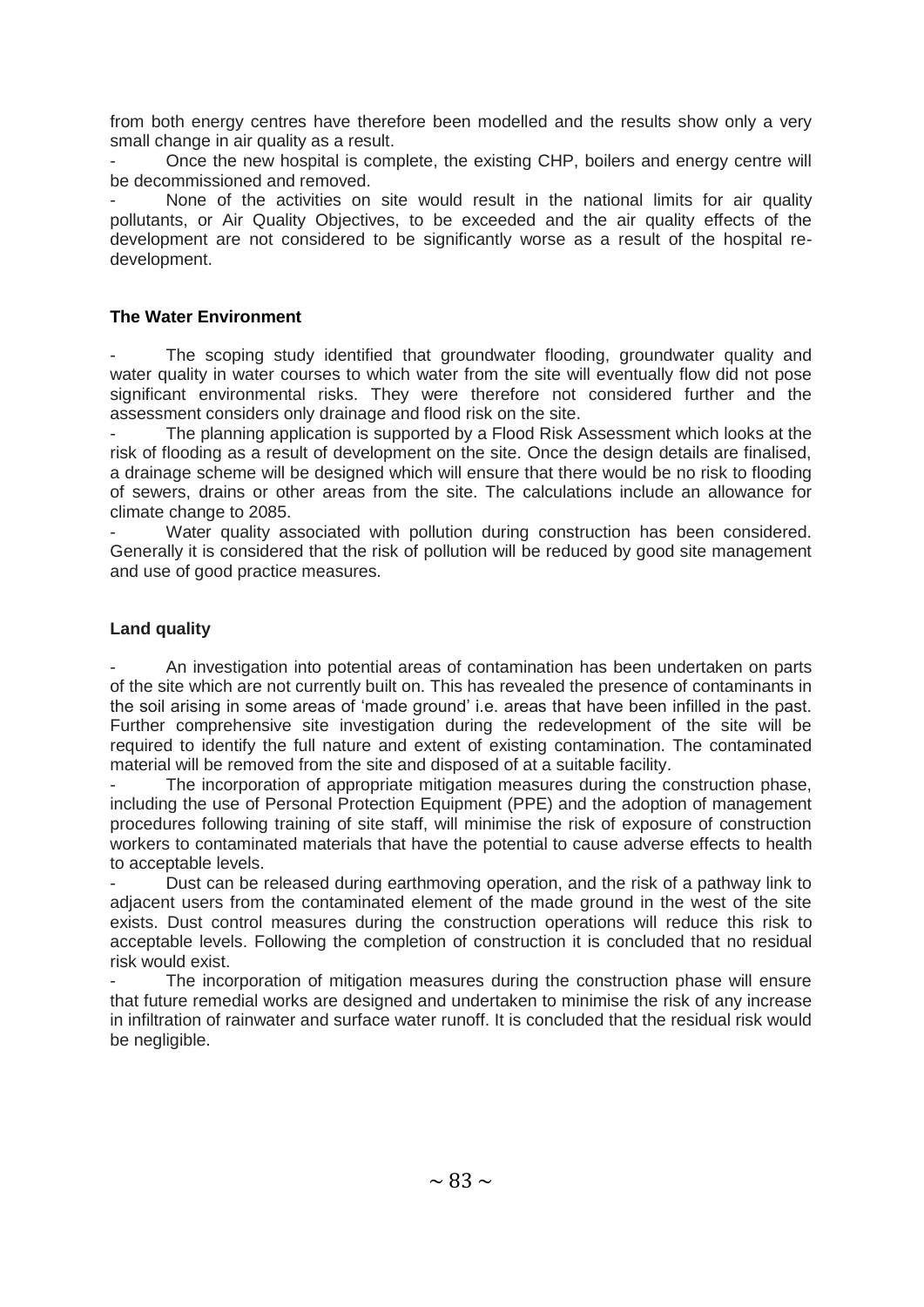### **Ecology and Nature Conservation**

An ecological assessment was carried out on the site. There are no designated ecological sites within 2km of the hospital and the site is primarily developed and supports very little vegetation.

Breeding birds are therefore not considered to be a valued ecological receptor and have not been included in this assessment. There is however a need to undertake mitigation to avoid committing an offence under wildlife legislation. This would be achieved though timing any vegetation clearance works and building demolition to avoid birdnesting season. Where this not possible an ecologist would check the area for breeding birds prior to construction to avoid disturbance. Mitigation in the form of a Method Statement outlining the dismantling of these features by hand would ensure that no offences are committed under the wildlife legislation.

The site is considered to be of no more than 'local value' to bats and bats are therefore not considered to be at risk form significant adverse effects as a result of the proposed developments on this site.

#### **Visual assessment**

The visual assessment considers the potential effects of the proposed development on visual receptors, including people viewing from nearby properties, local communities and transport routes. Visual effects may include the obstruction or reduction of a view, night time light pollution or increased visibility due to changes in colour and movement. Twelve viewpoints were selected to assess these proposals.

Significant visual effects are expected to occur at locations close to the hospital. These would be largely negative during construction and demolition as activities (including some ground level activities) would become a major component in close distance views for a temporary period.

However, once operations are complete, the views are likely to be positive due to the design of the new buildings, which would be developed following consultation with the local community and would be more attractive in terms of forms and materials than the buildings to be demolished. Development of the site would not cause a notable change to the skyline.

# **Archaeology and the Historic Built Environment (Cultural Heritage)**

The potential effects of the development on archaeological and cultural heritage features were assessed by a desk study and a site visit.

Before the hospital was built, the site was largely residential. Also within the site boundary were St Jude"s church which was demolished to make way for the hospital and a Jewish burial ground. Foundations or other subsurface remains of St. Jude"s Church or other buildings within the site may remain, therefore, archaeological monitoring, referred to as a "watching brief", would be used to ensure that any subsurface remains encountered would be identified and recorded.

The assessment concluded that the Church of the Sacred Heart may be affected due to the proximity of some of the proposed buildings which will partially enclose the church on its southern and western sides. The church was originally surrounded by development but it is now in an area of relatively open space. The proposal does not restore the Church"s original residential setting, however, it does re-establish it within a built-up area. This setting would be no more incongruous to the Church than its existing setting, and therefore the effect will not be significant.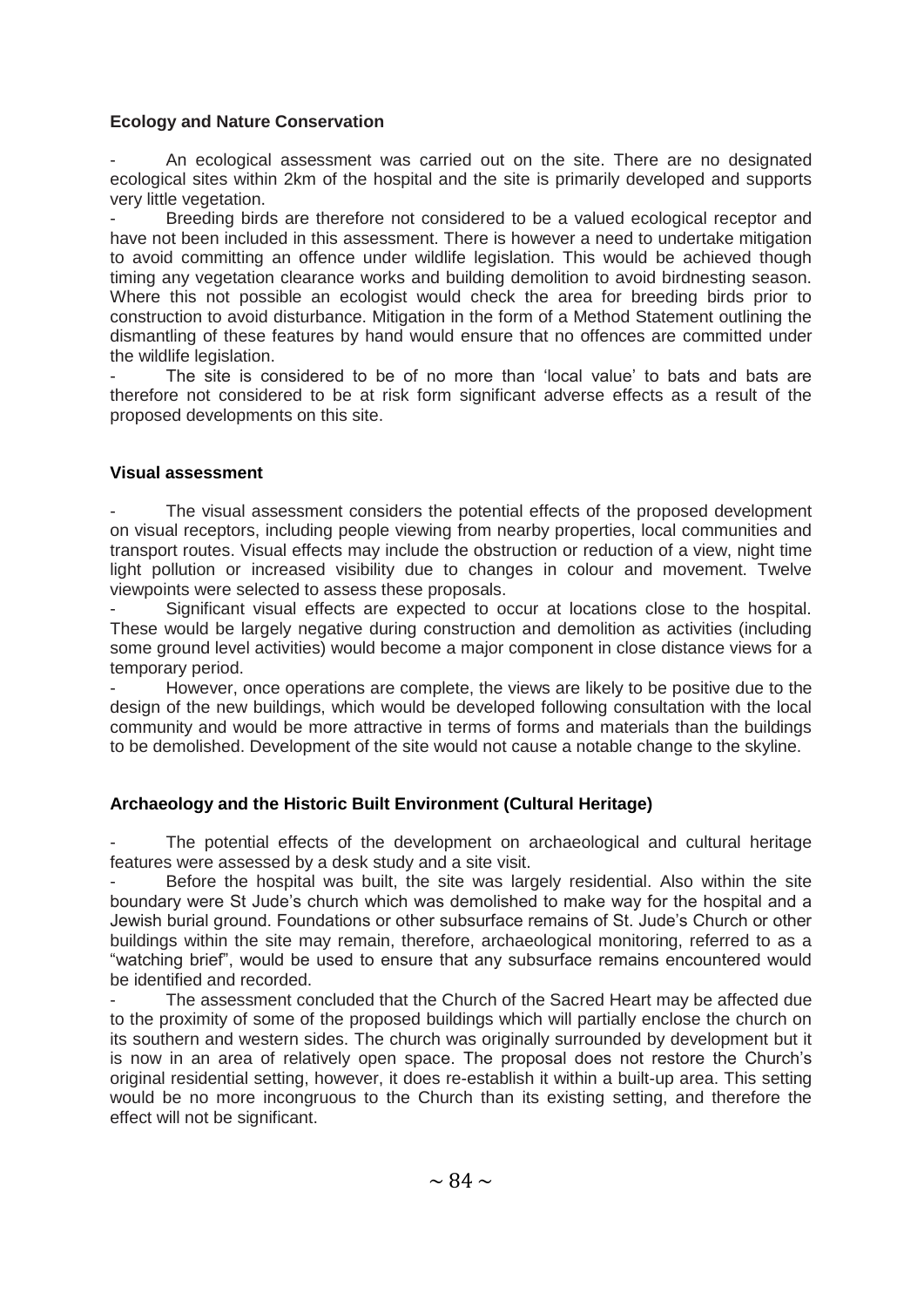### **People and Business (Socio-economics)**

The EIA considers the effects of the proposed development on local employment and considers the wider effects of the scheme upon social and community infrastructure within Liverpool.

The construction of the hospital and related developments is expected to employ up to 1000 people at peak times during the construction period, and it is expected that this could have positive effects through direct employment and the contribution to the local economy of contractors working in the area.

Although employment at the hospital is unlikely to change there is expected to be a significant and positive effect on local employment arising through employment in the other healthcare related developments on site, as and when these occur.

The community surrounding the hospital will be affected by the construction of the new hospital but the use of programmes to minimise disturbance, particularly the Considerate Constructors" Scheme, is expected to mitigate any significant disruption to the local community.

In the longer term, there is expected to be an improvement in quality of facilities for hospital care, as well as on-site provision for additional healthcare related facilities which is expected to have a significant beneficial effect on the local community.

### **Conclusions**

The proposed redevelopment of The Royal site will offer a number of benefits including a more attractive set of buildings and new jobs. The design of the project has evolved so as to minimise significant effects both during construction and when the site is complete and occupied.